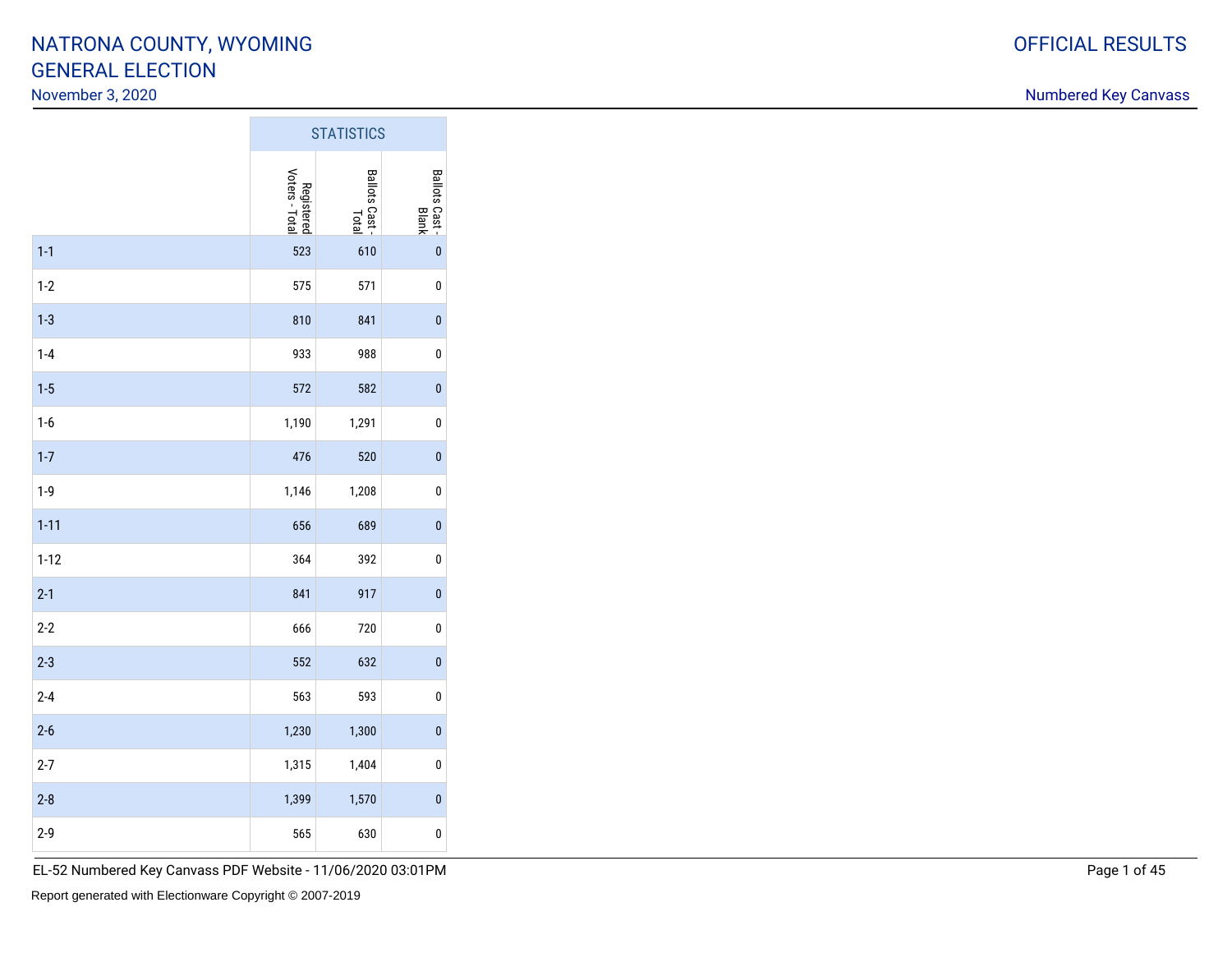### November 3, 2020

|          |                              | <b>STATISTICS</b>       |                        |
|----------|------------------------------|-------------------------|------------------------|
|          | Registered<br>Voters - Total | Ballots Cast -<br>Total | Ballots Cast-<br>Blank |
| $2 - 10$ | 1,007                        | 1,013                   | $\mathbf{0}$           |
| $3-2$    | 731                          | 816                     | 1                      |
| $3 - 3$  | 879                          | 953                     | $\bf{0}$               |
| $3-4$    | 1,119                        | 1,204                   | $\pmb{0}$              |
| $3-5$    | 744                          | 778                     | $\mathbf{1}$           |
| $3-6$    | 862                          | 851                     | $\pmb{0}$              |
| $3-8$    | 1,356                        | 1,515                   | $\bf{0}$               |
| $3-9$    | 562                          | 616                     | $\pmb{0}$              |
| $3 - 10$ | 2,674                        | 2,799                   | $\pmb{0}$              |
| $4-1$    | 790                          | 935                     | $\pmb{0}$              |
| $4-2$    | 986                          | 1,116                   | $\bf{0}$               |
| $5-1$    | 72                           | 70                      | $\pmb{0}$              |
| $7-1$    | 139                          | 152                     | $\mathbf{0}$           |
| $7 - 2$  | 76                           | 78                      | $\pmb{0}$              |
| $8 - 1$  | 1,234                        | 1,427                   | $\pmb{0}$              |
| $8-2$    | 251                          | 243                     | $\pmb{0}$              |
| $8 - 3$  | 516                          | 583                     | $\mathbf{1}$           |
| $8 - 4$  | 968                          | 1,075                   | 0                      |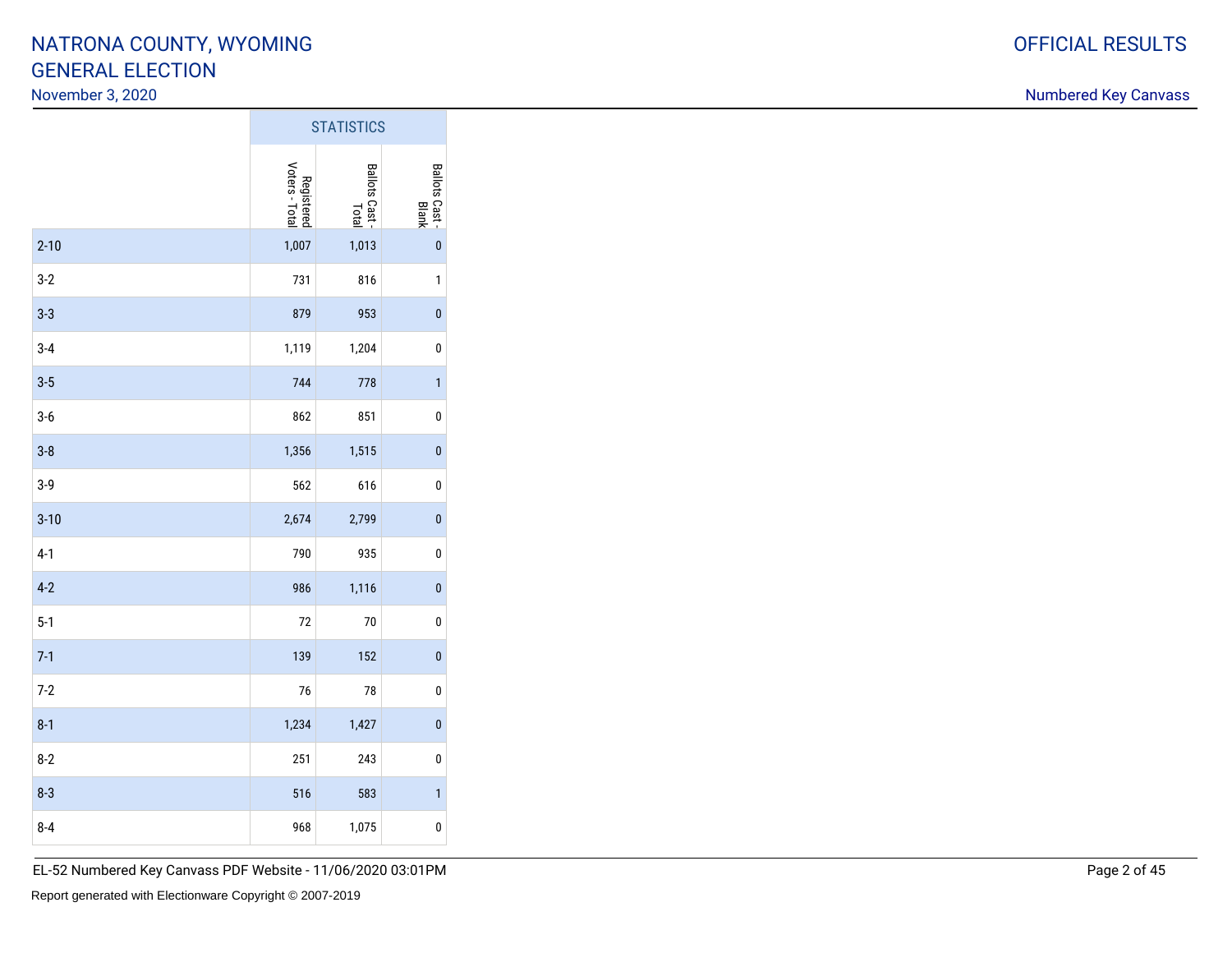### November 3, 2020

|               |                              | <b>STATISTICS</b>       |                              |
|---------------|------------------------------|-------------------------|------------------------------|
|               | Registered<br>Voters - Total | Ballots Cast -<br>Total | <b>Ballots Cast</b><br>Blank |
| $8-5$         | 1,090                        | 1,281                   | $\pmb{0}$                    |
| $9 - 1$       | 1,094                        | 1,146                   | $\pmb{0}$                    |
| $11 - 1$      | 127                          | 133                     | $\pmb{0}$                    |
| $11 - 2$      | 137                          | 151                     | $\pmb{0}$                    |
| $11-3$        | 257                          | 280                     | $\pmb{0}$                    |
| $11 - 4$      | 120                          | 124                     | $\pmb{0}$                    |
| $12 - 2$      | 399                          | 394                     | $\pmb{0}$                    |
| $13-1$        | 90                           | 103                     | $\pmb{0}$                    |
| $13-2$        | 74                           | 74                      | $\pmb{0}$                    |
| $14-1$        | 23                           | 23                      | 0                            |
| <b>Totals</b> | 32,753                       | 35,391                  | 3                            |

|         |                                                                                                     |                                       | UNITES STATES PRESIDENT AND VICE PRESIDENT | UNITED STATES SENATOR                                      |                    |                               |                                           |                                |                    |                        |
|---------|-----------------------------------------------------------------------------------------------------|---------------------------------------|--------------------------------------------|------------------------------------------------------------|--------------------|-------------------------------|-------------------------------------------|--------------------------------|--------------------|------------------------|
|         |                                                                                                     |                                       | <b>VOTE FOR 1</b>                          | <b>VOTE FOR 1</b>                                          |                    |                               |                                           |                                |                    |                        |
|         | 꼮<br>$\frac{8}{10}$<br>ξ<br>go<br>壭<br>⋝<br><b>PENCE</b><br>Ë<br>ъ<br>Ō<br>ξ<br>$\overline{a}$<br>ᅎ | DEM<br>胃<br>ਠ<br>RRIS<br>舌<br>Ρ.<br>ᅎ | မ္ပ<br>58<br>58<br>또<br>5 문<br>₹           | ⋜<br>ᆓ<br><b>PIERC</b><br>콩<br>ጄ<br>BROCK<br>CE AND<br>ARD | Write-in<br>Totals | Total<br><b>Votes</b><br>Cast | 吊<br>5<br><b>THIA</b><br>INAMIS<br>IMAMIS | DEM<br>BEN<br>MERAV<br>N DAVID | Write-in<br>Totals | Total<br>Votes<br>Cast |
| $1 - 1$ | 364                                                                                                 | 208                                   | 25                                         |                                                            | 4                  | 608                           | 336                                       | 235                            | 6                  | 577                    |
| $1 - 2$ | 310                                                                                                 | 234                                   | 14                                         | 6                                                          | 5                  | 569                           | 302                                       | 253                            | 2                  | 557                    |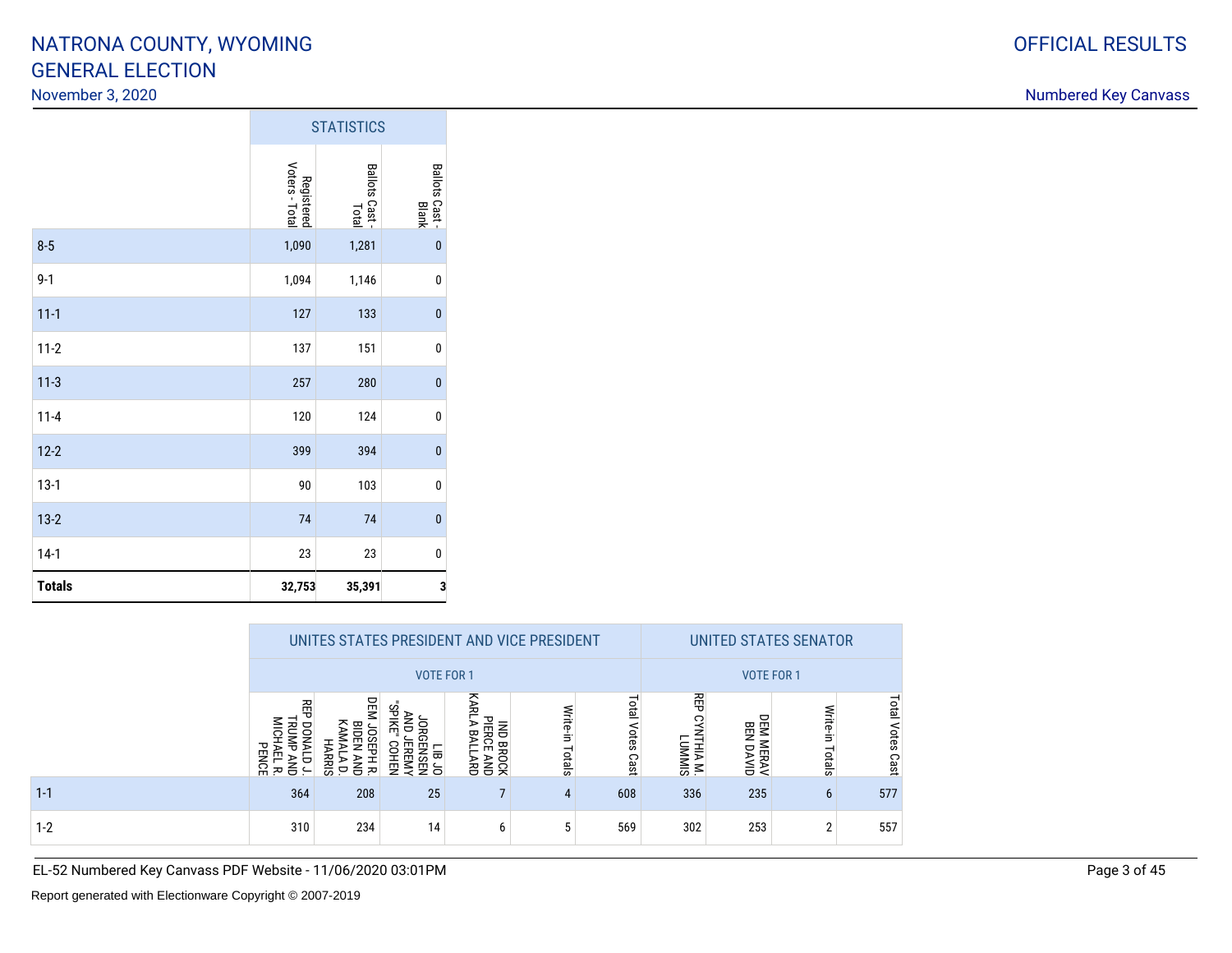November 3, 2020

|          |                                                   | UNITES STATES PRESIDENT AND VICE PRESIDENT  |                                                  | <b>UNITED STATES SENATOR</b>                    |                 |                  |                                 |                        |                 |                  |
|----------|---------------------------------------------------|---------------------------------------------|--------------------------------------------------|-------------------------------------------------|-----------------|------------------|---------------------------------|------------------------|-----------------|------------------|
|          |                                                   |                                             | <b>VOTE FOR 1</b>                                |                                                 |                 |                  |                                 | <b>VOTE FOR 1</b>      |                 |                  |
|          | REP DONALD J.<br>TRUMP AND<br>MICHAEL R.<br>PENCE | DEM JOSEPH R.<br>KAMALA D.<br><b>HARRIS</b> | "SPIKE" COHEN<br>ORGENSEN<br>MERISEN<br>ORGENSEN | KARLA BALLARD<br><b>IND BROCK</b><br>PIERCE AND | Write-in Totals | Total Votes Cast | <b>REP CYNTHIA M.</b><br>LUMMIS | DEM MERAV<br>BEN DAVID | Write-in Totals | Total Votes Cast |
| $1 - 3$  | 448                                               | 344                                         | 27                                               | 4                                               | $\bf 8$         | 831              | 459                             | 357                    | $\sqrt{5}$      | 821              |
| $1 - 4$  | 563                                               | 369                                         | 31                                               | 13                                              | 6               | 982              | 590                             | 365                    | $\mathsf 3$     | 958              |
| $1-5$    | 274                                               | 274                                         | 21                                               | $\sqrt{ }$                                      | $\mathbf{3}$    | 579              | 292                             | 268                    | $\overline{4}$  | 564              |
| $1-6$    | 873                                               | 348                                         | 44                                               | 11                                              | 9               | 1,285            | 867                             | 391                    | 8               | 1,266            |
| $1 - 7$  | 324                                               | 160                                         | 21                                               | $\sqrt{ }$                                      | $\overline{4}$  | 516              | 314                             | 187                    | $\overline{2}$  | 503              |
| $1 - 9$  | 893                                               | 261                                         | 26                                               | 9                                               | 11              | 1,200            | 905                             | 265                    | 6               | 1,176            |
| $1 - 11$ | 478                                               | 180                                         | 16                                               | $\boldsymbol{6}$                                | $\overline{2}$  | 682              | 502                             | 169                    | $\mathbf{1}$    | 672              |
| $1 - 12$ | 253                                               | 115                                         | $20\,$                                           | 3                                               | $\mathbf{1}$    | 392              | 263                             | 120                    | $\pmb{0}$       | 383              |
| $2 - 1$  | 601                                               | 272                                         | 26                                               | 11                                              | $\mathbf{3}$    | 913              | 594                             | 296                    | $\sqrt{3}$      | 893              |
| $2 - 2$  | 456                                               | 225                                         | 23                                               | 8                                               | $\mathbf 5$     | 717              | 440                             | 253                    | 9               | 702              |
| $2 - 3$  | 426                                               | 167                                         | 31                                               | $\boldsymbol{6}$                                | $\mathbf{1}$    | 631              | 416                             | 189                    | $\overline{4}$  | 609              |
| $2 - 4$  | 383                                               | 184                                         | 21                                               | $\mathbf{1}$                                    | 3               | 592              | 382                             | 195                    | $\sqrt{2}$      | 579              |
| $2 - 6$  | 938                                               | 294                                         | 35                                               | 10                                              | 9               | 1,286            | 965                             | 289                    | $10$            | 1,264            |
| $2 - 7$  | 1,056                                             | 295                                         | 32                                               | 10                                              | 5               | 1,398            | 1,035                           | 321                    | 4               | 1,360            |
| $2 - 8$  | 1,212                                             | 306                                         | 31                                               | 11                                              | $\overline{7}$  | 1,567            | 1,184                           | 343                    | $\sqrt{5}$      | 1,532            |
| $2 - 9$  | 492                                               | 109                                         | 23                                               | $\sqrt{5}$                                      | $\pmb{0}$       | 629              | 487                             | 122                    | $\sqrt{2}$      | 611              |
| $2 - 10$ | 685                                               | 265                                         | 32                                               | 11                                              | 11              | 1,004            | 712                             | 277                    | $\overline{7}$  | 996              |

EL-52 Numbered Key Canvass PDF Website - 11/06/2020 03:01PM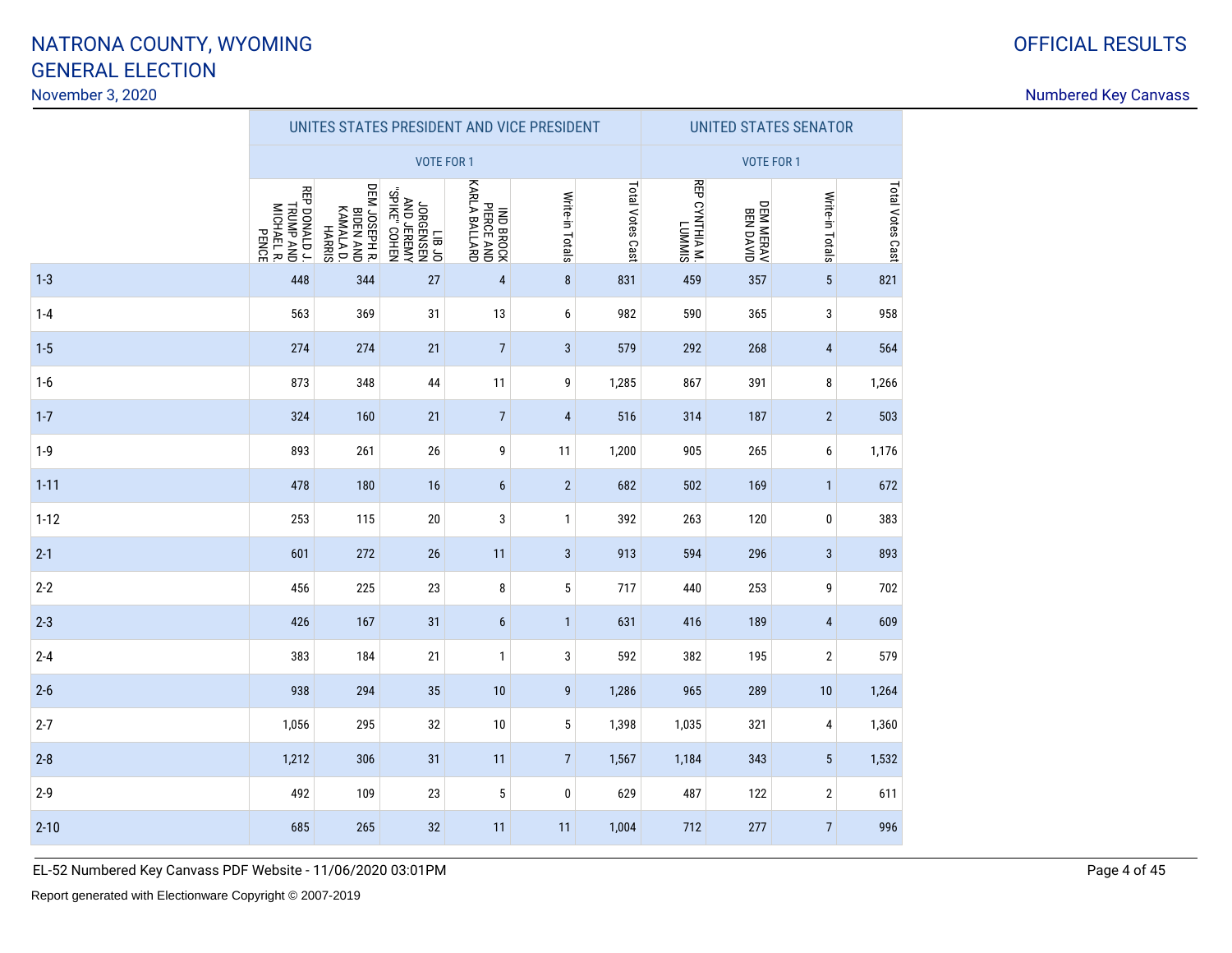November 3, 2020

|          |                                                          |                                                                 | UNITES STATES PRESIDENT AND VICE PRESIDENT          | <b>UNITED STATES SENATOR</b>            |                 |                  |                                 |                        |                 |                  |
|----------|----------------------------------------------------------|-----------------------------------------------------------------|-----------------------------------------------------|-----------------------------------------|-----------------|------------------|---------------------------------|------------------------|-----------------|------------------|
|          |                                                          |                                                                 | <b>VOTE FOR 1</b>                                   | <b>VOTE FOR 1</b>                       |                 |                  |                                 |                        |                 |                  |
|          | REP DONALD J.<br>MICHAEL R.<br>PENCE<br><b>TRUMP AND</b> | DEM JOSEPH R.<br>KAMALA D.<br><b>BIDEN AND</b><br><b>HARRIS</b> | N3HOO "3XIdS."<br>KM383F QNV<br>N3SN398OC<br>OC 8I1 | NO BROCK<br>PIERCE AND<br>KARLA BALLARD | Write-in Totals | Total Votes Cast | <b>REP CYNTHIA M.</b><br>LUMMIS | DEM MERAV<br>BEN DAVID | Write-in Totals | Total Votes Cast |
| $3-2$    | 537                                                      | 238                                                             | 21                                                  | 9                                       | $\overline{7}$  | 812              | 509                             | 280                    | $\overline{5}$  | 794              |
| $3 - 3$  | 635                                                      | 281                                                             | 26                                                  | $\boldsymbol{6}$                        | $\sqrt{3}$      | 951              | 633                             | 290                    | $\overline{5}$  | 928              |
| $3 - 4$  | 848                                                      | 298                                                             | 37                                                  | $\boldsymbol{7}$                        | 9               | 1,199            | 841                             | 336                    | $\mathbf 2$     | 1,179            |
| $3-5$    | 543                                                      | 207                                                             | 14                                                  | 4                                       | $\mathbf{1}$    | 769              | 527                             | 226                    | $\overline{c}$  | 755              |
| $3-6$    | 582                                                      | 228                                                             | 15                                                  | $\boldsymbol{7}$                        | 9               | 841              | 625                             | 196                    | 6               | 827              |
| $3-8$    | 1,025                                                    | 404                                                             | 47                                                  | 12                                      | 17              | 1,505            | 1,032                           | 429                    | $\bf 8$         | 1,469            |
| $3-9$    | 427                                                      | 161                                                             | 13                                                  | 3                                       | 9               | 613              | 434                             | 164                    | $\mathbf{1}$    | 599              |
| $3 - 10$ | 2,050                                                    | 644                                                             | 44                                                  | 19                                      | 28              | 2,785            | 2,086                           | 630                    | 12              | 2,728            |
| $4-1$    | 682                                                      | 208                                                             | 25                                                  | 10                                      | 6               | 931              | 638                             | 259                    | 9               | 906              |
| $4-2$    | 974                                                      | 109                                                             | 18                                                  | 11                                      | $\overline{4}$  | 1,116            | 943                             | 144                    | $\overline{5}$  | 1,092            |
| $5-1$    | 53                                                       | 15                                                              | $\pmb{0}$                                           | $\pmb{0}$                               | $\mathbf{1}$    | 69               | 49                              | 15                     | $\pmb{0}$       | 64               |
| $7-1$    | 124                                                      | 17                                                              | $\overline{2}$                                      | 6                                       | $\mathbf{1}$    | 150              | 114                             | 35                     | $\pmb{0}$       | 149              |
| $7-2$    | 69                                                       | 8                                                               | $\pmb{0}$                                           | 0                                       | $\pmb{0}$       | 77               | 68                              | 8                      | $\pmb{0}$       | 76               |
| $8 - 1$  | 1,091                                                    | 266                                                             | 41                                                  | 13                                      | 10              | 1,421            | 1,054                           | 330                    | 11              | 1,395            |
| $8 - 2$  | 191                                                      | 46                                                              | 4                                                   | $\mathbf{1}$                            | $\mathbf{1}$    | 243              | 187                             | 52                     | $\mathbf{1}$    | 240              |
| $8 - 3$  | 474                                                      | 89                                                              | 11                                                  | 5                                       | $\pmb{0}$       | 579              | 445                             | 107                    | $\overline{7}$  | 559              |
| $8 - 4$  | 910                                                      | 139                                                             | 15                                                  | $\overline{7}$                          | $\mathbf 0$     | 1,071            | 880                             | 168                    | 4               | 1,052            |

EL-52 Numbered Key Canvass PDF Website - 11/06/2020 03:01PM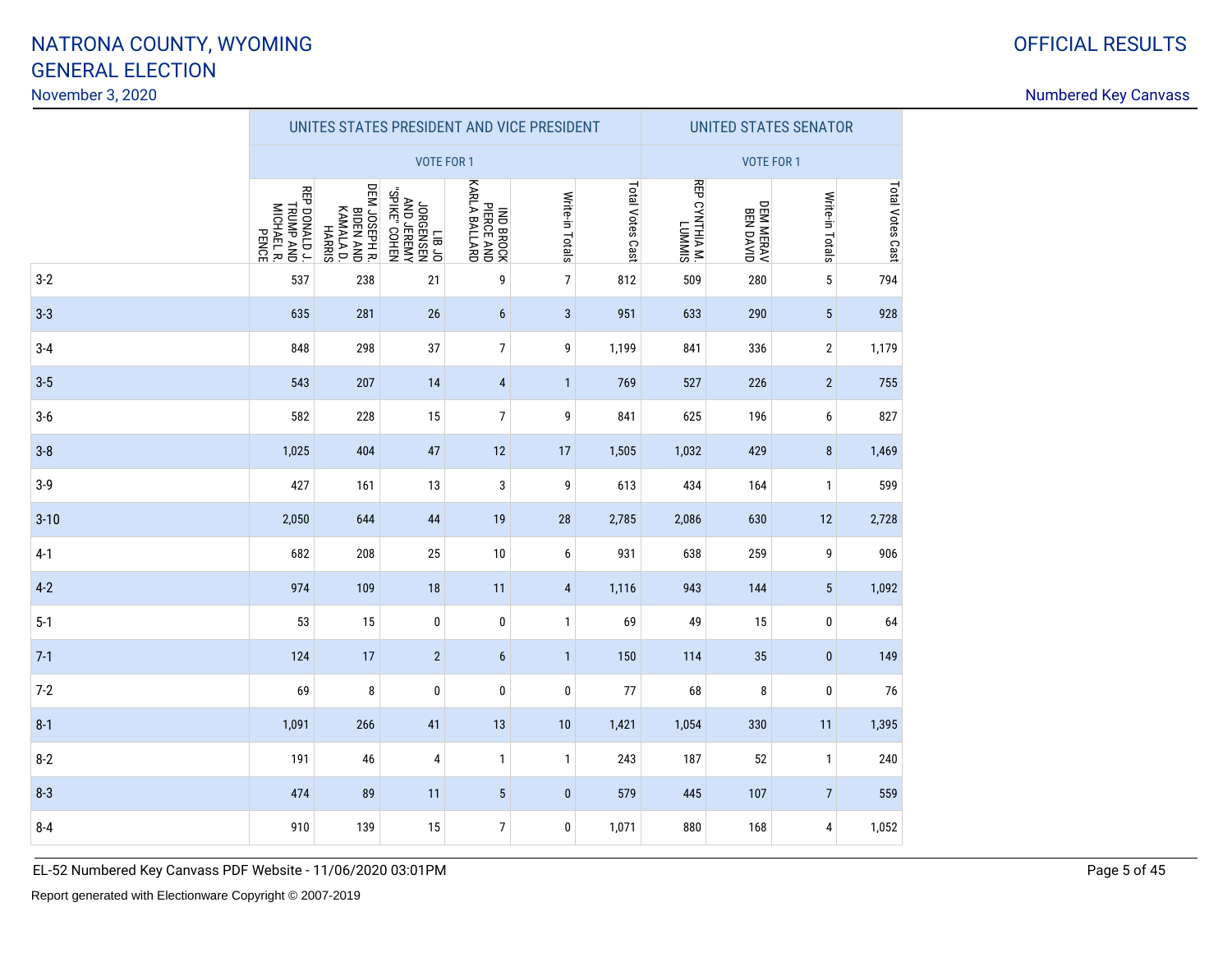November 3, 2020

| ⌒<br>u | <b>OFFICIAL RESULTS</b> |
|--------|-------------------------|
|        |                         |

|               |                                                                 |                                                                        | UNITES STATES PRESIDENT AND VICE PRESIDENT |                                          |                   |                  | <b>UNITED STATES SENATOR</b> |                               |                 |                  |  |
|---------------|-----------------------------------------------------------------|------------------------------------------------------------------------|--------------------------------------------|------------------------------------------|-------------------|------------------|------------------------------|-------------------------------|-----------------|------------------|--|
|               |                                                                 |                                                                        | <b>VOTE FOR 1</b>                          |                                          | <b>VOTE FOR 1</b> |                  |                              |                               |                 |                  |  |
|               | <b>REP DONALD J.</b><br>MICHAEL R.<br>TRUMP AND<br><b>PENCE</b> | DEM JOSEPH R.<br><b>KAMALA D.</b><br><b>BIDEN AND</b><br><b>HARRIS</b> | "SPIKE" COHEN<br>AND JEREMY<br>N3SN3980C   | IND BROCK<br>PIERCE AND<br>KARLA BALLARD | Write-in Totals   | Total Votes Cast | REP CYNTHIA M.               | <b>DEM MERAV</b><br>PEN DAVID | Write-in Totals | Total Votes Cast |  |
| $8 - 5$       | 1,074                                                           | 162                                                                    | 27                                         | 9                                        | 4                 | 1,276            | 1,030                        | 212                           | $\sqrt{5}$      | 1,247            |  |
| $9 - 1$       | 912                                                             | 203                                                                    | 13                                         | 11                                       | $\mathbf 2$       | 1,141            | 896                          | 213                           | 3               | 1,112            |  |
| $11 - 1$      | 123                                                             | $\overline{4}$                                                         | 3                                          | $\pmb{0}$                                | $\mathbf 0$       | 130              | 117                          | 12                            | $\pmb{0}$       | 129              |  |
| $11 - 2$      | 124                                                             | 22                                                                     | 0                                          | 3                                        | 0                 | 149              | 125                          | 22                            | 0               | 147              |  |
| $11-3$        | 219                                                             | 54                                                                     | $\sqrt{5}$                                 | 1                                        | $\bf{0}$          | 279              | 217                          | 57                            | $\overline{2}$  | 276              |  |
| $11 - 4$      | 113                                                             | $\overline{7}$                                                         | $\sqrt{2}$                                 | $\pmb{0}$                                | 1                 | 123              | 108                          | 10                            | $\mathbf{2}$    | 120              |  |
| $12 - 2$      | 284                                                             | 89                                                                     | 13                                         | $\sqrt{3}$                               | $\overline{2}$    | 391              | 287                          | 96                            | $\mathbf{3}$    | 386              |  |
| $13-1$        | 84                                                              | 19                                                                     | $\pmb{0}$                                  | 0                                        | 0                 | 103              | 80                           | 19                            | $\mathbf{2}$    | 101              |  |
| $13-2$        | 72                                                              | $\mathbf{1}$                                                           | $\pmb{0}$                                  | $\mathbf{1}$                             | $\mathbf 0$       | 74               | 69                           | $\overline{4}$                | $\pmb{0}$       | 73               |  |
| $14-1$        | 22                                                              | 1                                                                      | 0                                          | 0                                        | 0                 | 23               | 22                           | 1                             | 0               | 23               |  |
| <b>Totals</b> | 25,271                                                          | 8,530                                                                  | 895                                        | 294                                      | 212               | 35,202           | 25,061                       | 9,210                         | 178             | 34,449           |  |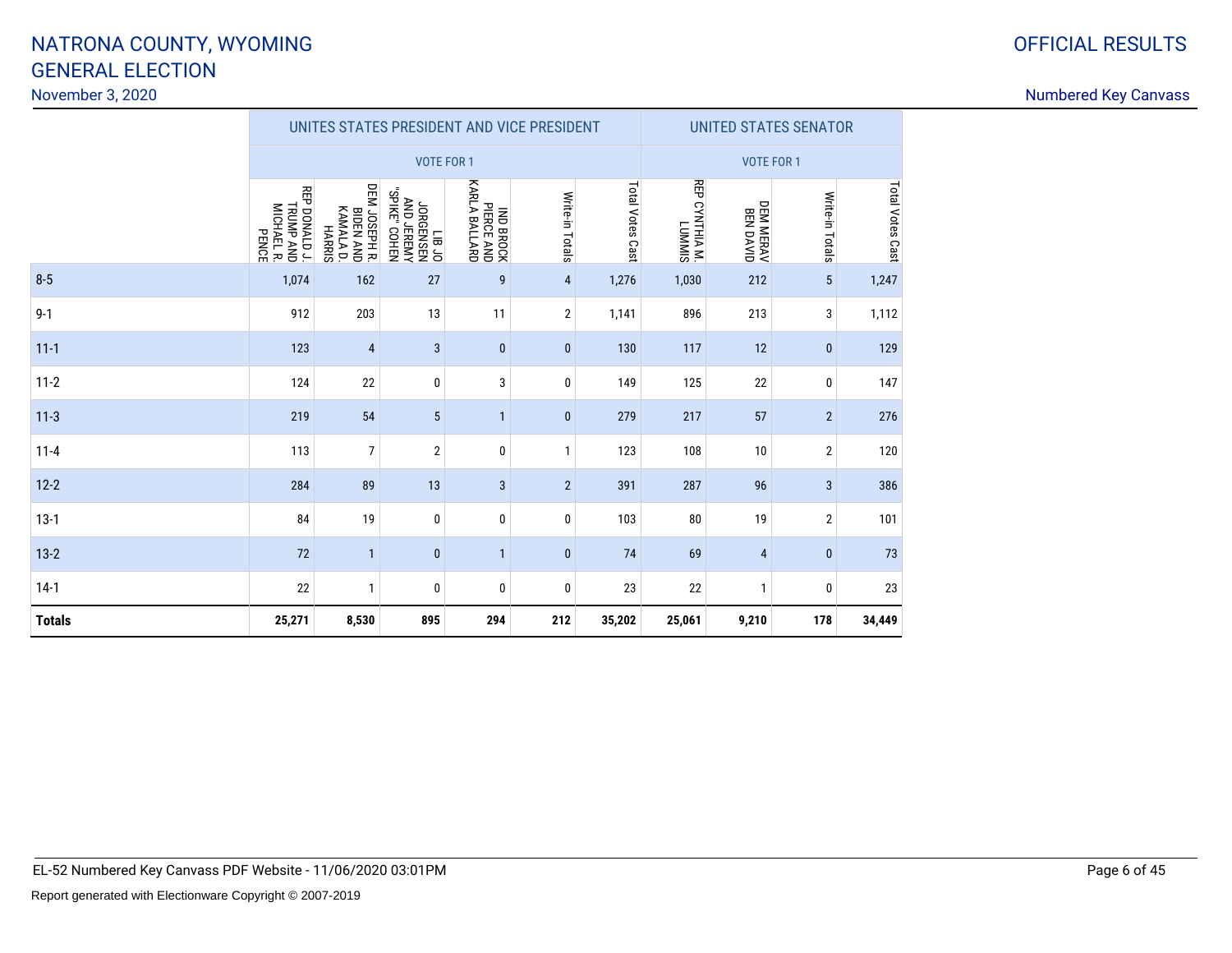November 3, 2020

|          |                | UNITED STATES REPRESENTATIVE | <b>STATE SENATOR 28</b> |                    |                 |                  |                              |                 |                  |
|----------|----------------|------------------------------|-------------------------|--------------------|-----------------|------------------|------------------------------|-----------------|------------------|
|          |                |                              |                         | <b>VOTE FOR 1</b>  |                 |                  |                              |                 |                  |
|          | REP LIZ CHENEY | DEM LYNNETTE<br>GREY BULL    | LIB RICHARD<br>BRUBAKER | CON JEFF<br>HAGGIT | Write-in Totals | Total Votes Cast | <b>ANDERSON<br/>ANDERSON</b> | Write-in Totals | Total Votes Cast |
| $1 - 1$  | 321            | 192                          | 36                      | 29                 | $\overline{2}$  | 580              |                              |                 |                  |
| $1-2$    | 285            | 212                          | 28                      | 22                 | 3               | 550              | 411                          | 27              | 438              |
| $1 - 3$  | 441            | 311                          | 41                      | 18                 | $\mathbf{1}$    | 812              | 591                          | 44              | 635              |
| $1 - 4$  | 592            | 304                          | 38                      | 19                 | 3               | 956              | 714                          | 46              | 760              |
| $1 - 5$  | 307            | 227                          | 24                      | $\sqrt{4}$         | $\mathbf{1}$    | 563              | 386                          | 26              | 412              |
| $1-6$    | 838            | 303                          | $70$                    | 38                 | 3               | 1,252            |                              |                 |                  |
| $1 - 7$  | 303            | 150                          | 30                      | 16                 | $\mathbf{1}$    | 500              | 405                          | 23              | 428              |
| $1-9$    | 898            | 209                          | 48                      | 25                 | 3               | 1,183            | 918                          | 22              | 940              |
| $1 - 11$ | 499            | 133                          | 22                      | 17                 | $\mathbf{1}$    | 672              |                              |                 |                  |
| $1 - 12$ | 238            | 110                          | 20                      | 12                 | $\pmb{0}$       | 380              | 303                          | 10              | 313              |
| $2 - 1$  | 572            | 252                          | 44                      | 19                 | $\mathbf 0$     | 887              |                              |                 |                  |
| $2 - 2$  | 403            | 220                          | 37                      | 30                 | 4               | 694              |                              |                 |                  |
| $2 - 3$  | 399            | 152                          | 46                      | 15                 | $\overline{2}$  | 614              |                              |                 |                  |
| $2 - 4$  | 360            | 165                          | 34                      | 18                 | $\mathbf{1}$    | 578              |                              |                 |                  |
| $2-6$    | 947            | 239                          | 49                      | 25                 | $\overline{4}$  | 1,264            |                              |                 |                  |
| $2 - 7$  | 996            | 246                          | 63                      | 39                 | $\overline{2}$  | 1,346            |                              |                 |                  |
| $2 - 8$  | 1,124          | 274                          | 76                      | 49                 | $\overline{2}$  | 1,525            |                              |                 |                  |

EL-52 Numbered Key Canvass PDF Website - 11/06/2020 03:01PM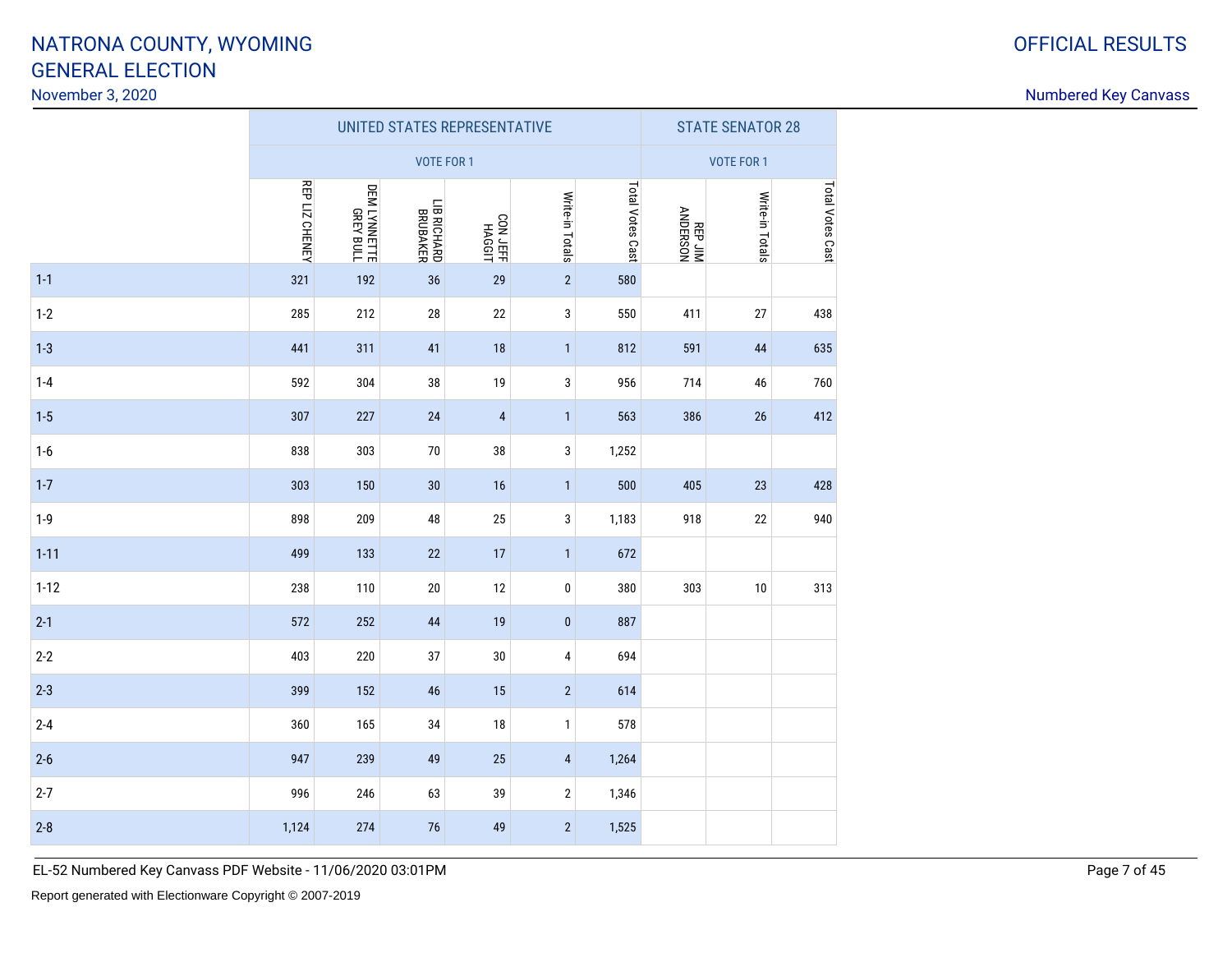November 3, 2020

Numbered Key Canvass

|          |               | UNITED STATES REPRESENTATIVE | <b>STATE SENATOR 28</b> |                    |                 |                  |                             |                 |                  |
|----------|---------------|------------------------------|-------------------------|--------------------|-----------------|------------------|-----------------------------|-----------------|------------------|
|          |               |                              |                         | VOTE FOR 1         |                 |                  |                             |                 |                  |
|          | REPLIZ CHENEY | DEM LYNNETTE<br>GREY BULL    | LIB RICHARD<br>BRUBAKER | CON JEFF<br>HAGGIT | Write-in Totals | Total Votes Cast | <b>ANDERSON</b><br>ANDERSON | Write-in Totals | Total Votes Cast |
| $2 - 9$  | 460           | 91                           | 37                      | 19                 | $\overline{2}$  | 609              |                             |                 |                  |
| $2 - 10$ | 708           | 203                          | 53                      | 26                 | $\sqrt{5}$      | 995              |                             |                 |                  |
| $3-2$    | 493           | 225                          | 37                      | 29                 | $\mathbf{2}$    | 786              | 226                         | $\sqrt{5}$      | 231              |
| $3 - 3$  | 593           | 262                          | 54                      | $20\,$             | $\mathbf{1}$    | 930              |                             |                 |                  |
| $3 - 4$  | 794           | 278                          | 55                      | 36                 | $\overline{2}$  | 1,165            | 952                         | 36              | 988              |
| $3 - 5$  | 522           | 176                          | 33                      | 21                 | $\sqrt{2}$      | 754              |                             |                 |                  |
| $3-6$    | 629           | 162                          | 29                      | 8                  | $\mathbf{2}$    | 830              |                             |                 |                  |
| $3 - 8$  | 971           | 333                          | 102                     | 53                 | $\overline{4}$  | 1,463            | 1,226                       | 44              | 1,270            |
| $3-9$    | 417           | 140                          | $30\,$                  | 17                 | $\mathbf{1}$    | 605              |                             |                 |                  |
| $3 - 10$ | 2,066         | 511                          | 92                      | 40                 | $\sqrt{5}$      | 2,714            |                             |                 |                  |
| $4-1$    | 616           | 204                          | 56                      | 23                 | 3               | 902              |                             |                 |                  |
| $4 - 2$  | 905           | 98                           | 54                      | 35                 | $\overline{2}$  | 1,094            |                             |                 |                  |
| $5-1$    | 51            | 15                           | $\sqrt{2}$              | $\mathbf{1}$       | 0               | 69               |                             |                 |                  |
| $7-1$    | 110           | 22                           | $\boldsymbol{6}$        | $\overline{7}$     | $\mathbf{1}$    | 146              |                             |                 |                  |
| $7 - 2$  | 70            | 4                            | $\overline{2}$          | $\mathbf{1}$       | 0               | 77               |                             |                 |                  |
| $8 - 1$  | 1,002         | 251                          | 84                      | 55                 | $\overline{2}$  | 1,394            |                             |                 |                  |
| $8-2$    | 175           | $50\,$                       | 13                      | $\sqrt{2}$         | $\mathbf{1}$    | 241              |                             |                 |                  |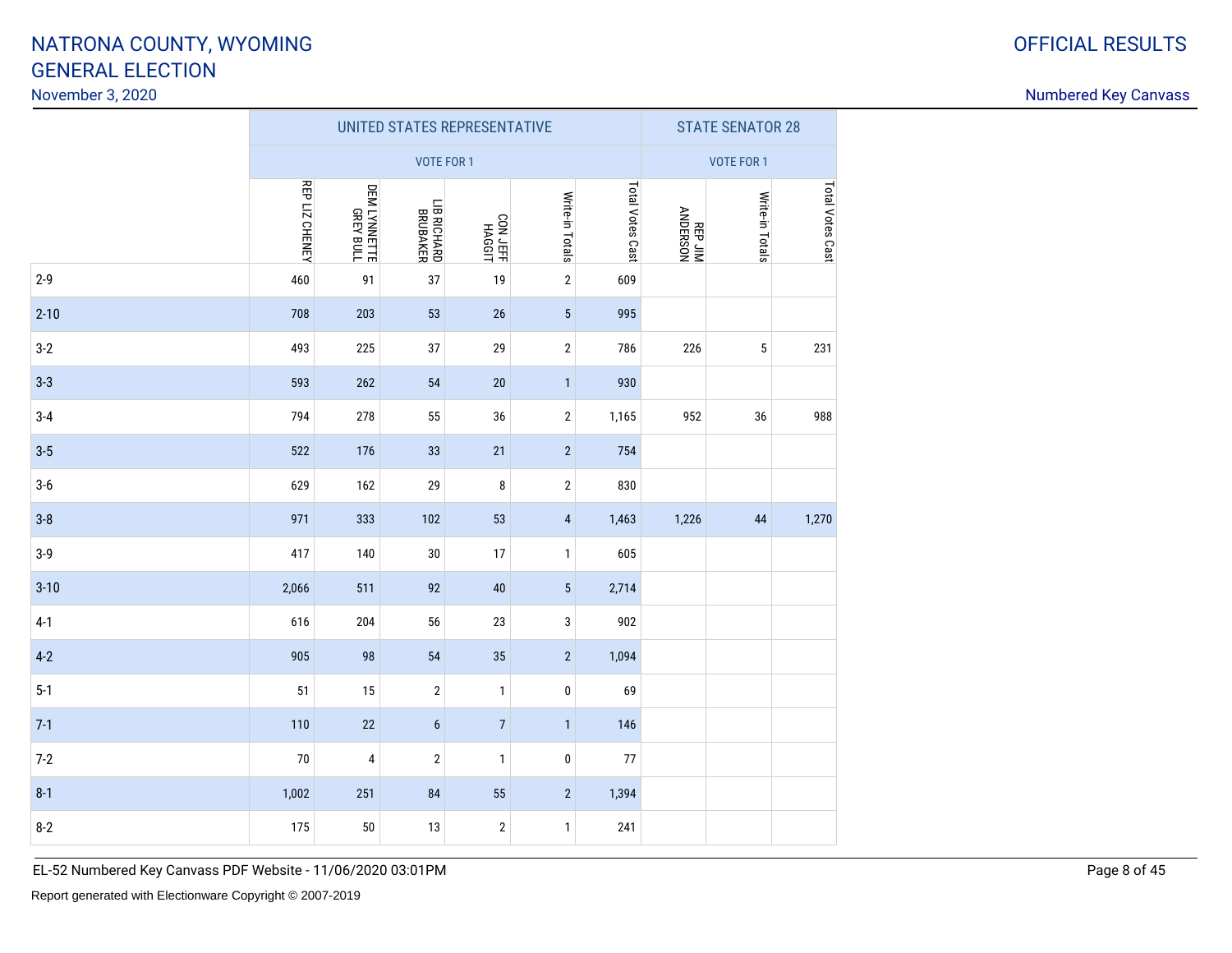November 3, 2020

|               |        | UNITED STATES REPRESENTATIVE<br><b>STATE SENATOR 28</b><br><b>VOTE FOR 1</b><br><b>VOTE FOR 1</b><br>REPLIZ CHENEY<br>Total Votes Cast<br>DEM LYNNETTE<br>GREY BULL<br>Write-in Totals<br>Write-in Totals<br>LIB RICHARD<br>BRUBAKER<br><b>REP JIM<br/>ANDERSON</b><br>CON JEFF<br>HAGGIT<br>426<br>74<br>27<br>34<br>$\overline{2}$<br>563<br>848<br>128<br>36<br>30<br>1,046<br>4 |                |                         |                |        |       |     |                  |  |
|---------------|--------|-------------------------------------------------------------------------------------------------------------------------------------------------------------------------------------------------------------------------------------------------------------------------------------------------------------------------------------------------------------------------------------|----------------|-------------------------|----------------|--------|-------|-----|------------------|--|
|               |        |                                                                                                                                                                                                                                                                                                                                                                                     |                |                         |                |        |       |     | Total Votes Cast |  |
| $8 - 3$       |        |                                                                                                                                                                                                                                                                                                                                                                                     |                |                         |                |        |       |     |                  |  |
| $8 - 4$       |        |                                                                                                                                                                                                                                                                                                                                                                                     |                |                         |                |        |       |     |                  |  |
| $8 - 5$       | 977    | 160                                                                                                                                                                                                                                                                                                                                                                                 | 68             | 42                      | $\mathbf{0}$   | 1,247  |       |     |                  |  |
| $9-1$         | 872    | 177                                                                                                                                                                                                                                                                                                                                                                                 | 34             | 33                      | $\mathbf{1}$   | 1,117  |       |     |                  |  |
| $11 - 1$      | 116    | $\overline{4}$                                                                                                                                                                                                                                                                                                                                                                      | $\bf 8$        | 3                       | $\pmb{0}$      | 131    |       |     |                  |  |
| $11-2$        | 121    | 22                                                                                                                                                                                                                                                                                                                                                                                  | 5              | $\mathbf 2$             | $\bf{0}$       | 150    |       |     |                  |  |
| $11-3$        | 212    | 48                                                                                                                                                                                                                                                                                                                                                                                  | 8              | 6                       | $\mathbf{1}$   | 275    |       |     |                  |  |
| $11-4$        | 96     | 9                                                                                                                                                                                                                                                                                                                                                                                   | 4              | 10                      | $\overline{2}$ | 121    |       |     |                  |  |
| $12 - 2$      | 277    | 89                                                                                                                                                                                                                                                                                                                                                                                  | 14             | $\overline{\mathbf{4}}$ | $\bf{0}$       | 384    |       |     |                  |  |
| $13-1$        | 76     | 17                                                                                                                                                                                                                                                                                                                                                                                  | $\overline{2}$ | 5                       | 0              | 100    |       |     |                  |  |
| $13-2$        | 66     | $\mathbf{1}$                                                                                                                                                                                                                                                                                                                                                                        | $\mathbf{1}$   | $\overline{4}$          | $\mathbf 0$    | 72     |       |     |                  |  |
| $14-1$        | 22     | 1                                                                                                                                                                                                                                                                                                                                                                                   | 0              | 0                       | 0              | 23     |       |     |                  |  |
| <b>Totals</b> | 24,214 | 7,454                                                                                                                                                                                                                                                                                                                                                                               | 1,652          | 961                     | 78             | 34,359 | 6,132 | 283 | 6,415            |  |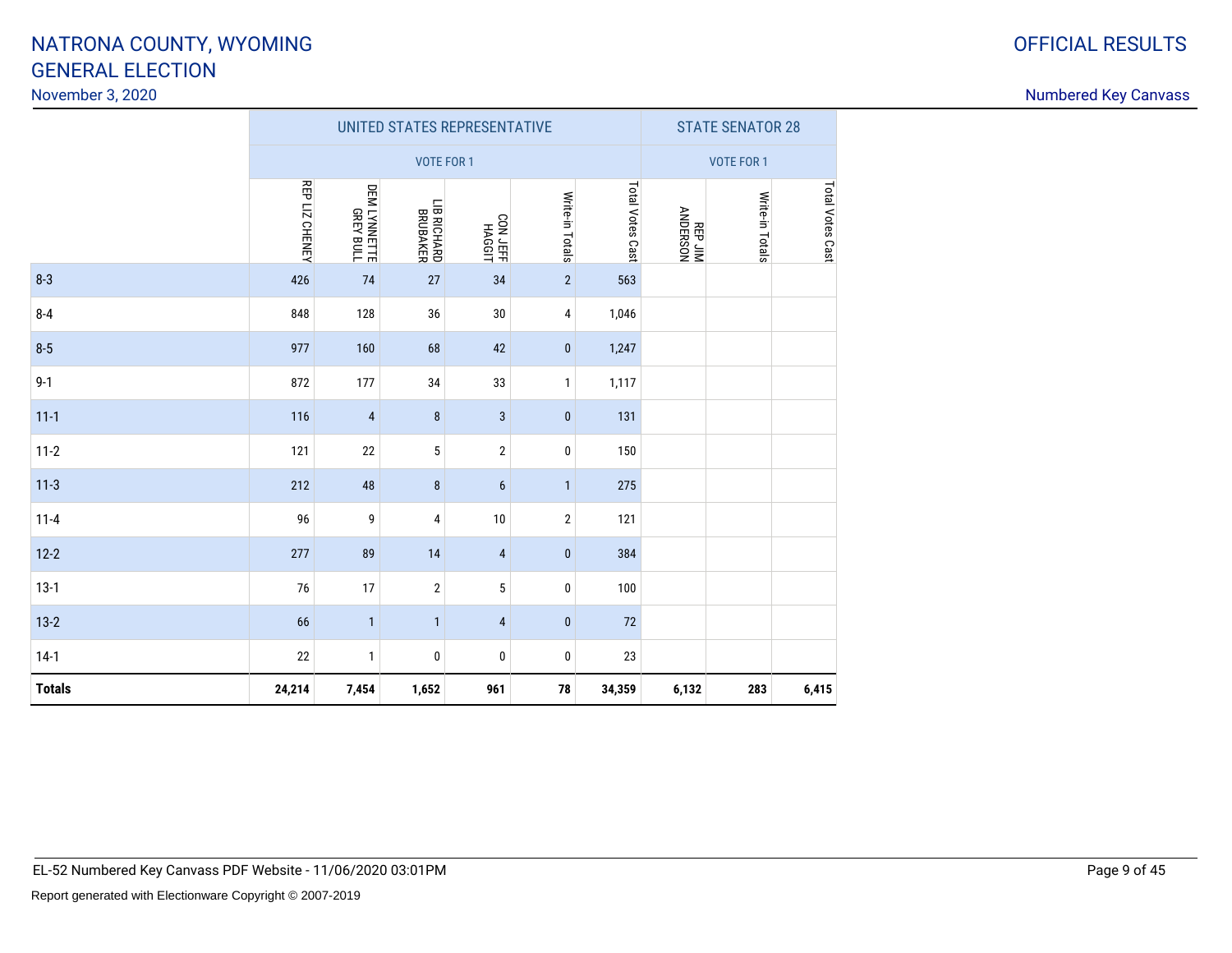November 3, 2020

|          |                  | <b>STATE SENATOR 30</b> |                 |                  |                     | <b>STATE HOUSE 35</b> |                  | <b>STATE HOUSE 36</b>    |                 |                  |  |
|----------|------------------|-------------------------|-----------------|------------------|---------------------|-----------------------|------------------|--------------------------|-----------------|------------------|--|
|          |                  | <b>VOTE FOR 1</b>       |                 |                  |                     | <b>VOTE FOR 1</b>     |                  | VOTE FOR 1               |                 |                  |  |
|          | REP CHARLES K.   | LIB WENDY<br>PEGROOT    | Write-in Totals | Total Votes Cast | BRINGOAM<br>HOL PER | Write-in Totals       | Total Votes Cast | <b>REP ART</b><br>WASHUT | Write-in Totals | Total Votes Cast |  |
| $1 - 1$  | 347              | 203                     | $\bf 8$         | 558              |                     |                       |                  |                          |                 |                  |  |
| $1-6$    |                  |                         |                 |                  | 1,032               | 38                    | 1,070            |                          |                 |                  |  |
| $2 - 7$  | 977              | 321                     | $\overline{4}$  | 1,302            |                     |                       |                  |                          |                 |                  |  |
| $2 - 8$  | 1,133            | 349                     | $\overline{7}$  | 1,489            |                     |                       |                  |                          |                 |                  |  |
| $2-9$    | 451              | 126                     | $\sqrt{3}$      | 580              |                     |                       |                  |                          |                 |                  |  |
| $3-2$    |                  |                         |                 |                  |                     |                       |                  | 412                      | 17              | 429              |  |
| $3 - 3$  |                  |                         |                 |                  |                     |                       |                  | 751                      | 26              | 777              |  |
| $3-5$    |                  |                         |                 |                  |                     |                       |                  | 625                      | 29              | 654              |  |
| $3-6$    |                  |                         |                 |                  | 697                 | 17                    | 714              |                          |                 |                  |  |
| $3-9$    |                  |                         |                 |                  |                     |                       |                  | 517                      | 17              | 534              |  |
| $3 - 10$ |                  |                         |                 |                  | 2,319               | 46                    | 2,365            |                          |                 |                  |  |
| $4-1$    |                  |                         |                 |                  | $20\,$              | $\sqrt{2}$            | 22               | 736                      | $20\,$          | 756              |  |
| $4-2$    |                  |                         |                 |                  | 978                 | 15                    | 993              |                          |                 |                  |  |
| $5 - 1$  | 53               | 13                      | $\pmb{0}$       | 66               |                     |                       |                  |                          |                 |                  |  |
| $7-1$    | 105              | 41                      | $\pmb{0}$       | 146              |                     |                       |                  |                          |                 |                  |  |
| $7-2$    | 61               | 14                      | $\pmb{0}$       | 75               |                     |                       |                  |                          |                 |                  |  |
| $8 - 1$  | $\boldsymbol{6}$ | $\mathbf{1}$            | $\pmb{0}$       | $\sqrt{ }$       |                     |                       |                  |                          |                 |                  |  |

EL-52 Numbered Key Canvass PDF Website - 11/06/2020 03:01PM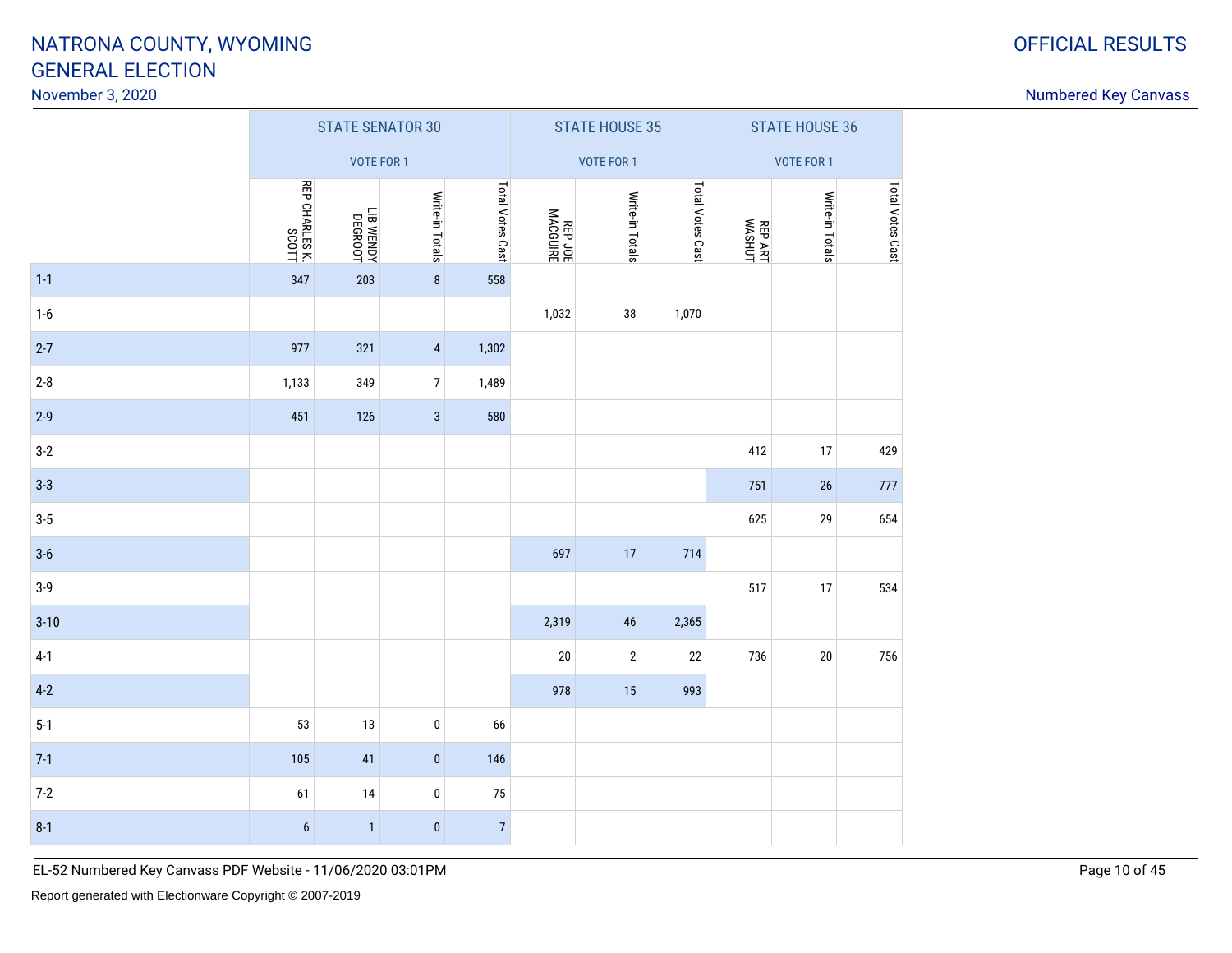#### November 3, 2020

|               |                | <b>STATE SENATOR 30</b> |                  |                  |                | <b>STATE HOUSE 35</b> |                  |                          | <b>STATE HOUSE 36</b> |                  |  |  |
|---------------|----------------|-------------------------|------------------|------------------|----------------|-----------------------|------------------|--------------------------|-----------------------|------------------|--|--|
|               |                | VOTE FOR 1              |                  |                  | VOTE FOR 1     |                       |                  | <b>VOTE FOR 1</b>        |                       |                  |  |  |
|               | REP CHARLES K. | LIB WENDY<br>PEGROOT    | Write-in Totals  | Total Votes Cast | <b>BRIGOAM</b> | Write-in Totals       | Total Votes Cast | <b>REP ART</b><br>WASHUT | Write-in Totals       | Total Votes Cast |  |  |
| $8 - 3$       | 422            | 122                     | 3                | 547              |                |                       |                  |                          |                       |                  |  |  |
| $8 - 4$       | 817            | 194                     | $\overline{7}$   | 1,018            |                |                       |                  |                          |                       |                  |  |  |
| $8-5$         | 986            | 227                     | 10               | 1,223            |                |                       |                  |                          |                       |                  |  |  |
| $11-1$        | 107            | 20                      | $\mathbf{1}$     | 128              |                |                       |                  |                          |                       |                  |  |  |
| $11-2$        | 114            | 26                      | 0                | 140              |                |                       |                  |                          |                       |                  |  |  |
| $11-3$        | 214            | 52                      | $\mathbf{1}$     | 267              |                |                       |                  |                          |                       |                  |  |  |
| $11 - 4$      | 93             | 21                      | $\boldsymbol{2}$ | 116              |                |                       |                  |                          |                       |                  |  |  |
| $13-1$        | 78             | 22                      | $\mathbf{1}$     | 101              |                |                       |                  |                          |                       |                  |  |  |
| $13-2$        | 63             | 8                       | 0                | 71               |                |                       |                  |                          |                       |                  |  |  |
| $14-1$        | 19             | $\overline{2}$          | $\pmb{0}$        | 21               |                |                       |                  |                          |                       |                  |  |  |
| <b>Totals</b> | 6,046          | 1,762                   | 47               | 7,855            | 5,046          | 118                   | 5,164            | 3,041                    | 109                   | 3,150            |  |  |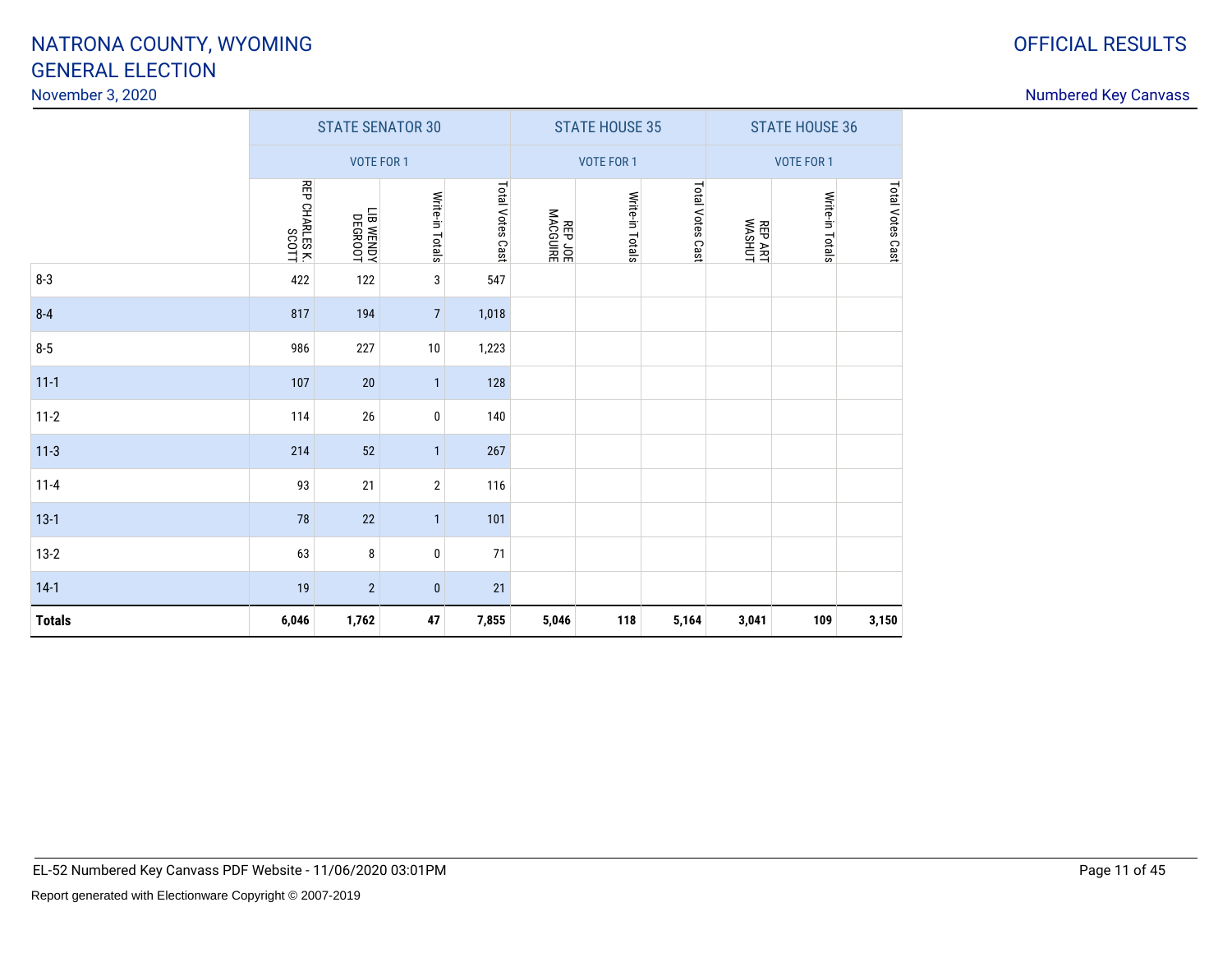### November 3, 2020

|          | <b>STATE HOUSE 37</b>        |                   |                  | <b>STATE HOUSE 38</b>     |                      |                  |                         | <b>STATE HOUSE 56</b>           |                   |                  |  |
|----------|------------------------------|-------------------|------------------|---------------------------|----------------------|------------------|-------------------------|---------------------------------|-------------------|------------------|--|
|          |                              | <b>VOTE FOR 1</b> |                  |                           | <b>VOTE FOR 1</b>    |                  |                         |                                 | <b>VOTE FOR 1</b> |                  |  |
|          | <b>REP STEVE</b><br>HARSHMAN | Write-in Totals   | Total Votes Cast | <b>REP TOM</b><br>WALTERS | NOSNHOL<br>NWAHS 811 | Write-in Totals  | <b>Total Votes Cast</b> | <b>REP JERRY</b><br>OBERMUELLER | Write-in Totals   | Total Votes Cast |  |
| $1-2$    |                              |                   |                  |                           |                      |                  |                         | 405                             | 15                | 420              |  |
| $1-3$    |                              |                   |                  |                           |                      |                  |                         | 610                             | 33                | 643              |  |
| $1 - 4$  |                              |                   |                  |                           |                      |                  |                         | 724                             | $27\,$            | 751              |  |
| $1-9$    | 63                           | 3                 | 66               |                           |                      |                  |                         | 917                             | $18$              | 935              |  |
| $1 - 11$ | 575                          | 19                | 594              |                           |                      |                  |                         |                                 |                   |                  |  |
| $1 - 12$ |                              |                   |                  |                           |                      |                  |                         | 300                             | $10$              | 310              |  |
| $2 - 4$  | 476                          | 15                | 491              |                           |                      |                  |                         |                                 |                   |                  |  |
| $2 - 6$  | 1,071                        | 37                | 1,108            |                           |                      |                  |                         |                                 |                   |                  |  |
| $2 - 7$  | 10                           | $\pmb{0}$         | $10$             | 952                       | 327                  | $\boldsymbol{6}$ | 1,285                   |                                 |                   |                  |  |
| $2 - 8$  |                              |                   |                  | 1,046                     | 409                  | $\overline{7}$   | 1,462                   |                                 |                   |                  |  |
| $2-9$    | 21                           | $\mathbf{1}$      | $22\,$           | 424                       | 142                  | $\mathbf{3}$     | 569                     |                                 |                   |                  |  |
| $2 - 10$ | 846                          | 31                | 877              |                           |                      |                  |                         |                                 |                   |                  |  |
| $3-2$    |                              |                   |                  |                           |                      |                  |                         | 210                             | $\sqrt{4}$        | 214              |  |
| $5-1$    |                              |                   |                  | 56                        | 8                    | $\pmb{0}$        | 64                      |                                 |                   |                  |  |
| $7-1$    |                              |                   |                  | 101                       | 42                   | $\mathbf{1}$     | 144                     |                                 |                   |                  |  |
| $8-1$    |                              |                   |                  | $\pmb{0}$                 | $\pmb{0}$            | $\pmb{0}$        | $\pmb{0}$               |                                 |                   |                  |  |
| $9 - 1$  | 948                          | 29                | 977              |                           |                      |                  |                         |                                 |                   |                  |  |

EL-52 Numbered Key Canvass PDF Website - 11/06/2020 03:01PM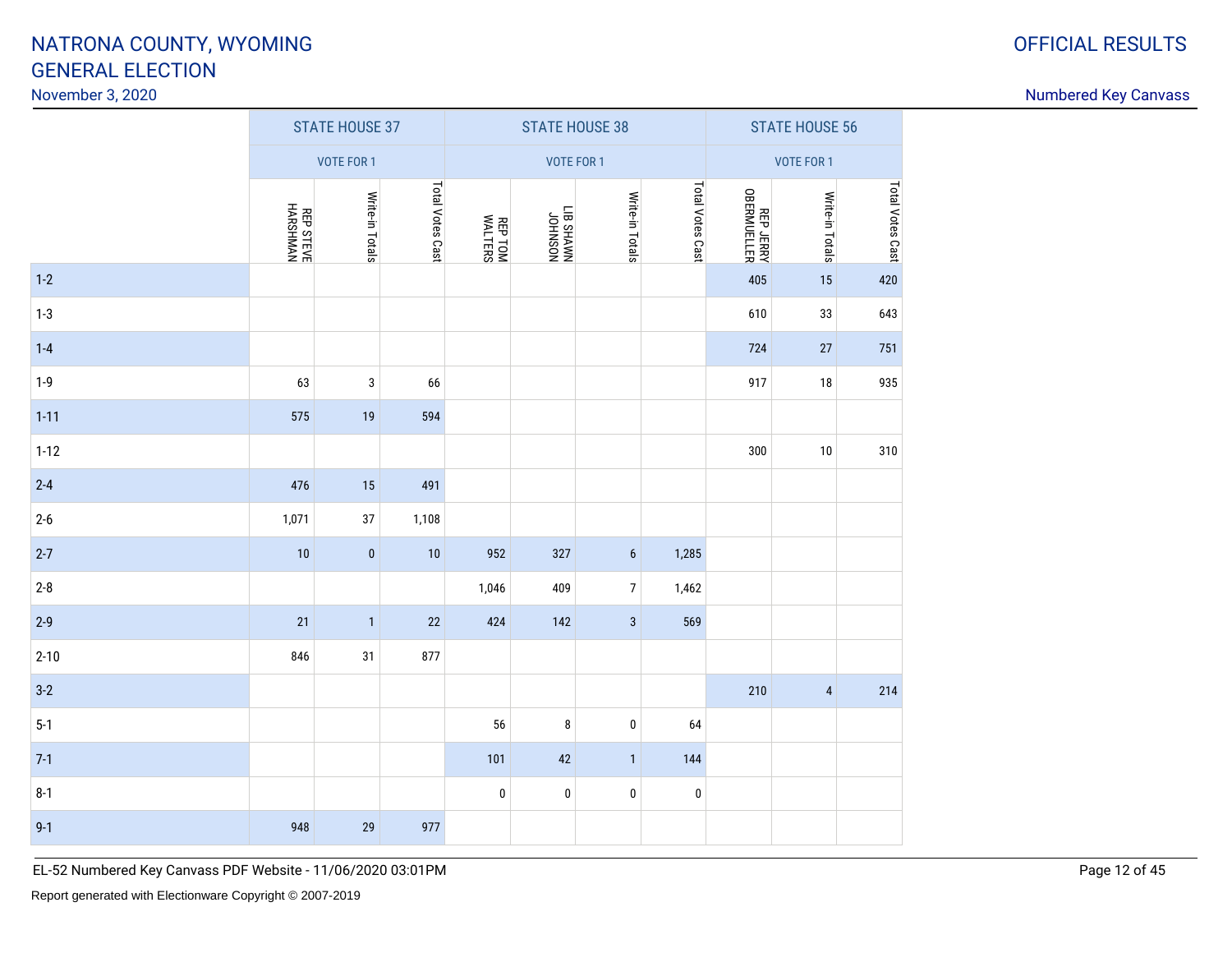### November 3, 2020

| <b>OFFICIAL RESULTS</b> |
|-------------------------|
|                         |

|               | <b>STATE HOUSE 37</b>        |                 |                  |                           | <b>STATE HOUSE 38</b> |                 |                  | <b>STATE HOUSE 56</b>            |                 |                  |  |
|---------------|------------------------------|-----------------|------------------|---------------------------|-----------------------|-----------------|------------------|----------------------------------|-----------------|------------------|--|
|               | <b>VOTE FOR 1</b>            |                 |                  |                           | <b>VOTE FOR 1</b>     |                 |                  | <b>VOTE FOR 1</b>                |                 |                  |  |
|               | <b>REP STEVE</b><br>HARSHMAN | Write-in Totals | Total Votes Cast | <b>REP TOM</b><br>WALTERS | NOSNHOL<br>NWYHS 817  | Write-in Totals | Total Votes Cast | <b>REP JERRY<br/>OBERMUELLER</b> | Write-in Totals | Total Votes Cast |  |
| $11 - 1$      |                              |                 |                  | 108                       | 19                    | 0               | 127              |                                  |                 |                  |  |
| $11-2$        |                              |                 |                  | 117                       | 24                    | $\pmb{0}$       | 141              |                                  |                 |                  |  |
| $11-3$        |                              |                 |                  | 220                       | 44                    | $\mathbf{1}$    | 265              |                                  |                 |                  |  |
| $11 - 4$      |                              |                 |                  | 97                        | 21                    | $\mathbf{1}$    | 119              |                                  |                 |                  |  |
| $12 - 2$      | 325                          | 15              | 340              |                           |                       |                 |                  |                                  |                 |                  |  |
| $13-1$        |                              |                 |                  | 77                        | 22                    | $\pmb{0}$       | 99               |                                  |                 |                  |  |
| $13-2$        |                              |                 |                  | 62                        | 6                     | 0               | 68               |                                  |                 |                  |  |
| $14-1$        |                              |                 |                  | 17                        | 4                     | $\pmb{0}$       | 21               |                                  |                 |                  |  |
| <b>Totals</b> | 4,335                        | 150             | 4,485            | 3,277                     | 1,068                 | 19              | 4,364            | 3,166                            | 107             | 3,273            |  |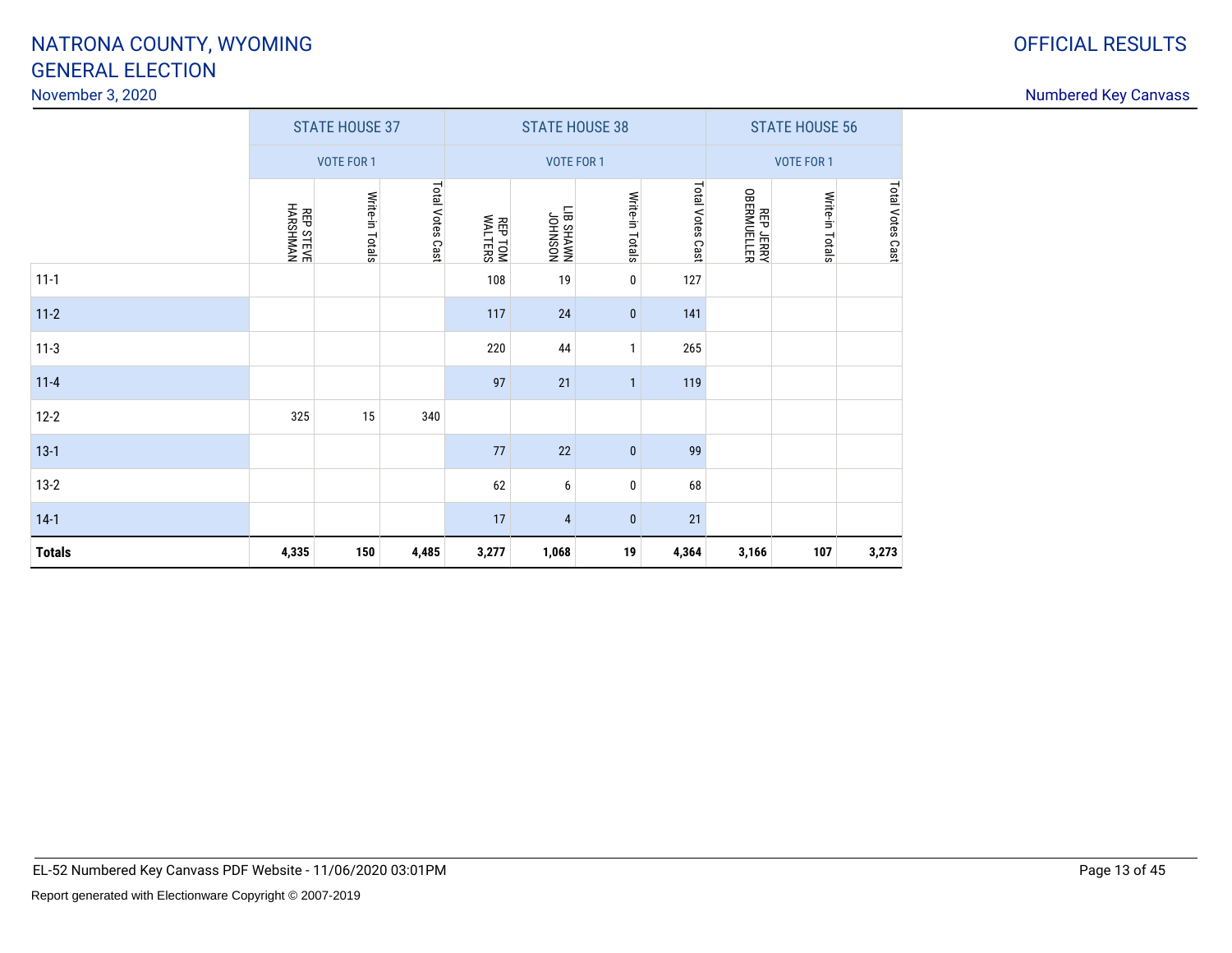#### November 3, 2020

|               |                           | <b>STATE HOUSE 57</b> |                 |                  |                                     | <b>STATE HOUSE 58</b>    |                 |                  |
|---------------|---------------------------|-----------------------|-----------------|------------------|-------------------------------------|--------------------------|-----------------|------------------|
|               | <b>VOTE FOR 1</b>         |                       |                 |                  |                                     | <b>VOTE FOR 1</b>        |                 |                  |
|               | <b>KEP CHUCK</b><br>NOULL | DEM JANE<br>IFLAND    | Write-in Totals | Total Votes Cast | <b>REP PATRICK</b><br>"PAT" SWEENEY | LIB JOSEPH S.<br>PORAMBO | Write-in Totals | Total Votes Cast |
| $1 - 1$       |                           |                       |                 |                  | 398                                 | 160                      | 3               | 561              |
| $1 - 5$       | 275                       | 270                   | $\sqrt{5}$      | 550              |                                     |                          |                 |                  |
| $1 - 7$       | 334                       | 157                   | $\mathbf{1}$    | 492              |                                     |                          |                 |                  |
| $3-4$         | 843                       | 304                   | 3               | 1,150            |                                     |                          |                 |                  |
| $3-8$         | 1,052                     | 389                   | $\overline{2}$  | 1,443            |                                     |                          |                 |                  |
| $7-2$         |                           |                       |                 |                  | 69                                  | $\boldsymbol{6}$         | 0               | 75               |
| $8 - 1$       |                           |                       |                 |                  | $\boldsymbol{6}$                    | $\mathbf{1}$             | $\pmb{0}$       | $\overline{7}$   |
| $8-3$         |                           |                       |                 |                  | 440                                 | 100                      | 0               | 540              |
| $8 - 4$       |                           |                       |                 |                  | 848                                 | 154                      | 12              | 1,014            |
| $8-5$         |                           |                       |                 |                  | 964                                 | 225                      | 6               | 1,195            |
| <b>Totals</b> | 2,504                     | 1,120                 | 11              | 3,635            | 2,725                               | 646                      | 21              | 3,392            |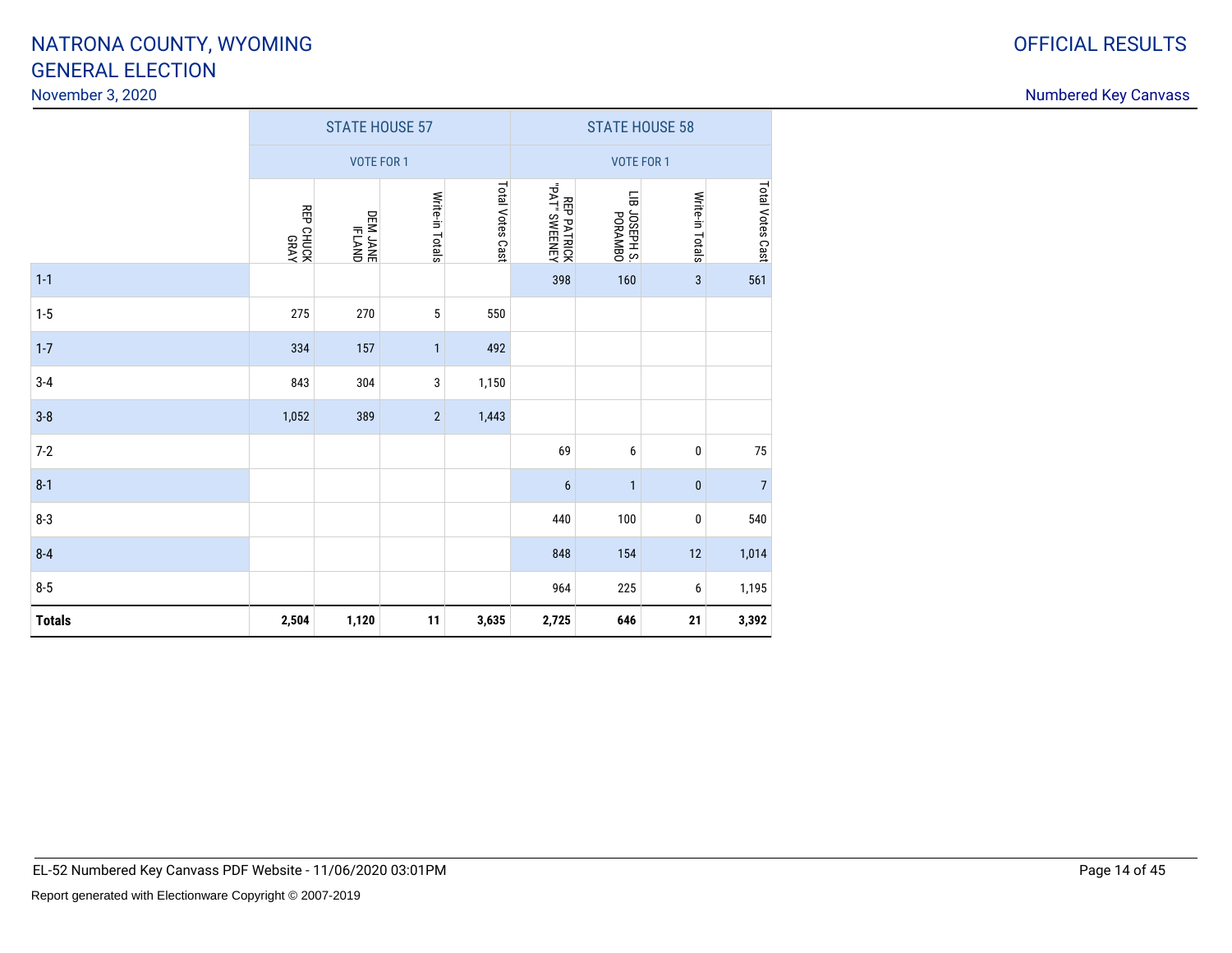### November 3, 2020

#### Numbered Key Canvass

|          | <b>STATE HOUSE 59</b>   |                        |                 |                  | <b>COUNTY COMMISSIONER</b>  |                   |                        |                 |                  |  |
|----------|-------------------------|------------------------|-----------------|------------------|-----------------------------|-------------------|------------------------|-----------------|------------------|--|
|          | <b>VOTE FOR 1</b>       |                        |                 |                  |                             | <b>VOTE FOR 2</b> |                        |                 |                  |  |
|          | REP KEVIN C.<br>O'HEARN | DEM MIKE A.<br>GILMORE | Write-in Totals | Total Votes Cast | <b>REP BROOK</b><br>KAUFMAN | REP DAVE<br>NORTH | DEM TERRY<br>WINGERTER | Write-in Totals | Total Votes Cast |  |
| $1 - 1$  |                         |                        |                 |                  | 284                         | 225               | 237                    | $\overline{5}$  | 751              |  |
| $1 - 2$  |                         |                        |                 |                  | 227                         | 232               | 260                    | 4               | 723              |  |
| $1 - 3$  |                         |                        |                 |                  | 457                         | 313               | 374                    | 11              | 1,155            |  |
| $1 - 4$  |                         |                        |                 |                  | 513                         | 427               | 393                    | 9               | 1,342            |  |
| $1 - 5$  |                         |                        |                 |                  | 307                         | 209               | 267                    | $\sqrt{2}$      | 785              |  |
| $1-6$    |                         |                        |                 |                  | 675                         | 669               | 413                    | 11              | 1,768            |  |
| $1 - 7$  |                         |                        |                 |                  | 257                         | 210               | 187                    | $\sqrt{ }$      | 661              |  |
| $1 - 9$  |                         |                        |                 |                  | 724                         | 690               | 346                    | 5               | 1,765            |  |
| $1 - 11$ |                         |                        |                 |                  | 452                         | 328               | 220                    | $\mathbf{1}$    | 1,001            |  |
| $1 - 12$ |                         |                        |                 |                  | 175                         | 200               | 139                    | 6               | 520              |  |
| $2-1$    | 587                     | 285                    | $\overline{4}$  | 876              | 501                         | 428               | 325                    | $\sqrt{ }$      | 1,261            |  |
| $2 - 2$  | 441                     | 248                    | 4               | 693              | 335                         | 354               | 251                    | 11              | 951              |  |
| $2 - 3$  | 416                     | 185                    | $\overline{4}$  | 605              | 341                         | 315               | 202                    | 11              | 869              |  |
| $2 - 4$  |                         |                        |                 |                  | 310                         | 296               | 221                    | 8               | 835              |  |
| $2-6$    |                         |                        |                 |                  | 847                         | 688               | 384                    | 16              | 1,935            |  |
| $2 - 7$  |                         |                        |                 |                  | 738                         | 823               | 373                    | 8               | 1,942            |  |
| $2 - 8$  |                         |                        |                 |                  | 923                         | 803               | 406                    | 12              | 2,144            |  |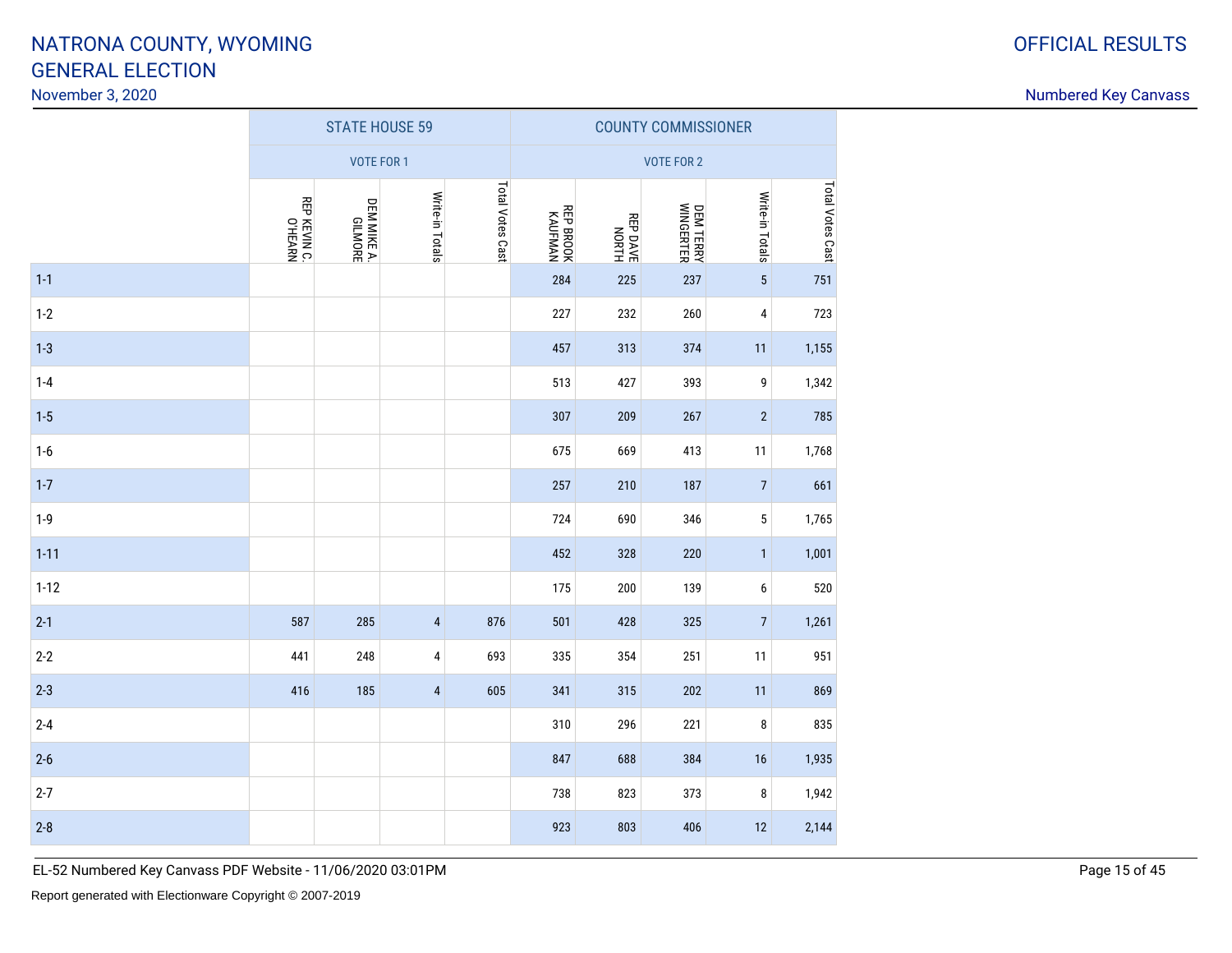#### November 3, 2020

#### Numbered Key Canvass

|          |                         | <b>STATE HOUSE 59</b>  |                 |                  | <b>COUNTY COMMISSIONER</b> |                   |                                |                 |                  |  |
|----------|-------------------------|------------------------|-----------------|------------------|----------------------------|-------------------|--------------------------------|-----------------|------------------|--|
|          | <b>VOTE FOR 1</b>       |                        |                 |                  | <b>VOTE FOR 2</b>          |                   |                                |                 |                  |  |
|          | REP KEVIN C.<br>O'HEARN | DEM MIKE A.<br>GILMORE | Write-in Totals | Total Votes Cast | KAUFMAN<br>KAUFMAN         | REP DAVE<br>NORTH | <b>DEM TERRY<br/>WINGERTER</b> | Write-in Totals | Total Votes Cast |  |
| $2-9$    |                         |                        |                 |                  | 342                        | 390               | 149                            | $\sqrt{2}$      | 883              |  |
| $2 - 10$ |                         |                        |                 |                  | 623                        | 568               | 301                            | 13              | 1,505            |  |
| $3-2$    |                         |                        |                 |                  | 440                        | 388               | 278                            | 6               | 1,112            |  |
| $3 - 3$  |                         |                        |                 |                  | 495                        | 498               | 345                            | 6               | 1,344            |  |
| $3 - 4$  |                         |                        |                 |                  | 670                        | 569               | 360                            | $\overline{7}$  | 1,606            |  |
| $3 - 5$  |                         |                        |                 |                  | 429                        | 406               | 249                            | $\sqrt{3}$      | 1,087            |  |
| $3-6$    |                         |                        |                 |                  | 554                        | 467               | 269                            | 8               | 1,298            |  |
| $3 - 8$  |                         |                        |                 |                  | 762                        | 781               | 481                            | 16              | 2,040            |  |
| $3-9$    |                         |                        |                 |                  | 383                        | 272               | 195                            | 6               | 856              |  |
| $3 - 10$ |                         |                        |                 |                  | 1,643                      | 1,570             | 821                            | $\bf 8$         | 4,042            |  |
| $4-1$    |                         |                        |                 |                  | 529                        | 409               | 285                            | $\overline{7}$  | 1,230            |  |
| $4-2$    |                         |                        |                 |                  | 653                        | 752               | 204                            | 16              | 1,625            |  |
| $5 - 1$  |                         |                        |                 |                  | 44                         | 37                | 19                             | $\pmb{0}$       | 100              |  |
| $7-1$    |                         |                        |                 |                  | 74                         | 95                | 38                             | $\mathbf{1}$    | 208              |  |
| $7-2$    |                         |                        |                 |                  | 59                         | 38                | 13                             | $\pmb{0}$       | 110              |  |
| $8 - 1$  | 1,046                   | 321                    | $10$            | 1,377            | 708                        | 831               | 354                            | 11              | 1,904            |  |
| $8 - 2$  | 168                     | 63                     | 4               | 235              | 149                        | 147               | 56                             | $\sqrt{2}$      | 354              |  |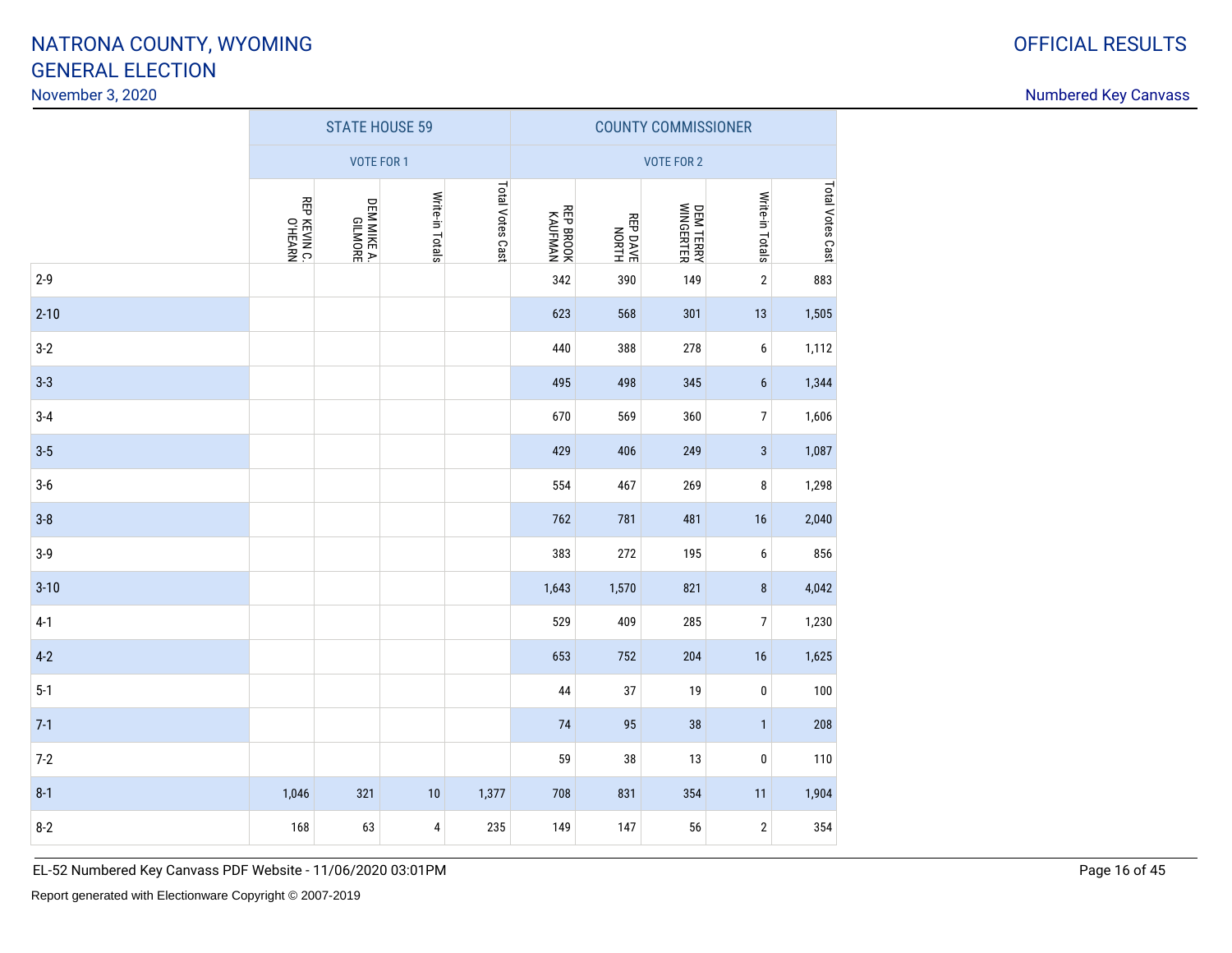### November 3, 2020

| ⌒ | <b>OFFICIAL RESULTS</b> |
|---|-------------------------|
|   |                         |

|               |                         | <b>STATE HOUSE 59</b>  |                 |                  | <b>COUNTY COMMISSIONER</b> |                          |                               |                 |                  |
|---------------|-------------------------|------------------------|-----------------|------------------|----------------------------|--------------------------|-------------------------------|-----------------|------------------|
|               | <b>VOTE FOR 1</b>       |                        |                 |                  | <b>VOTE FOR 2</b>          |                          |                               |                 |                  |
|               | REP KEVIN C.<br>O'HEARN | DEM MIKE A.<br>GILMORE | Write-in Totals | Total Votes Cast | KAUFMAN<br>KAUFMAN         | <b>REP DAVE</b><br>NORTH | <b>DEM TERRY</b><br>WINGERTER | Write-in Totals | Total Votes Cast |
| $8 - 3$       |                         |                        |                 |                  | 303                        | 400                      | 125                           | $\sqrt{ }$      | 835              |
| $8 - 4$       |                         |                        |                 |                  | 688                        | 663                      | 180                           | 14              | 1,545            |
| $8 - 5$       |                         |                        |                 |                  | 729                        | 864                      | 257                           | 5               | 1,855            |
| $9 - 1$       | $\pmb{0}$               | $\overline{2}$         | $\pmb{0}$       | $\mathbf{2}$     | 729                        | 707                      | 268                           | 3               | 1,707            |
| $11-1$        |                         |                        |                 |                  | 77                         | 95                       | 15                            | $\pmb{0}$       | 187              |
| $11-2$        |                         |                        |                 |                  | 106                        | 81                       | 25                            | $\pmb{0}$       | 212              |
| $11-3$        |                         |                        |                 |                  | 149                        | 200                      | 61                            | $\overline{2}$  | 412              |
| $11 - 4$      |                         |                        |                 |                  | 76                         | $90\,$                   | 16                            | $\overline{7}$  | 189              |
| $12 - 2$      |                         |                        |                 |                  | 202                        | 249                      | 115                           | $\sqrt{3}$      | 569              |
| $13-1$        |                         |                        |                 |                  | 70                         | 58                       | 18                            | $\mathbf{1}$    | 147              |
| $13 - 2$      |                         |                        |                 |                  | 38                         | 46                       | $\mathbf{3}$                  | 1               | ${\bf 88}$       |
| $14-1$        |                         |                        |                 |                  | 14                         | 15                       | 4                             | $\pmb{0}$       | 33               |
| <b>Totals</b> | 2,658                   | 1,104                  | ${\bf 26}$      | 3,788            | 19,804                     | 18,896                   | 10,502                        | 289             | 49,491           |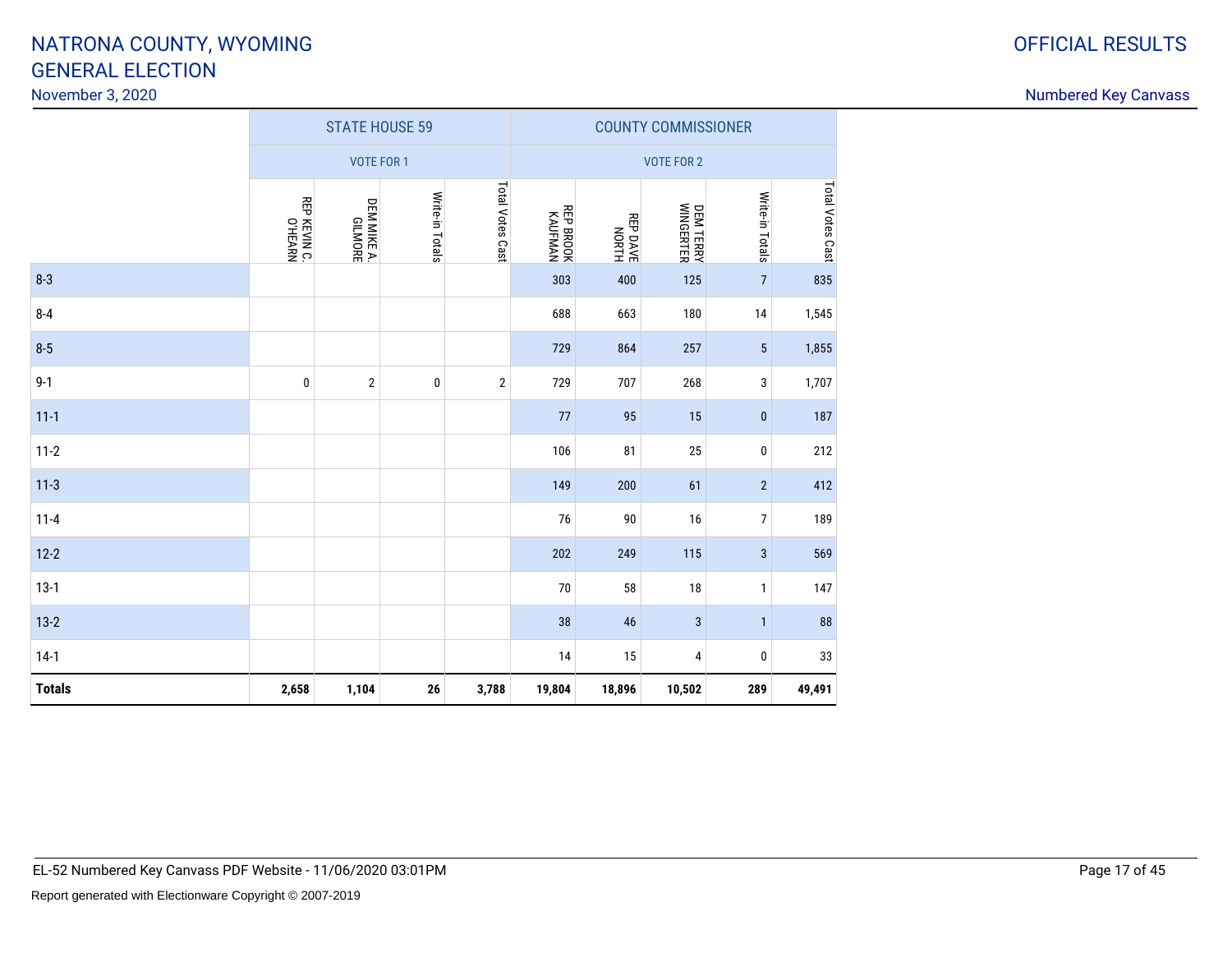#### November 3, 2020

| <b>OFFICIAL RESULTS</b> |
|-------------------------|
|                         |

Numbered Key Canvass

|          |                     | NATRONA COUNTY CORONER<br>(UNEXPIRED) |                  |       | <b>SUPREME COURT JUSTICE</b><br><b>BOOMGAARDEN</b> |                  | SUPREME COURT JUSTICE<br><b>GRAY</b> |                |                  |  |
|----------|---------------------|---------------------------------------|------------------|-------|----------------------------------------------------|------------------|--------------------------------------|----------------|------------------|--|
|          | <b>VOTE FOR 1</b>   |                                       |                  |       | <b>VOTE FOR 1</b>                                  |                  | <b>VOTE FOR 1</b>                    |                |                  |  |
|          | SddIHM<br>S3NVr d38 | Write-in Totals                       | Total Votes Cast | ΥES   | $\leq$                                             | Total Votes Cast | KES                                  | $\overline{6}$ | Total Votes Cast |  |
| $1 - 1$  | 472                 | $18$                                  | 490              | 381   | 117                                                | 498              | 382                                  | 110            | 492              |  |
| $1-2$    | 425                 | 14                                    | 439              | 364   | 116                                                | 480              | 362                                  | 121            | 483              |  |
| $1 - 3$  | 647                 | 19                                    | 666              | 584   | 144                                                | 728              | 585                                  | 135            | 720              |  |
| $1-4$    | 763                 | $20\,$                                | 783              | 698   | 142                                                | 840              | 694                                  | 136            | 830              |  |
| $1-5$    | 419                 | 15                                    | 434              | 364   | 99                                                 | 463              | 354                                  | 95             | 449              |  |
| $1-6$    | 1,079               | 24                                    | 1,103            | 894   | 209                                                | 1,103            | 891                                  | 209            | 1,100            |  |
| $1 - 7$  | 406                 | 24                                    | 430              | 341   | 100                                                | 441              | 335                                  | 104            | 439              |  |
| $1 - 9$  | 986                 | 35                                    | 1,021            | 881   | 150                                                | 1,031            | 861                                  | 160            | 1,021            |  |
| $1 - 11$ | 575                 | 13                                    | 588              | 483   | 100                                                | 583              | 471                                  | 116            | 587              |  |
| $1 - 12$ | 308                 | 11                                    | 319              | 267   | $71$                                               | 338              | 260                                  | 73             | 333              |  |
| $2-1$    | 756                 | $20\,$                                | 776              | 643   | 155                                                | 798              | 646                                  | 147            | 793              |  |
| $2 - 2$  | 584                 | 15                                    | 599              | 468   | 145                                                | 613              | 459                                  | 150            | 609              |  |
| $2 - 3$  | 510                 | 15                                    | 525              | 433   | 111                                                | 544              | 425                                  | 111            | 536              |  |
| $2 - 4$  | 479                 | 14                                    | 493              | 387   | 103                                                | 490              | 384                                  | 106            | 490              |  |
| $2-6$    | 1,086               | 28                                    | 1,114            | 936   | 184                                                | 1,120            | 931                                  | 182            | 1,113            |  |
| $2 - 7$  | 1,187               | 14                                    | 1,201            | 975   | 211                                                | 1,186            | 972                                  | 198            | 1,170            |  |
| $2 - 8$  | 1,367               | 28                                    | 1,395            | 1,120 | 247                                                | 1,367            | 1,108                                | 251            | 1,359            |  |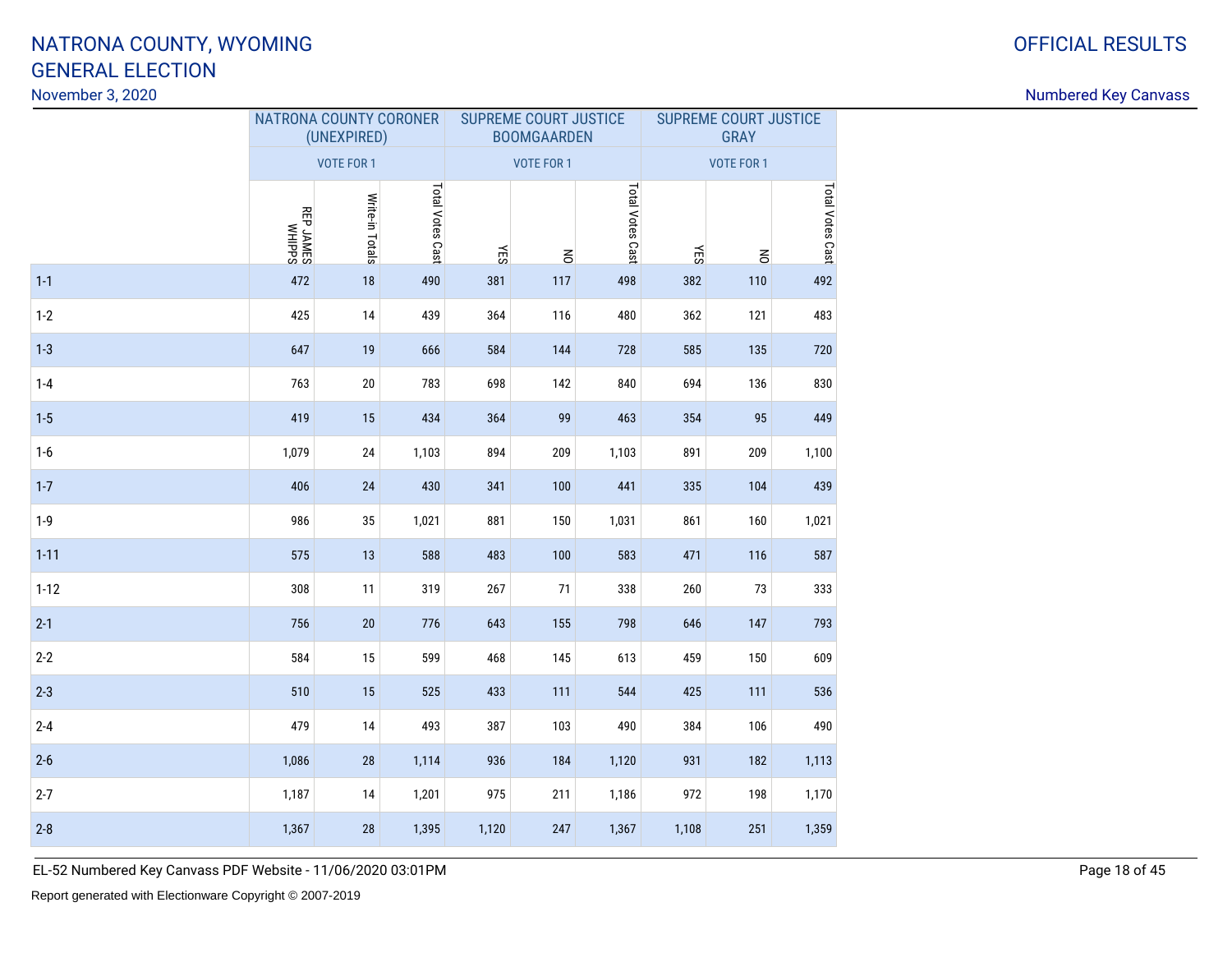#### November 3, 2020

| <b>OFFICIAL RESULTS</b> |
|-------------------------|
|                         |

|          |                            | NATRONA COUNTY CORONER<br>(UNEXPIRED) |                  |            | <b>SUPREME COURT JUSTICE</b><br><b>BOOMGAARDEN</b> |                  | SUPREME COURT JUSTICE<br><b>GRAY</b> |        |                  |  |
|----------|----------------------------|---------------------------------------|------------------|------------|----------------------------------------------------|------------------|--------------------------------------|--------|------------------|--|
|          |                            | <b>VOTE FOR 1</b>                     |                  |            | <b>VOTE FOR 1</b>                                  |                  | <b>VOTE FOR 1</b>                    |        |                  |  |
|          | <b>SHILM<br/>SEP JAMES</b> | Write-in Totals                       | Total Votes Cast | <b>YES</b> | $\leq$                                             | Total Votes Cast | KES                                  | $\leq$ | Total Votes Cast |  |
| $2 - 9$  | 541                        | $14$                                  | 555              | 453        | 116                                                | 569              | 444                                  | 121    | 565              |  |
| $2 - 10$ | 849                        | 22                                    | 871              | 751        | 129                                                | 880              | 734                                  | 144    | 878              |  |
| $3-2$    | 653                        | $20\,$                                | 673              | 540        | 146                                                | 686              | 536                                  | 149    | 685              |  |
| $3 - 3$  | 787                        | 15                                    | 802              | 691        | 140                                                | 831              | 690                                  | 140    | 830              |  |
| $3-4$    | 978                        | 36                                    | 1,014            | 820        | 206                                                | 1,026            | 820                                  | 205    | 1,025            |  |
| $3-5$    | 645                        | $\bf 8$                               | 653              | 560        | 112                                                | 672              | 557                                  | 117    | 674              |  |
| $3-6$    | 707                        | 8                                     | 715              | 619        | $90\,$                                             | 709              | 606                                  | 92     | 698              |  |
| $3-8$    | 1,257                      | 34                                    | 1,291            | 1,081      | 224                                                | 1,305            | 1,084                                | 223    | 1,307            |  |
| $3-9$    | 512                        | 13                                    | 525              | 443        | $90\,$                                             | 533              | 441                                  | 96     | 537              |  |
| $3 - 10$ | 2,347                      | 62                                    | 2,409            | 2,005      | 322                                                | 2,327            | 1,981                                | 337    | 2,318            |  |
| $4-1$    | 785                        | 17                                    | 802              | 643        | 173                                                | 816              | 647                                  | 174    | 821              |  |
| $4 - 2$  | 966                        | 30                                    | 996              | 796        | 183                                                | 979              | 790                                  | 192    | 982              |  |
| $5-1$    | 61                         | 0                                     | 61               | 48         | 9                                                  | 57               | 47                                   | 10     | 57               |  |
| $7-1$    | 134                        | $\overline{2}$                        | 136              | 107        | 26                                                 | 133              | 107                                  | 25     | 132              |  |
| $7 - 2$  | 72                         | $\pmb{0}$                             | $72\,$           | 59         | 16                                                 | 75               | 60                                   | 14     | 74               |  |
| $8 - 1$  | 1,264                      | 24                                    | 1,288            | 1,031      | 255                                                | 1,286            | 1,043                                | 236    | 1,279            |  |
| $8-2$    | 206                        | $\boldsymbol{7}$                      | 213              | 168        | 55                                                 | 223              | 170                                  | $50\,$ | 220              |  |

EL-52 Numbered Key Canvass PDF Website - 11/06/2020 03:01PM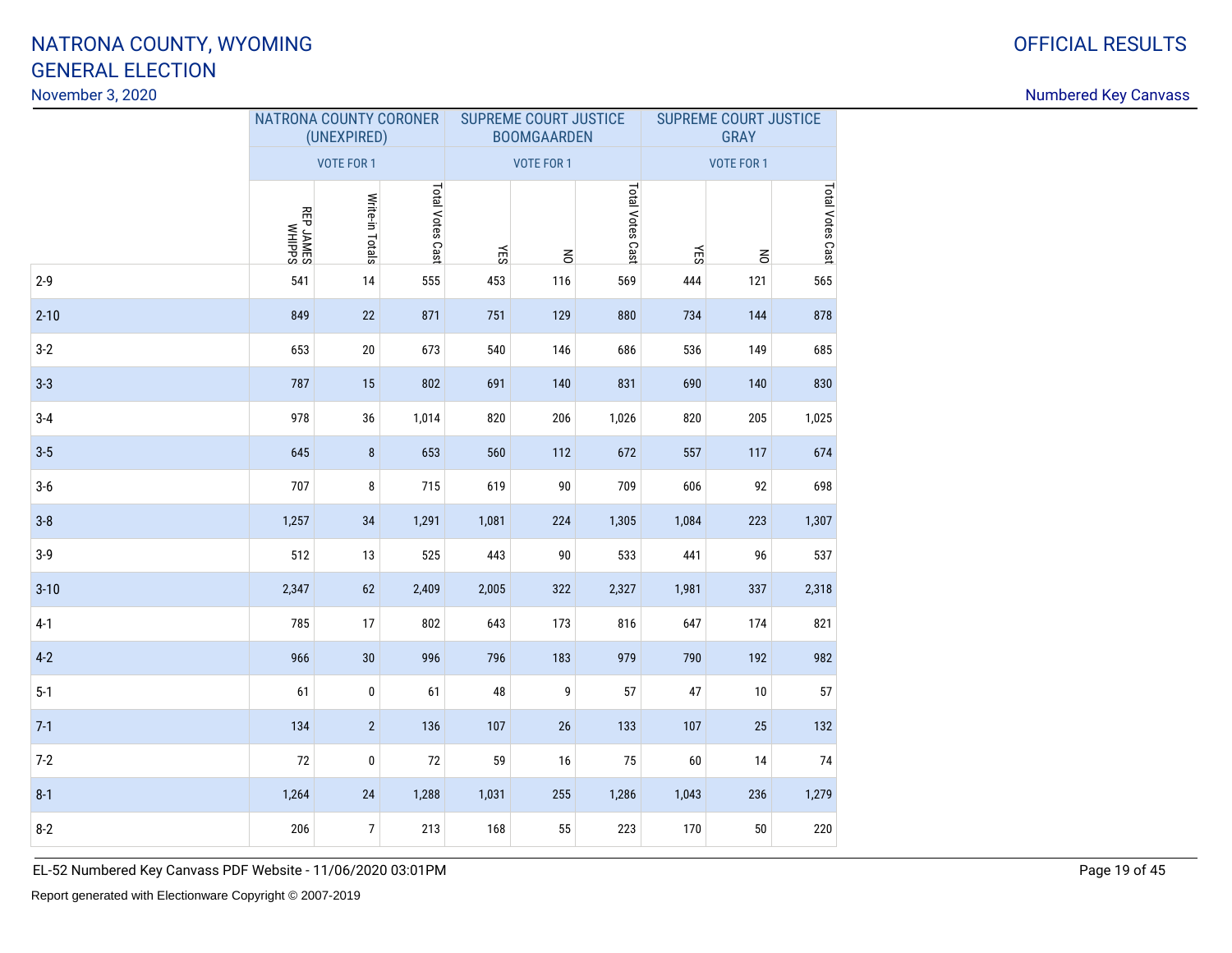#### November 3, 2020

|               |             | <b>NATRONA COUNTY CORONER</b><br>(UNEXPIRED) |                  |        | <b>SUPREME COURT JUSTICE</b><br><b>BOOMGAARDEN</b> |                  | <b>SUPREME COURT JUSTICE</b><br><b>GRAY</b> |                   |                  |  |
|---------------|-------------|----------------------------------------------|------------------|--------|----------------------------------------------------|------------------|---------------------------------------------|-------------------|------------------|--|
|               |             | <b>VOTE FOR 1</b>                            |                  |        | <b>VOTE FOR 1</b>                                  |                  |                                             | <b>VOTE FOR 1</b> |                  |  |
|               | SHIP WHIPPS | Write-in Totals                              | Total Votes Cast | ÆЗ     | $\leq$                                             | Total Votes Cast | YES                                         | $\leq$            | Total Votes Cast |  |
| $8 - 3$       | 499         | 10                                           | 509              | 385    | 117                                                | 502              | 379                                         | 115               | 494              |  |
| $8 - 4$       | 935         | $20\,$                                       | 955              | 731    | 198                                                | 929              | 732                                         | 186               | 918              |  |
| $8 - 5$       | 1,121       | 26                                           | 1,147            | 893    | 208                                                | 1,101            | 896                                         | 193               | 1,089            |  |
| $9 - 1$       | 969         | 17                                           | 986              | 816    | 152                                                | 968              | 801                                         | 170               | 971              |  |
| $11 - 1$      | 120         | $\bf{0}$                                     | 120              | 91     | 12                                                 | 103              | 86                                          | 15                | 101              |  |
| $11-2$        | 132         | $\sqrt{2}$                                   | 134              | 100    | 26                                                 | 126              | 101                                         | 22                | 123              |  |
| $11-3$        | 237         | $\mathbf{3}$                                 | 240              | 209    | 34                                                 | 243              | 205                                         | 33                | 238              |  |
| $11 - 4$      | 109         | 6                                            | 115              | 81     | 23                                                 | 104              | 82                                          | $20\,$            | 102              |  |
| $12 - 2$      | 316         | $\bf 8$                                      | 324              | 271    | 54                                                 | 325              | 270                                         | 55                | 325              |  |
| $13-1$        | 89          | $\overline{2}$                               | 91               | 72     | 21                                                 | 93               | 69                                          | 20                | 89               |  |
| $13-2$        | 67          | $\pmb{0}$                                    | 67               | 48     | 10                                                 | 58               | 44                                          | 13                | 57               |  |
| $14-1$        | 20          | $\mathbf{1}$                                 | 21               | 13     | 4                                                  | 17               | 15                                          | 3                 | $18\,$           |  |
| <b>Totals</b> | 29,427      | 734                                          | 30,161           | 24,744 | 5,555                                              | 30,299           | 24,557                                      | 5,574             | 30,131           |  |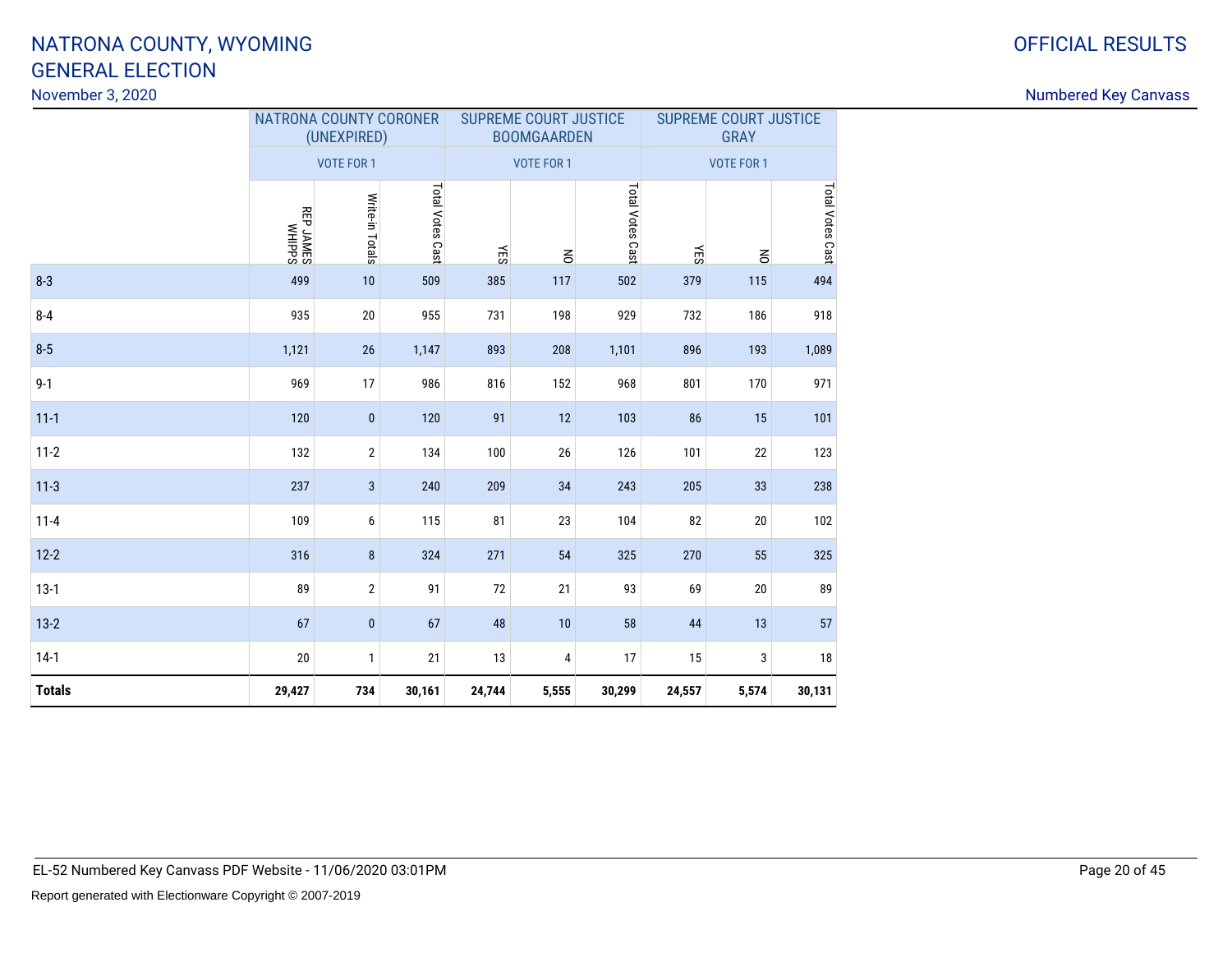November 3, 2020

|          |       | <b>DISTRICT COURT JUDGE</b><br><b>FORGEY</b> |                  |       | <b>DISTRICT COURT JUDGE</b><br><b>JOHNSON</b> |                  |       | <b>CIRCUIT COURT JUDGE BROWN</b> |                  |
|----------|-------|----------------------------------------------|------------------|-------|-----------------------------------------------|------------------|-------|----------------------------------|------------------|
|          |       | <b>VOTE FOR 1</b>                            |                  |       | <b>VOTE FOR 1</b>                             |                  |       | <b>VOTE FOR 1</b>                |                  |
|          | KES   | $\leq$                                       | Total Votes Cast | KES   | $\leq$                                        | Total Votes Cast | ΚES   | $\leq$                           | Total Votes Cast |
| $1 - 1$  | 367   | 130                                          | 497              | 384   | 109                                           | 493              | 367   | 135                              | 502              |
| $1-2$    | 351   | 124                                          | 475              | 366   | 108                                           | 474              | 350   | 131                              | 481              |
| $1 - 3$  | 564   | 144                                          | 708              | 577   | 130                                           | 707              | 597   | 132                              | 729              |
| $1 - 4$  | 693   | 148                                          | 841              | 710   | 118                                           | 828              | 702   | 147                              | 849              |
| $1-5$    | 344   | 108                                          | 452              | 380   | 78                                            | 458              | 346   | 108                              | 454              |
| $1 - 6$  | 890   | 224                                          | 1,114            | 894   | 187                                           | 1,081            | 883   | 223                              | 1,106            |
| $1 - 7$  | 331   | 106                                          | 437              | 347   | 92                                            | 439              | 339   | 95                               | 434              |
| $1-9$    | 875   | 171                                          | 1,046            | 876   | 144                                           | 1,020            | 872   | 164                              | 1,036            |
| $1 - 11$ | 460   | 124                                          | 584              | 474   | 101                                           | 575              | 488   | 103                              | 591              |
| $1 - 12$ | 259   | 80                                           | 339              | 277   | 63                                            | 340              | 265   | 78                               | 343              |
| $2 - 1$  | 628   | 165                                          | 793              | 641   | 144                                           | 785              | 638   | 160                              | 798              |
| $2 - 2$  | 447   | 154                                          | 601              | 473   | 130                                           | 603              | 476   | 137                              | 613              |
| $2 - 3$  | 435   | 105                                          | 540              | 428   | 107                                           | 535              | 437   | 111                              | 548              |
| $2 - 4$  | 380   | 114                                          | 494              | 396   | 97                                            | 493              | 392   | 109                              | 501              |
| $2 - 6$  | 911   | 198                                          | 1,109            | 919   | 172                                           | 1,091            | 944   | 173                              | 1,117            |
| $2 - 7$  | 954   | 235                                          | 1,189            | 990   | 190                                           | 1,180            | 982   | 194                              | 1,176            |
| $2 - 8$  | 1,087 | 286                                          | 1,373            | 1,113 | 249                                           | 1,362            | 1,079 | 290                              | 1,369            |

OFFICIAL RESULTS

Numbered Key Canvass

EL-52 Numbered Key Canvass PDF Website - 11/06/2020 03:01PM

Report generated with Electionware Copyright © 2007-2019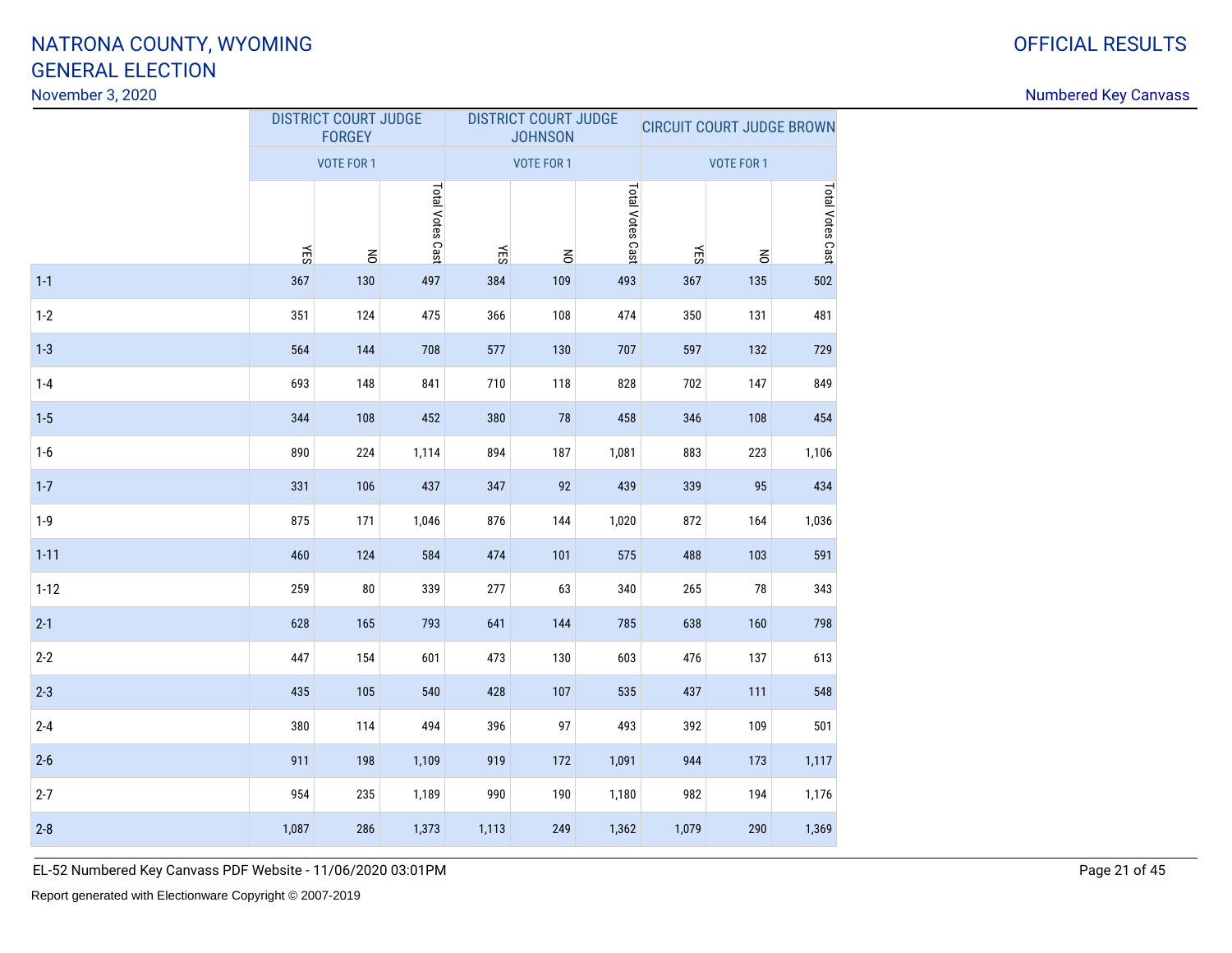November 3, 2020

|          |       | <b>DISTRICT COURT JUDGE</b><br><b>FORGEY</b> |                  | <b>DISTRICT COURT JUDGE</b><br><b>JOHNSON</b> |                   |                  |            | <b>CIRCUIT COURT JUDGE BROWN</b> |                  |  |  |
|----------|-------|----------------------------------------------|------------------|-----------------------------------------------|-------------------|------------------|------------|----------------------------------|------------------|--|--|
|          |       | <b>VOTE FOR 1</b>                            |                  |                                               | <b>VOTE FOR 1</b> |                  |            | <b>VOTE FOR 1</b>                |                  |  |  |
|          | ЯÁ    | $\leq$                                       | Total Votes Cast | KES                                           | $\leq$            | Total Votes Cast | <b>YES</b> | $\leq$                           | Total Votes Cast |  |  |
| $2 - 9$  | 447   | 124                                          | 571              | 459                                           | 108               | 567              | 440        | 114                              | 554              |  |  |
| $2 - 10$ | 743   | 142                                          | 885              | 754                                           | 115               | 869              | 764        | 117                              | 881              |  |  |
| $3-2$    | 532   | 157                                          | 689              | 551                                           | 127               | 678              | 556        | 140                              | 696              |  |  |
| $3 - 3$  | 673   | 166                                          | 839              | 683                                           | 140               | 823              | 687        | 150                              | 837              |  |  |
| $3-4$    | 805   | 222                                          | 1,027            | 842                                           | 193               | 1,035            | 795        | 234                              | 1,029            |  |  |
| $3 - 5$  | 554   | 117                                          | 671              | 569                                           | 100               | 669              | 556        | 112                              | 668              |  |  |
| $3-6$    | 614   | 98                                           | 712              | 616                                           | 76                | 692              | 639        | 86                               | 725              |  |  |
| $3 - 8$  | 1,055 | 248                                          | 1,303            | 1,097                                         | 209               | 1,306            | 1,050      | 241                              | 1,291            |  |  |
| $3-9$    | 439   | 106                                          | 545              | 440                                           | 91                | 531              | 440        | 100                              | 540              |  |  |
| $3 - 10$ | 1,941 | 398                                          | 2,339            | 1,961                                         | 327               | 2,288            | 2,005      | 331                              | 2,336            |  |  |
| $4-1$    | 635   | 190                                          | 825              | 640                                           | 167               | 807              | 639        | 187                              | 826              |  |  |
| $4 - 2$  | 792   | 193                                          | 985              | 800                                           | 168               | 968              | 796        | 182                              | 978              |  |  |
| $5 - 1$  | 51    | $\boldsymbol{6}$                             | 57               | 49                                            | 9                 | 58               | 48         | 9                                | 57               |  |  |
| $7-1$    | 101   | 34                                           | 135              | 109                                           | $26$              | 135              | 104        | 28                               | 132              |  |  |
| $7-2$    | 60    | 14                                           | 74               | 59                                            | 14                | 73               | 53         | 17                               | $70\,$           |  |  |
| $8 - 1$  | 1,008 | 266                                          | 1,274            | 1,035                                         | 234               | 1,269            | 1,020      | 264                              | 1,284            |  |  |
| $8-2$    | 163   | 63                                           | 226              | 170                                           | 53                | 223              | 168        | 57                               | 225              |  |  |

# Numbered Key Canvass

OFFICIAL RESULTS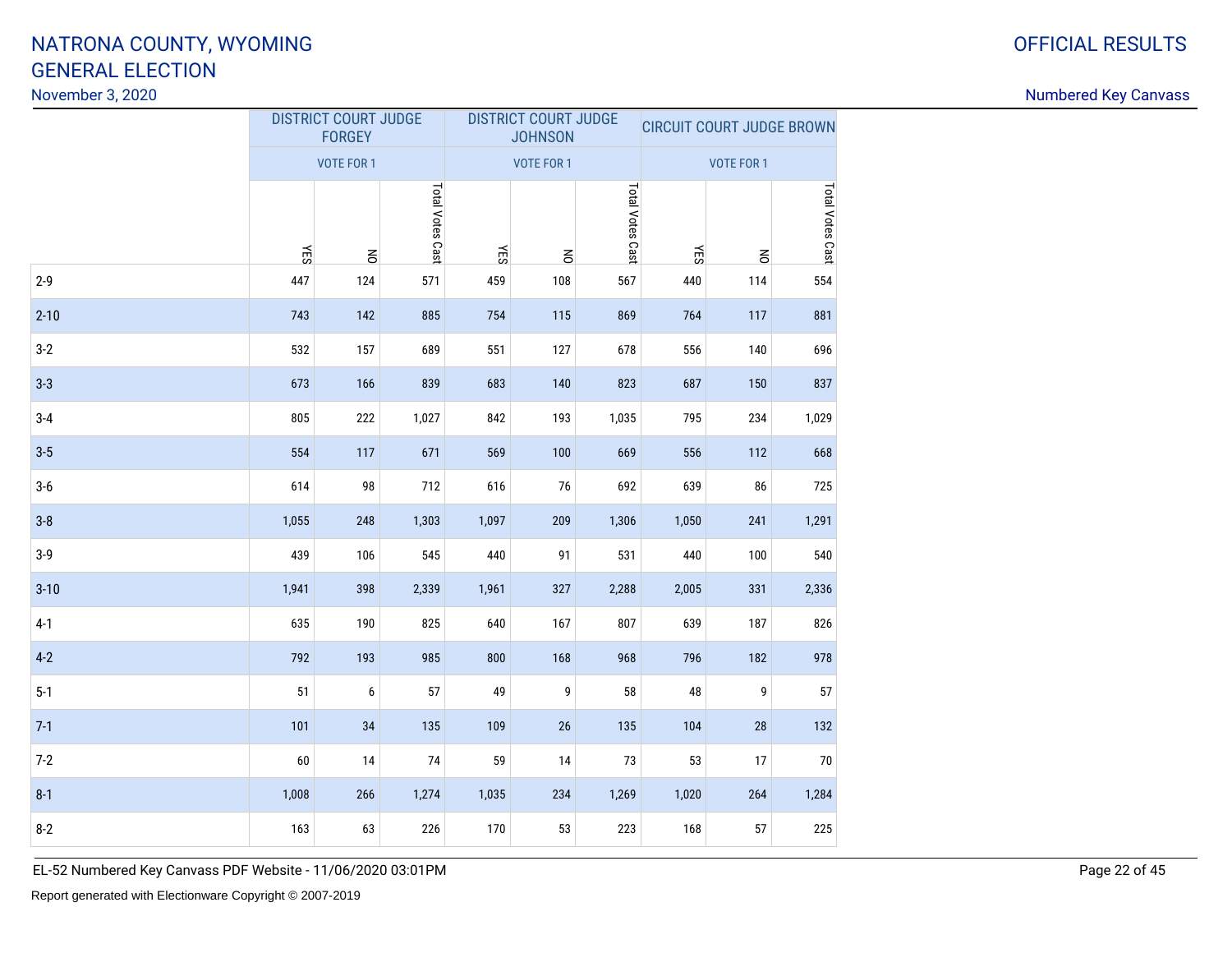#### November 3, 2020

|               |        | <b>DISTRICT COURT JUDGE</b><br><b>FORGEY</b> |                  |        | <b>DISTRICT COURT JUDGE</b><br><b>JOHNSON</b> |                  |            | <b>CIRCUIT COURT JUDGE BROWN</b> |                  |
|---------------|--------|----------------------------------------------|------------------|--------|-----------------------------------------------|------------------|------------|----------------------------------|------------------|
|               |        | <b>VOTE FOR 1</b>                            |                  |        | <b>VOTE FOR 1</b>                             |                  |            | <b>VOTE FOR 1</b>                |                  |
|               | ЯÁ     | $\leq$                                       | Total Votes Cast | ΚES    | $\leq$                                        | Total Votes Cast | <b>YES</b> | $\leq$                           | Total Votes Cast |
| $8 - 3$       | 394    | 111                                          | 505              | 388    | 110                                           | 498              | 402        | 97                               | 499              |
| $8 - 4$       | 744    | 197                                          | 941              | 751    | 179                                           | 930              | 722        | 200                              | 922              |
| $8 - 5$       | 883    | 215                                          | 1,098            | 897    | 197                                           | 1,094            | 864        | 210                              | 1,074            |
| $9-1$         | 803    | 169                                          | 972              | 794    | 146                                           | 940              | 830        | 149                              | 979              |
| $11 - 1$      | 91     | 15                                           | 106              | 88     | 13                                            | 101              | 96         | 10                               | 106              |
| $11-2$        | 103    | 25                                           | 128              | 105    | 21                                            | 126              | 108        | 17                               | 125              |
| $11-3$        | 205    | 38                                           | 243              | 209    | 29                                            | 238              | 198        | 37                               | 235              |
| $11 - 4$      | 82     | 22                                           | 104              | 82     | 19                                            | 101              | 82         | 22                               | 104              |
| $12-2$        | 272    | 57                                           | 329              | 264    | 55                                            | 319              | 267        | 58                               | 325              |
| $13-1$        | 72     | 22                                           | 94               | 69     | 20                                            | 89               | 73         | 16                               | 89               |
| $13-2$        | 57     | 6                                            | 63               | 51     | $\overline{7}$                                | 58               | 49         | 8                                | 57               |
| $14-1$        | 15     | 3                                            | 18               | 14     | 3                                             | 17               | 13         | 3                                | 16               |
| <b>Totals</b> | 24,310 | 6,040                                        | 30,350           | 24,791 | 5,175                                         | 29,966           | 24,621     | 5,686                            | 30,307           |

### OFFICIAL RESULTS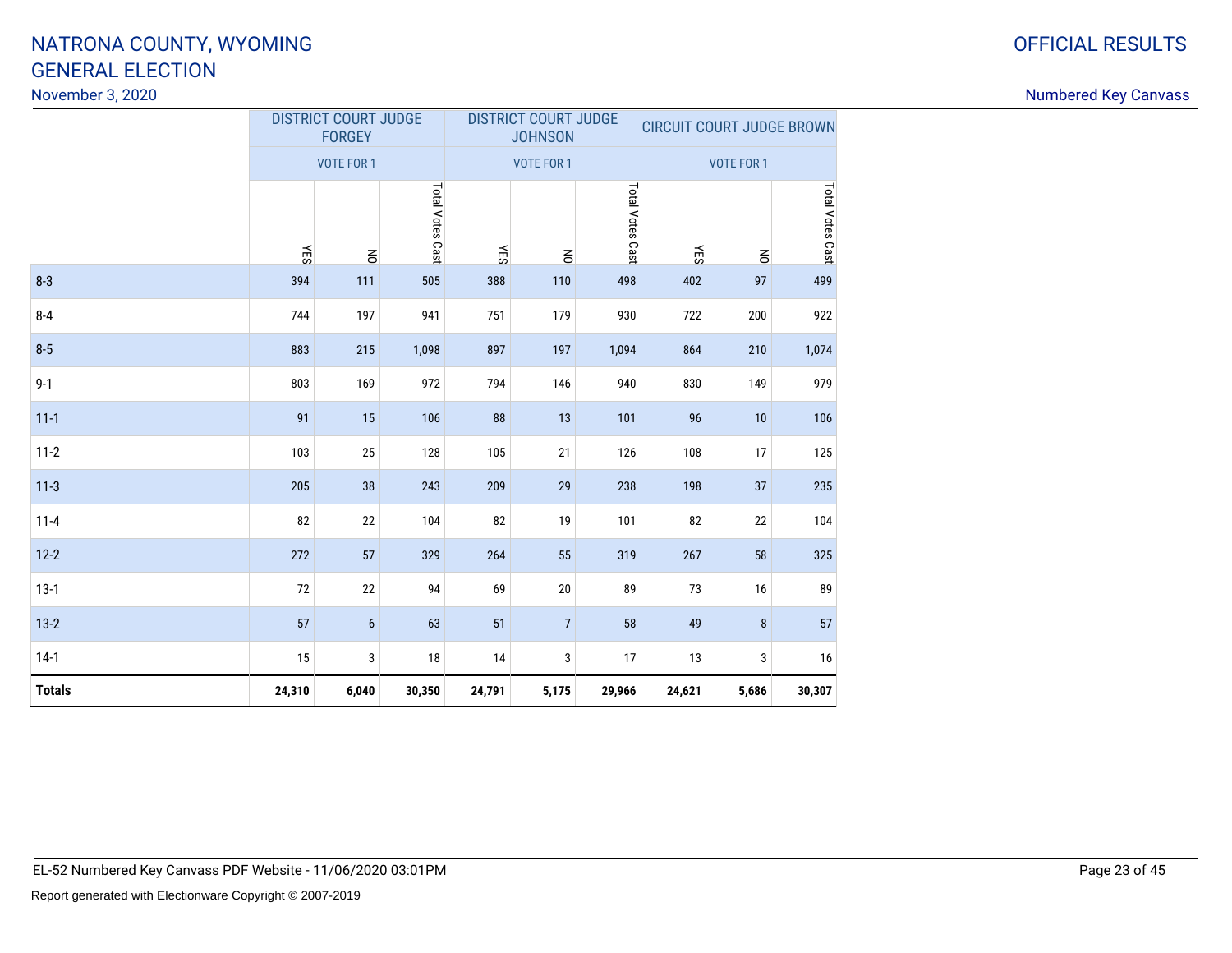#### November 3, 2020

|          |       | <b>CIRCUIT COURT JUDGE</b><br><b>CHRISTENSEN</b> |                  |                   |                                  | <b>CASPER CITY COUNCIL WARD I</b> |                  |                 |                  |
|----------|-------|--------------------------------------------------|------------------|-------------------|----------------------------------|-----------------------------------|------------------|-----------------|------------------|
|          |       | <b>VOTE FOR 1</b>                                |                  |                   |                                  | VOTE FOR 2                        |                  |                 |                  |
|          | ЯÁ    | $\leq$                                           | Total Votes Cast | MARGARET<br>BLOOM | BRUCE H. KNELL<br>BRUCE H. KNELL | <b>GABRIEL</b><br>PHILLIPS        | ANBER<br>POLLOCK | Write-in Totals | Total Votes Cast |
| $1 - 1$  | 370   | 119                                              | 489              | 246               | 173                              | 113                               | 240              | $10\,$          | 782              |
| $1-2$    | 355   | 115                                              | 470              | 175               | 198                              | 107                               | 232              | 9               | 721              |
| $1 - 3$  | 566   | 132                                              | 698              | 280               | 236                              | 185                               | 421              | 11              | 1,133            |
| $1 - 4$  | 702   | 124                                              | 826              | 255               | 264                              | 160                               | 499              | 11              | 1,189            |
| $1-5$    | 347   | 89                                               | 436              | 172               | 161                              | 78                                | 311              | $5\,$           | 727              |
| $1-6$    | 904   | 187                                              | 1,091            | 389               | 453                              | 270                               | 537              | 16              | 1,665            |
| $1 - 7$  | 322   | 99                                               | 421              | 157               | 169                              | 102                               | 245              | 9               | 682              |
| $1-9$    | 853   | 150                                              | 1,003            | 404               | 481                              | 184                               | 517              | 13              | 1,599            |
| $1 - 11$ | 490   | 94                                               | 584              | 221               | 240                              | 145                               | 270              | $5\,$           | 881              |
| $1 - 12$ | 267   | 67                                               | 334              | 143               | 138                              | $78\,$                            | 160              | 4               | 523              |
| $2 - 1$  | 621   | 155                                              | 776              |                   |                                  |                                   |                  |                 |                  |
| $2 - 2$  | 457   | 130                                              | 587              |                   |                                  |                                   |                  |                 |                  |
| $2 - 3$  | 435   | 95                                               | 530              |                   |                                  |                                   |                  |                 |                  |
| $2 - 4$  | 397   | 100                                              | 497              |                   |                                  |                                   |                  |                 |                  |
| $2 - 6$  | 926   | 173                                              | 1,099            |                   |                                  |                                   |                  |                 |                  |
| $2 - 7$  | 968   | 179                                              | 1,147            |                   |                                  |                                   |                  |                 |                  |
| $2 - 8$  | 1,072 | 260                                              | 1,332            |                   |                                  |                                   |                  |                 |                  |

Numbered Key Canvass

EL-52 Numbered Key Canvass PDF Website - 11/06/2020 03:01PM

Report generated with Electionware Copyright © 2007-2019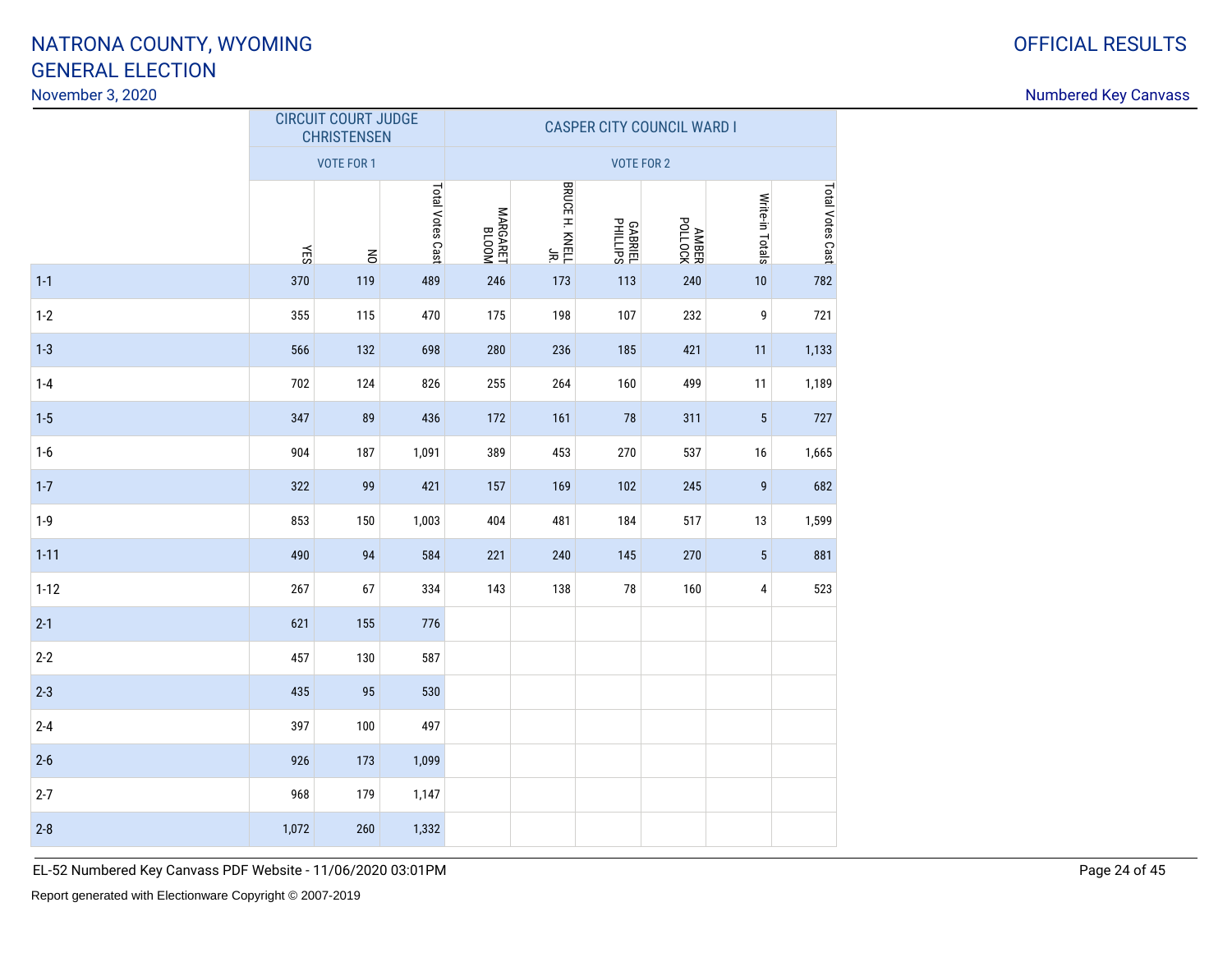#### November 3, 2020

| <b>DUNTY, WYOMING</b><br><b>ECTION</b><br>0 |            |                                                  |                         |                 |                                  |                            |                                   |                    |                               | <b>OFFICIAL RESULTS</b><br><b>Numbered Key Canvass</b> |
|---------------------------------------------|------------|--------------------------------------------------|-------------------------|-----------------|----------------------------------|----------------------------|-----------------------------------|--------------------|-------------------------------|--------------------------------------------------------|
|                                             |            | <b>CIRCUIT COURT JUDGE</b><br><b>CHRISTENSEN</b> |                         |                 |                                  |                            | <b>CASPER CITY COUNCIL WARD I</b> |                    |                               |                                                        |
|                                             |            | <b>VOTE FOR 1</b>                                |                         |                 |                                  |                            | VOTE FOR 2                        |                    |                               |                                                        |
|                                             | ΚES<br>435 | $\overline{5}$<br>110                            | Total Votes Cast<br>545 | RGARET<br>BLOOM | BRUCE H. KNELL<br>BRUCE H. KNELL | <b>GABRIEL</b><br>PHILLIPS | ANDOLOOK<br>POLLOCK               | Write-in<br>Totals | late)<br><b>Votes</b><br>Cast |                                                        |
|                                             |            |                                                  |                         |                 |                                  |                            |                                   |                    |                               |                                                        |

|          |       | <b>CHRISTENSEN</b> |                  | <b><i>UASPER UITT GUUNGIL WARD I</i></b> |                                  |                            |       |                 |                  |  |
|----------|-------|--------------------|------------------|------------------------------------------|----------------------------------|----------------------------|-------|-----------------|------------------|--|
|          |       | VOTE FOR 1         |                  |                                          |                                  | <b>VOTE FOR 2</b>          |       |                 |                  |  |
|          | YES   | $\leq$             | Total Votes Cast | MOOTB<br>BLOOM                           | BRUCE H. KNELL<br>BRUCE H. KNELL | <b>GABRIEL</b><br>PHILLIPS | ANBER | Write-in Totals | Total Votes Cast |  |
| $2-9$    | 435   | 110                | 545              |                                          |                                  |                            |       |                 |                  |  |
| $2 - 10$ | 767   | 109                | 876              |                                          |                                  |                            |       |                 |                  |  |
| $3-2$    | 540   | 143                | 683              |                                          |                                  |                            |       |                 |                  |  |
| $3 - 3$  | 687   | 138                | 825              |                                          |                                  |                            |       |                 |                  |  |
| $3-4$    | 794   | 204                | 998              |                                          |                                  |                            |       |                 |                  |  |
| $3 - 5$  | 564   | 108                | 672              |                                          |                                  |                            |       |                 |                  |  |
| $3-6$    | 623   | 79                 | 702              |                                          |                                  |                            |       |                 |                  |  |
| $3 - 8$  | 1,059 | 204                | 1,263            |                                          |                                  |                            |       |                 |                  |  |
| $3-9$    | 445   | $90\,$             | 535              |                                          |                                  |                            |       |                 |                  |  |
| $3 - 10$ | 1,995 | 313                | 2,308            |                                          |                                  |                            |       |                 |                  |  |
| $4-1$    | 638   | 181                | 819              |                                          |                                  |                            |       |                 |                  |  |
| $4-2$    | 806   | 169                | 975              |                                          |                                  |                            |       |                 |                  |  |
| $5 - 1$  | 46    | 9                  | 55               |                                          |                                  |                            |       |                 |                  |  |
| $7-1$    | 95    | 33                 | 128              |                                          |                                  |                            |       |                 |                  |  |
| $7-2$    | 54    | 13                 | 67               |                                          |                                  |                            |       |                 |                  |  |
| $8 - 1$  | 1,015 | 225                | 1,240            |                                          |                                  |                            |       |                 |                  |  |
| $8-2$    | 172   | 46                 | 218              |                                          |                                  |                            |       |                 |                  |  |

EL-52 Numbered Key Canvass PDF Website - 11/06/2020 03:01PM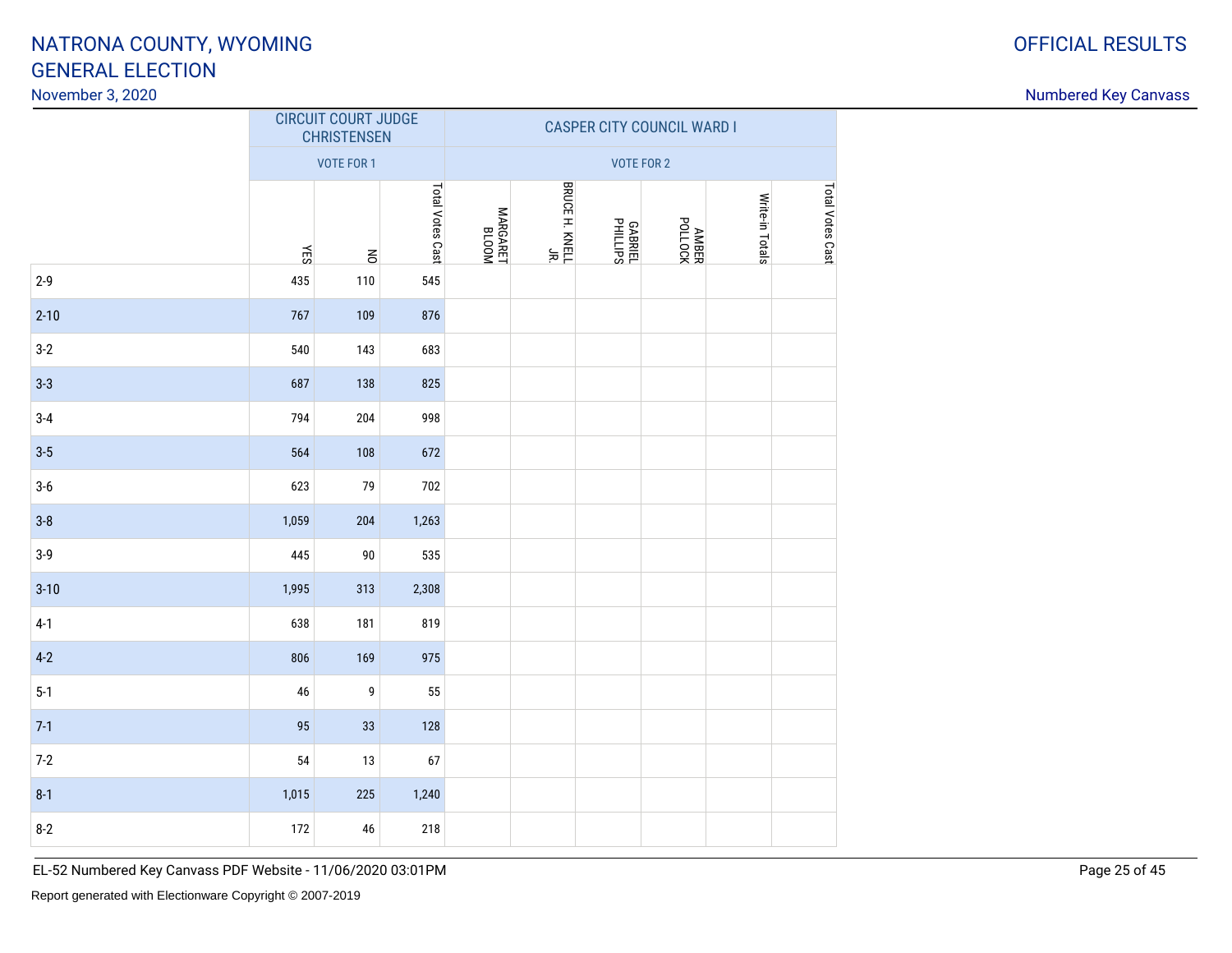### November 3, 2020

|               |        | <b>CIRCUIT COURT JUDGE</b><br><b>CHRISTENSEN</b> |                  | <b>CASPER CITY COUNCIL WARD I</b> |                                  |                            |                |                 |                  |  |
|---------------|--------|--------------------------------------------------|------------------|-----------------------------------|----------------------------------|----------------------------|----------------|-----------------|------------------|--|
|               |        | <b>VOTE FOR 1</b>                                |                  |                                   |                                  | <b>VOTE FOR 2</b>          |                |                 |                  |  |
|               | ÆЗ     | $\leq$                                           | Total Votes Cast | MOOTB<br>BLOOM                    | BRUCE H. KNELL<br>BRUCE H. KNELL | <b>GABRIEL</b><br>PHILLIPS | AMBER<br>AMBER | Write-in Totals | Total Votes Cast |  |
| $8 - 3$       | 384    | 104                                              | 488              |                                   |                                  |                            |                |                 |                  |  |
| $8 - 4$       | 716    | 176                                              | 892              |                                   |                                  |                            |                |                 |                  |  |
| $8 - 5$       | 860    | 173                                              | 1,033            |                                   |                                  |                            |                |                 |                  |  |
| $9 - 1$       | 809    | 142                                              | 951              |                                   |                                  |                            |                |                 |                  |  |
| $11 - 1$      | 86     | $13$                                             | 99               |                                   |                                  |                            |                |                 |                  |  |
| $11-2$        | 103    | 19                                               | 122              |                                   |                                  |                            |                |                 |                  |  |
| $11-3$        | 207    | 26                                               | 233              |                                   |                                  |                            |                |                 |                  |  |
| $11 - 4$      | 83     | 16                                               | 99               |                                   |                                  |                            |                |                 |                  |  |
| $12 - 2$      | 266    | 54                                               | 320              |                                   |                                  |                            |                |                 |                  |  |
| $13-1$        | 66     | $20\,$                                           | 86               |                                   |                                  |                            |                |                 |                  |  |
| $13 - 2$      | 51     | $\bf 8$                                          | 59               |                                   |                                  |                            |                |                 |                  |  |
| $14-1$        | 14     | $\mathsf 3$                                      | 17               |                                   |                                  |                            |                |                 |                  |  |
| <b>Totals</b> | 24,432 | 5,196                                            | 29,628           | 2,442                             | 2,513                            | 1,422                      | 3,432          | 93              | 9,902            |  |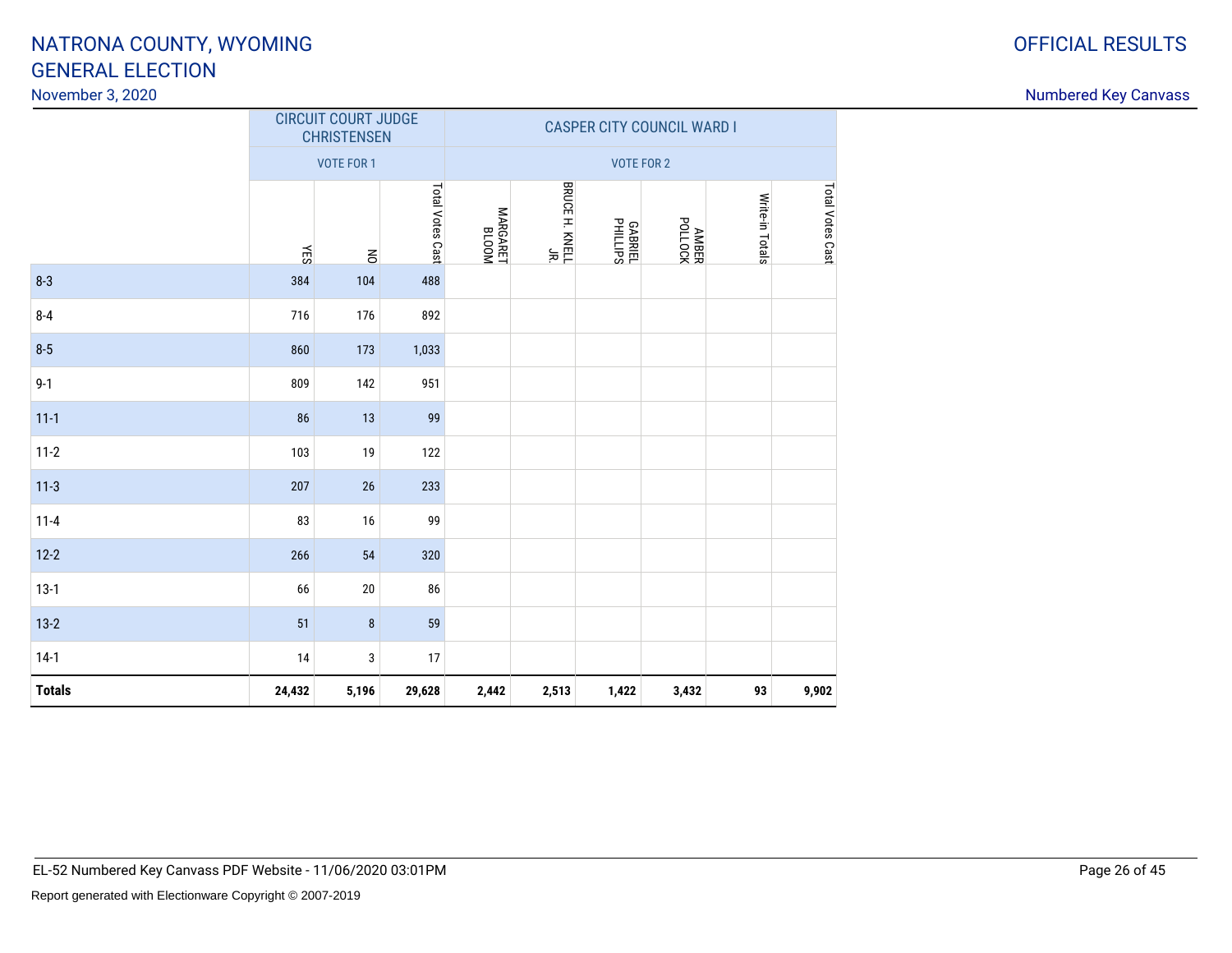#### November 3, 2020

#### Numbered Key Canvass

|          |              |                  |                     | <b>CASPER CITY COUNCIL WARD II</b> |                 |                  | <b>CASPER CITY COUNCIL WARD III</b> |                   |                         |                  |
|----------|--------------|------------------|---------------------|------------------------------------|-----------------|------------------|-------------------------------------|-------------------|-------------------------|------------------|
|          |              |                  | <b>VOTE FOR 2</b>   |                                    |                 |                  |                                     | <b>VOTE FOR 1</b> |                         |                  |
|          | "EDIS" ALLEN | KENNETH<br>BATES | LISA<br>Engebretsen | KYLE GAMROTH                       | Write-in Totals | Total Votes Cast | <b>CATHEN</b><br>REPHEN             | MICHAEL H.        | Write-in Totals         | Total Votes Cast |
| $2 - 1$  | 188          | 280              | 356                 | 409                                | 13              | 1,246            |                                     |                   |                         |                  |
| $2-2$    | 138          | 247              | 265                 | 287                                | $11$            | 948              |                                     |                   |                         |                  |
| $2 - 3$  | 141          | 166              | 235                 | 299                                | $\sqrt{5}$      | 846              |                                     |                   |                         |                  |
| $2 - 4$  | 120          | 147              | 218                 | 282                                | 8               | 775              |                                     |                   |                         |                  |
| $2 - 6$  | 309          | 348              | 457                 | 643                                | $20\,$          | 1,777            |                                     |                   |                         |                  |
| $2 - 7$  | 236          | 518              | 490                 | 666                                | 15              | 1,925            |                                     |                   |                         |                  |
| $2 - 8$  | 243          | 499              | 598                 | 678                                | 19              | 2,037            |                                     |                   |                         |                  |
| $2 - 9$  | 103          | 204              | 230                 | 302                                | 6               | 845              |                                     |                   |                         |                  |
| $2 - 10$ | 309          | 251              | 373                 | 463                                | $\bf 8$         | 1,404            |                                     |                   |                         |                  |
| $3-2$    |              |                  |                     |                                    |                 |                  | 317                                 | 306               | 9                       | 632              |
| $3 - 3$  |              |                  |                     |                                    |                 |                  | 329                                 | 435               | $\overline{\mathbf{4}}$ | 768              |
| $3-4$    |              |                  |                     |                                    |                 |                  | 522                                 | 430               | $20\,$                  | 972              |
| $3 - 5$  |              |                  |                     |                                    |                 |                  | 278                                 | 337               | $10\,$                  | 625              |
| $3-6$    |              |                  |                     |                                    |                 |                  | 383                                 | 280               | 8                       | 671              |
| $3 - 8$  |              |                  |                     |                                    |                 |                  | 502                                 | 702               | 23                      | 1,227            |
| $3-9$    |              |                  |                     |                                    |                 |                  | 249                                 | 238               | 9                       | 496              |
| $3 - 10$ |              |                  |                     |                                    |                 |                  | 1,186                               | 954               | 19                      | 2,159            |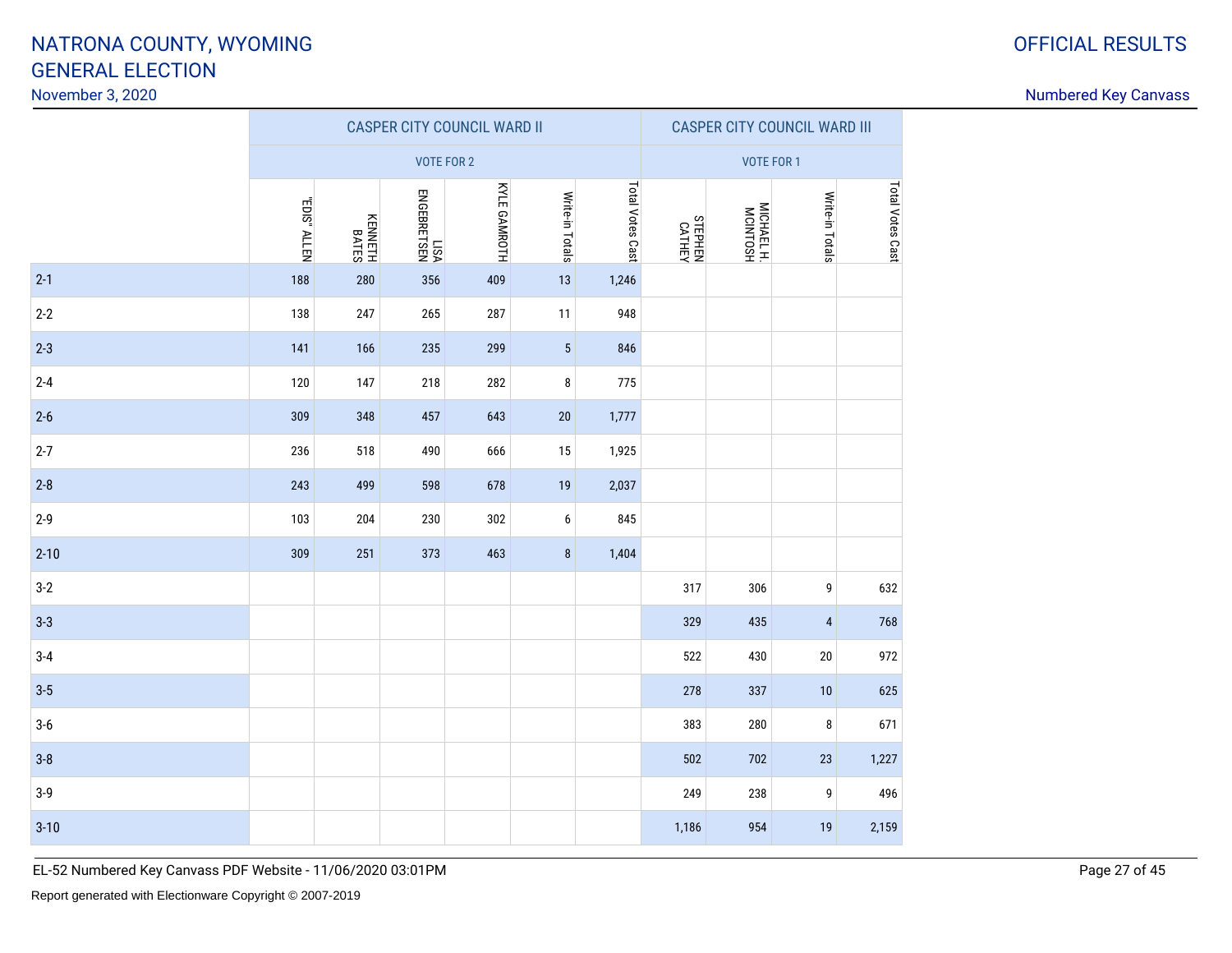Numbered Key Canvass

# GENERAL ELECTIONNATRONA COUNTY, WYOMING

### November 3, 2020

|               |       |                     |                                 | <b>CASPER CITY COUNCIL WARD II</b> |                          | <b>CASPER CITY COUNCIL WARD III</b> |                    |                     |                    |                       |
|---------------|-------|---------------------|---------------------------------|------------------------------------|--------------------------|-------------------------------------|--------------------|---------------------|--------------------|-----------------------|
|               |       |                     | VOTE FOR 2                      |                                    |                          | <b>VOTE FOR 1</b>                   |                    |                     |                    |                       |
|               | EDIS  | 쥬<br>NNE<br>ᇢ<br>교도 | 罗<br>බ<br>⊞<br>ڲ<br>LISA<br>NSI | ₹<br>m<br>໑<br>AMRO                | <b>Write</b><br>$\omega$ | isi<br>I<br>otes<br>္ၿာ<br>S        | ഗ<br>룏<br>S.<br>贡贡 | $\blacksquare$<br>0 | Write-in<br>Totals | Total<br>Votes<br>ເຂວ |
| <b>Totals</b> | 1,787 | 2,660               | 3,222                           | 4,029                              | 105                      | 11,803                              | 3,766              | 3,682               | 102                | 7,550                 |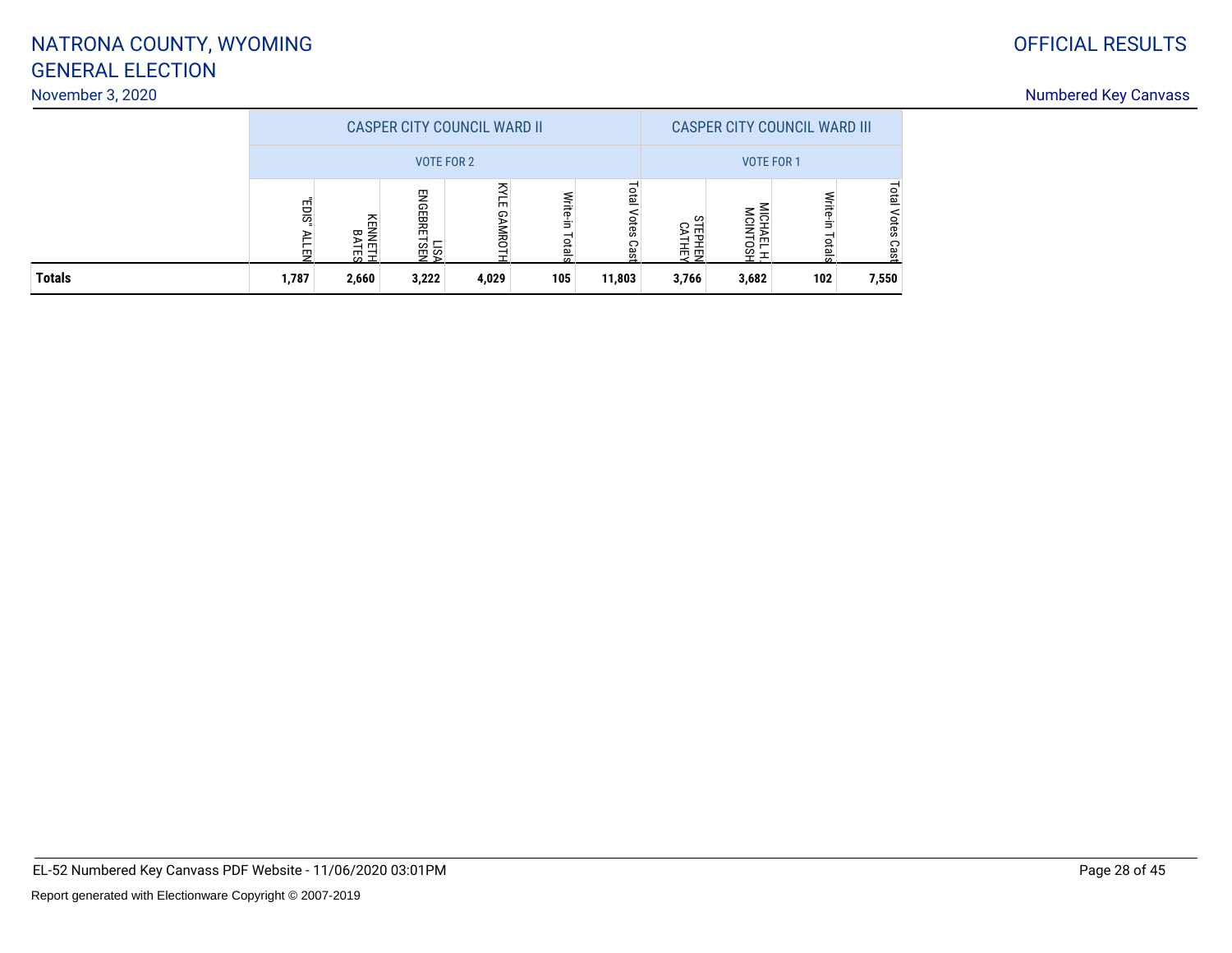# GENERAL ELECTIONNATRONA COUNTY, WYOMING

### November 3, 2020

|               |                       |                            | <b>BAR NUNN TOWN COUNCIL</b> |                      |                              |                              | <b>BAR NUNN TOWN COUNCIL (UNEXPIRED)</b> |                                                        |                    |                               |
|---------------|-----------------------|----------------------------|------------------------------|----------------------|------------------------------|------------------------------|------------------------------------------|--------------------------------------------------------|--------------------|-------------------------------|
|               |                       |                            | <b>VOTE FOR 2</b>            |                      |                              | <b>VOTE FOR 1</b>            |                                          |                                                        |                    |                               |
|               | PETER<br><b>BOYER</b> | STE<br>ŇЕN<br><b>CLARK</b> | T NILSNO                     | MARY SUE<br>SORENSON | <b>Write-</b><br>Ξ<br>Totals | <b>Total</b><br>otes<br>Cast | <b>ADAM WILLET</b>                       | $\overline{\mathsf{SO}}$<br>p<br><b>ANIEL</b><br>LOSIN | Write-in<br>Totals | <b>Total</b><br>Votes<br>Cast |
| $8 - 5$       | 543                   | 491                        | 235                          | 564                  | 16                           | 1,849                        | 634                                      | 349                                                    | 14                 | 997                           |
| <b>Totals</b> | 543                   | 491                        | 235                          | 564                  | 16                           | 1,849                        | 634                                      | 349                                                    | 14                 | 997                           |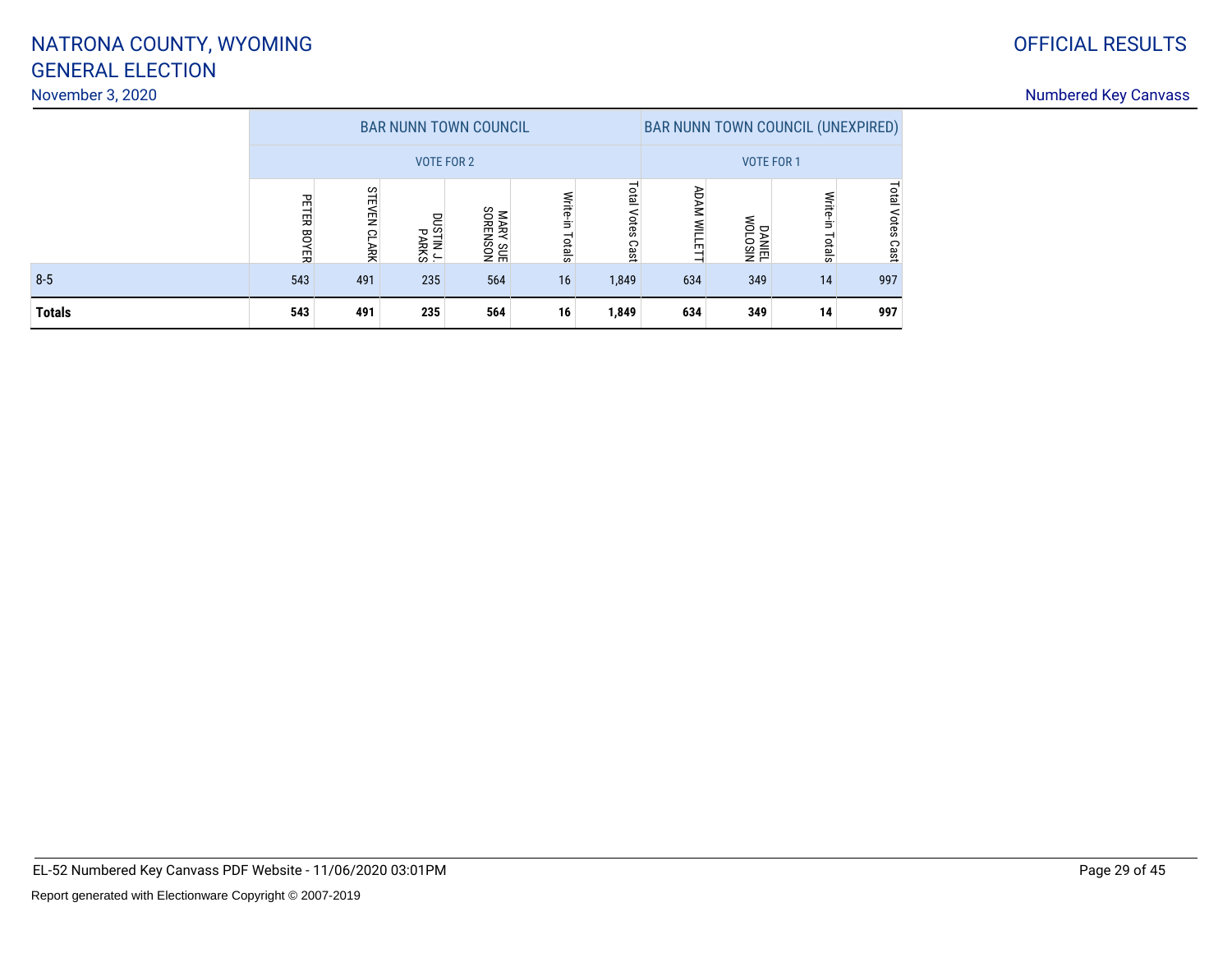### November 3, 2020

|               |                                         |                 |                        | <b>EVANSVILLE TOWN COUNCIL</b> |                    |                               |  |  |  |
|---------------|-----------------------------------------|-----------------|------------------------|--------------------------------|--------------------|-------------------------------|--|--|--|
|               |                                         |                 | <b>VOTE FOR 2</b>      |                                |                    |                               |  |  |  |
|               | <b>MICHAEL</b><br><b>SCOTT</b>          | RHONDA<br>STYPA | <b>DAMON</b><br>TWEEDY | ALONA<br>MGNEAULT              | Write-in<br>Totals | <b>Total</b><br>Votes<br>Cast |  |  |  |
| $4-1$         | 519<br>139<br>1,288<br>426<br>190<br>14 |                 |                        |                                |                    |                               |  |  |  |
| <b>Totals</b> | 519                                     | 426             | 139                    | 190                            | 14                 | 1,288                         |  |  |  |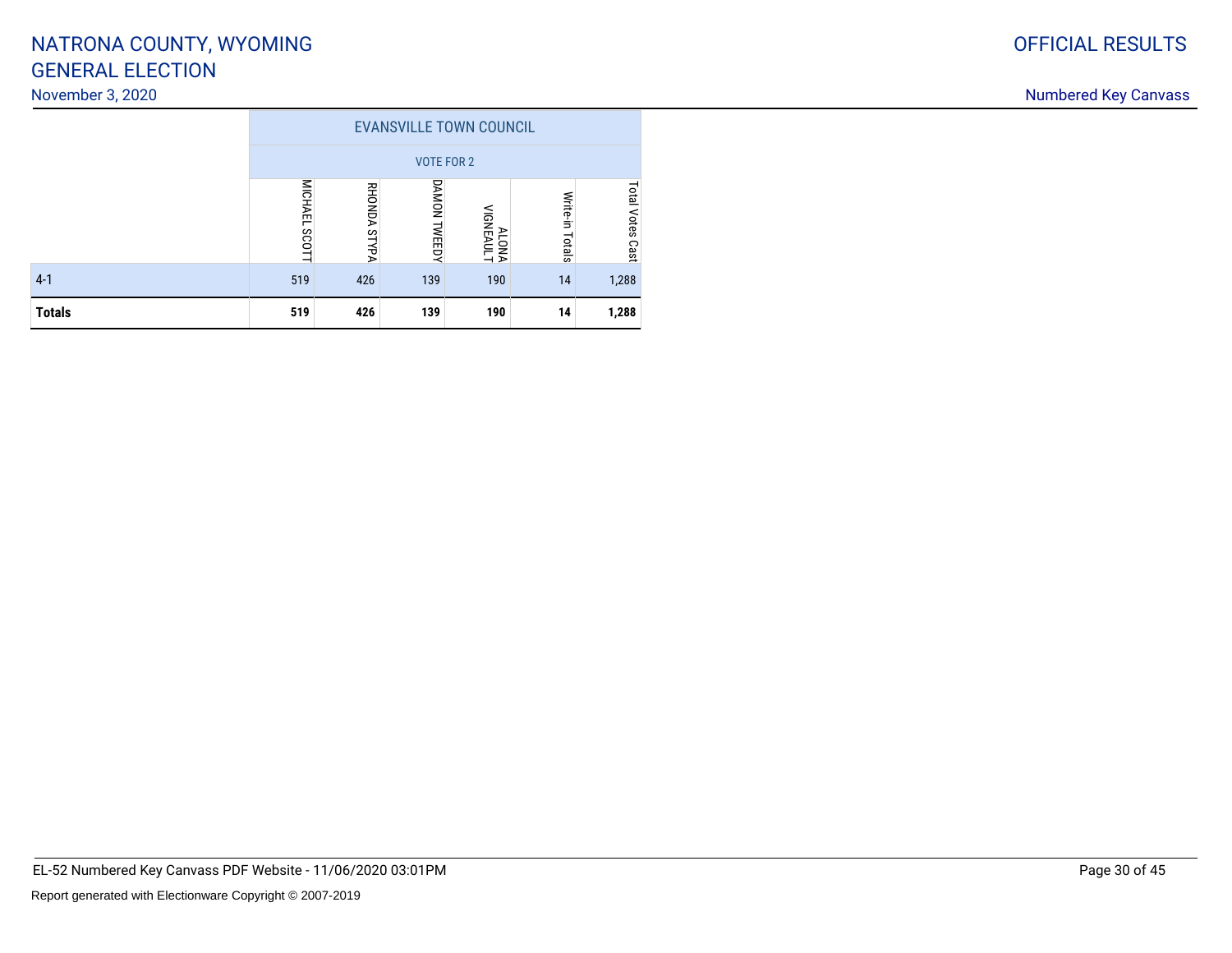SARA<br>MCCARTHY

NEUMILLER BRADLEY D.

<sup>683</sup> <sup>626</sup> <sup>329</sup> <sup>365</sup> <sup>26</sup> 2,029

**<sup>683</sup> <sup>626</sup> <sup>329</sup> <sup>365</sup> <sup>26</sup> 2,029**

SANDRA SETTY

SANDRA SETTY

WALES SR. RONALD L. "HUNTER"

Write-in Totals

Write-in Totals

### November 3, 2020

8-1

**Totals**

Total Votes Cast

**Total Votes Cast** 

| EL-52 Numbered Key Canvass PDF Website - 11/06/2020 03:01PM |
|-------------------------------------------------------------|
|                                                             |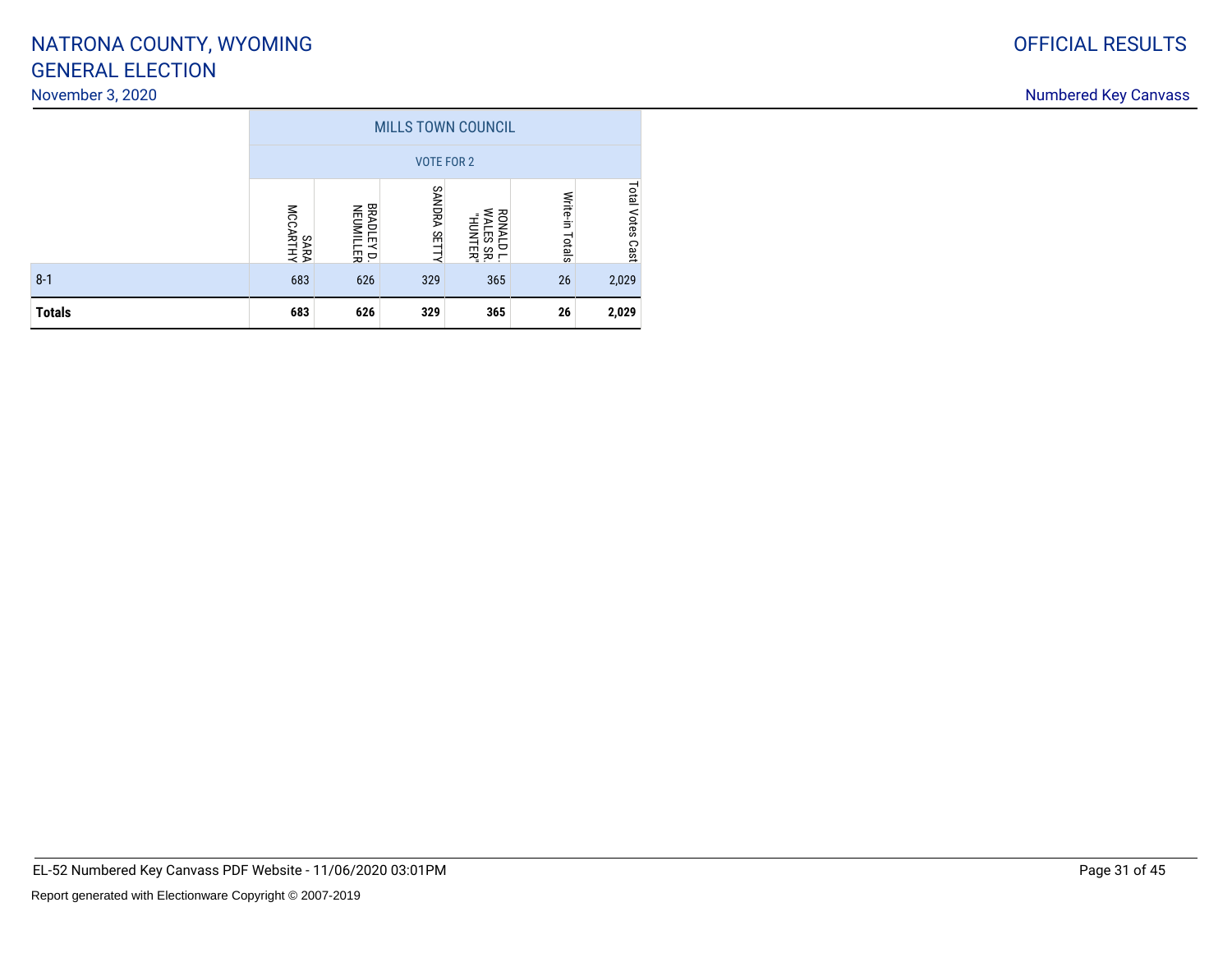November 3, 2020

Numbered Key Canvass

|          |            | <b>CAST LIV COLLEGE DISTING FOORING OF THOSTLES</b> |                             |                   |                    |                    |                 |                  |  |  |  |
|----------|------------|-----------------------------------------------------|-----------------------------|-------------------|--------------------|--------------------|-----------------|------------------|--|--|--|
|          |            |                                                     |                             | <b>VOTE FOR 4</b> |                    |                    |                 |                  |  |  |  |
|          | LIZ BATTON | SCOTT D.<br>BENNION                                 | <b>STEVE</b><br>DEGENFELDER | BILL DEGRAEVE     | KEVIN P.<br>MEENAN | SUSAN D.<br>MILLER | Write-in Totals | Total Votes Cast |  |  |  |
| $1 - 1$  | 249        | 184                                                 | 155                         | 130               | 166                | 239                | 13              | 1,136            |  |  |  |
| $1-2$    | 208        | 219                                                 | 143                         | 143               | 139                | 234                | 14              | 1,100            |  |  |  |
| $1 - 3$  | 267        | 276                                                 | 298                         | 211               | 257                | 335                | 25              | 1,669            |  |  |  |
| $1 - 4$  | 297        | 336                                                 | 344                         | 381               | 334                | 398                | 16              | 2,106            |  |  |  |
| $1 - 5$  | 174        | 194                                                 | 160                         | 183               | 184                | 202                | 10              | 1,107            |  |  |  |
| $1-6$    | 476        | 455                                                 | 384                         | 276               | 392                | 590                | 16              | 2,589            |  |  |  |
| $1 - 7$  | 204        | 185                                                 | 153                         | 124               | 129                | 217                | 16              | 1,028            |  |  |  |
| $1-9$    | 318        | 543                                                 | 455                         | 341               | 413                | 458                | 11              | 2,539            |  |  |  |
| $1 - 11$ | 192        | 276                                                 | 273                         | 201               | 243                | 287                | 11              | 1,483            |  |  |  |
| $1 - 12$ | 138        | 133                                                 | 127                         | 121               | 128                | 187                | 11              | 845              |  |  |  |
| $2 - 1$  | 335        | 307                                                 | 256                         | 220               | 346                | 444                | 15              | 1,923            |  |  |  |
| $2 - 2$  | 276        | 260                                                 | 206                         | 166               | 213                | 329                | 11              | 1,461            |  |  |  |
| $2 - 3$  | 241        | 225                                                 | 198                         | 158               | 191                | 258                | 10              | 1,281            |  |  |  |
| $2 - 4$  | 200        | 224                                                 | 183                         | 144               | 173                | 262                | 15              | 1,201            |  |  |  |
| $2 - 6$  | 382        | 499                                                 | 549                         | 361               | 447                | 497                | 28              | 2,763            |  |  |  |
| $2 - 7$  | 444        | 505                                                 | 426                         | 435               | 450                | 594                | 11              | 2,865            |  |  |  |
| $2 - 8$  | 535        | 587                                                 | 435                         | 455               | 545                | 717                | 23              | 3,297            |  |  |  |

CASPER COLLEGE DISTRICT BOARD OF TRUSTEES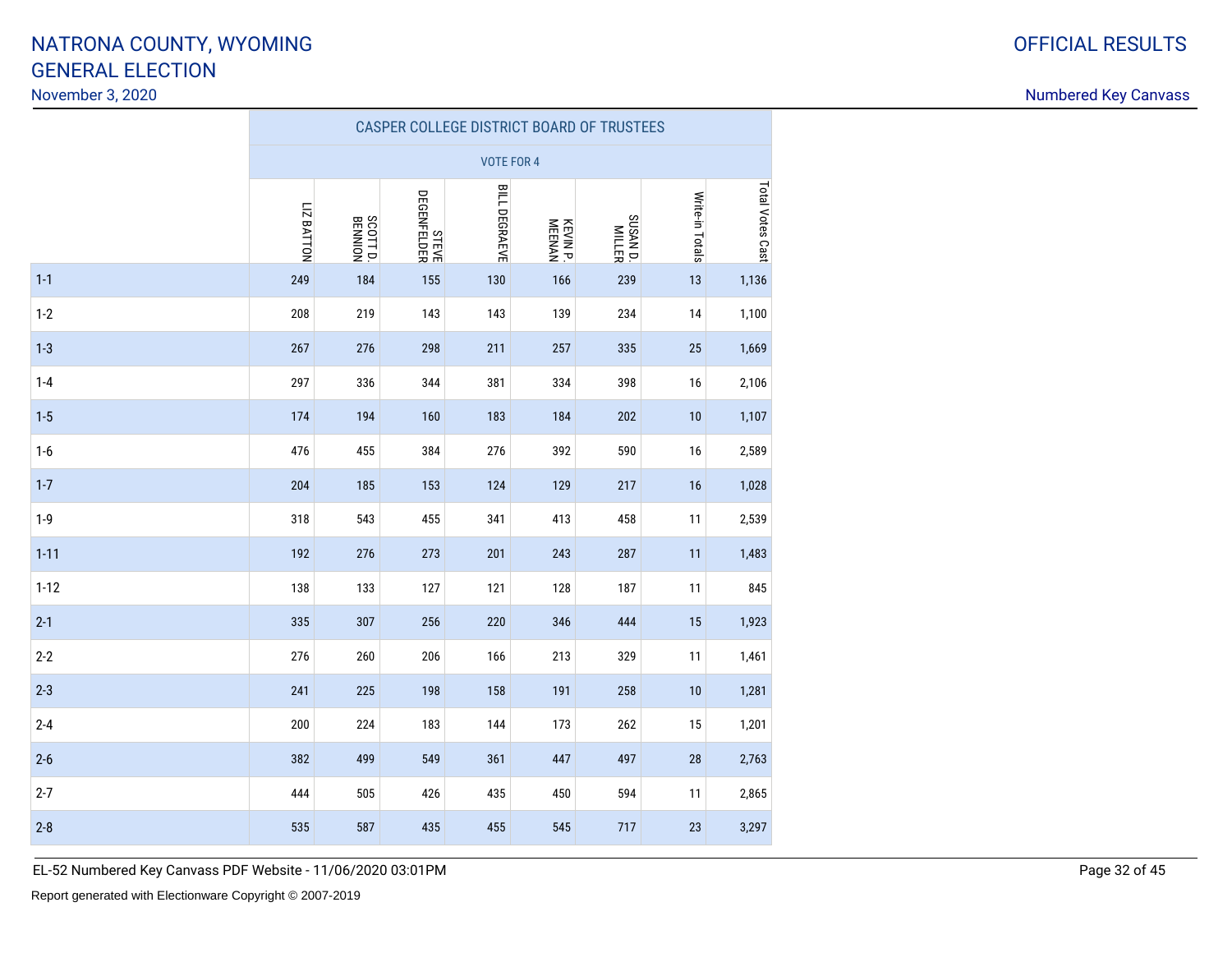November 3, 2020

Numbered Key Canvass

|          |            | <b>CASE LN COLLLOL DISTNICT DOAND OF TNOSTLLS</b> |                      |                   |                    |                    |                          |                  |  |  |  |  |
|----------|------------|---------------------------------------------------|----------------------|-------------------|--------------------|--------------------|--------------------------|------------------|--|--|--|--|
|          |            |                                                   |                      | <b>VOTE FOR 4</b> |                    |                    |                          |                  |  |  |  |  |
|          | LIZ BATTON | SCOTT D.<br>BENNION                               | STEVE<br>DEGENFELDER | BILL DEGRAEVE     | KEVIN P.<br>MEENAN | SUSAN D.<br>MILLER | Write-in Totals          | Total Votes Cast |  |  |  |  |
| $2 - 9$  | 218        | 231                                               | 182                  | 146               | 196                | 285                | 16                       | 1,274            |  |  |  |  |
| $2 - 10$ | 314        | 415                                               | 377                  | 288               | 342                | 405                | 8                        | 2,149            |  |  |  |  |
| $3-2$    | 345        | 369                                               | 271                  | 215               | 250                | 409                | 18                       | 1,877            |  |  |  |  |
| $3 - 3$  | 337        | 390                                               | 331                  | 257               | 332                | 441                | $\sqrt{7}$               | 2,095            |  |  |  |  |
| $3 - 4$  | 454        | 468                                               | 338                  | 360               | 378                | 594                | 28                       | 2,620            |  |  |  |  |
| $3-5$    | 296        | 326                                               | 254                  | 217               | 285                | 347                | 19                       | 1,744            |  |  |  |  |
| $3-6$    | 280        | 372                                               | 338                  | 271               | 332                | 368                | 12                       | 1,973            |  |  |  |  |
| $3-8$    | 595        | 644                                               | 494                  | 372               | 492                | 675                | 22                       | 3,294            |  |  |  |  |
| $3-9$    | 241        | 270                                               | 232                  | 163               | 192                | 260                | 19                       | 1,377            |  |  |  |  |
| $3 - 10$ | 845        | 1,134                                             | 1,072                | 877               | 908                | 1,159              | 26                       | 6,021            |  |  |  |  |
| $4-1$    | 356        | 305                                               | 262                  | 249               | 304                | 420                | 11                       | 1,907            |  |  |  |  |
| $4 - 2$  | 382        | 457                                               | 353                  | 328               | 460                | 495                | $\boldsymbol{9}$         | 2,484            |  |  |  |  |
| $5-1$    | 22         | 26                                                | 22                   | 18                | 19                 | 25                 | $\pmb{0}$                | 132              |  |  |  |  |
| $7-1$    | 63         | 55                                                | 51                   | 40                | 48                 | 69                 | $\overline{4}$           | 330              |  |  |  |  |
| $7 - 2$  | 26         | 40                                                | 28                   | 23                | 27                 | 41                 | $\mathbf{1}$             | 186              |  |  |  |  |
| $8 - 1$  | 519        | 487                                               | 518                  | 359               | 514                | 661                | $18$                     | 3,076            |  |  |  |  |
| $8 - 2$  | 81         | 85                                                | 68                   | 62                | 86                 | 115                | $\overline{\mathcal{I}}$ | 504              |  |  |  |  |

CASPER COLLEGE DISTRICT BOARD OF TRUSTEES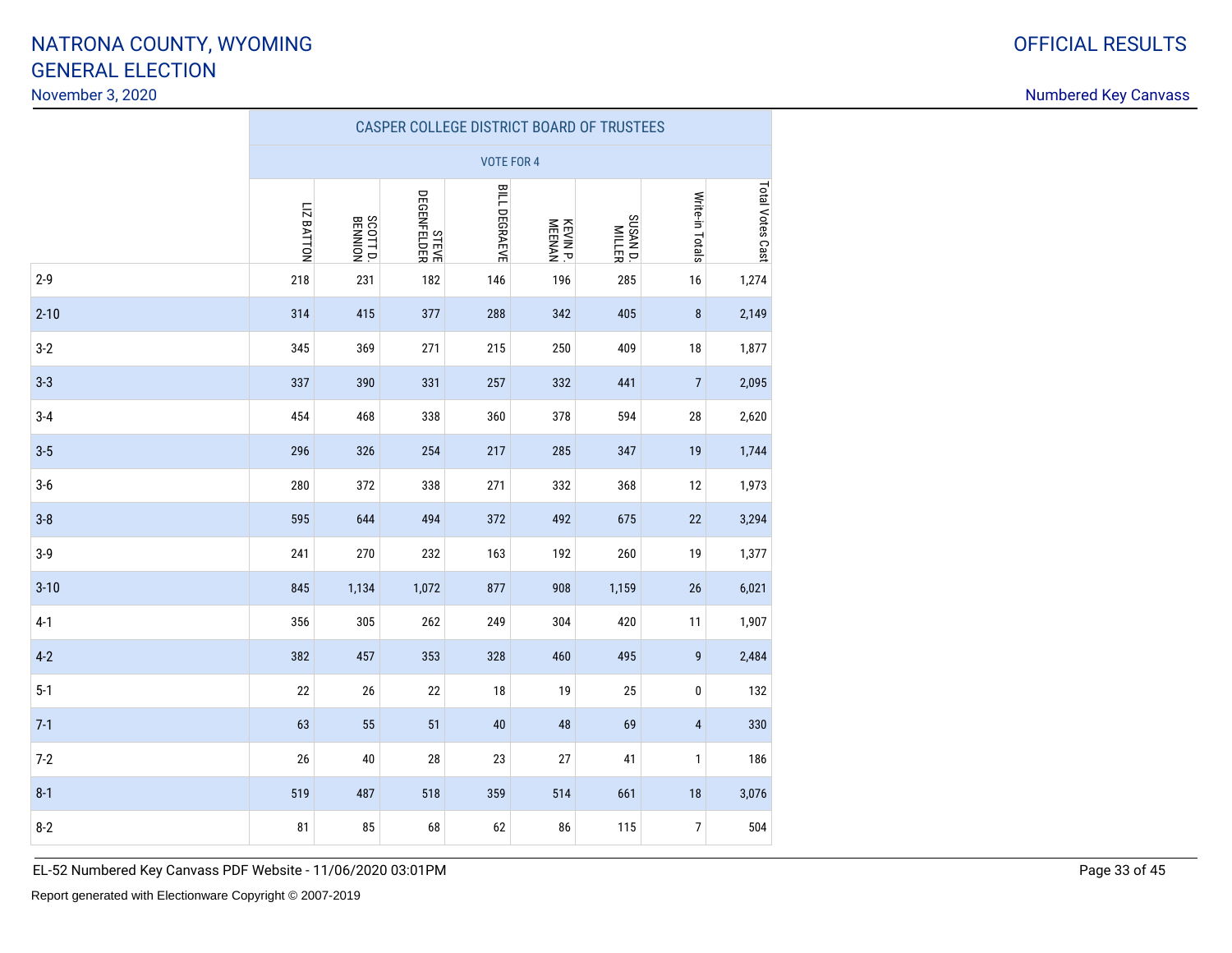November 3, 2020

|               |            |                            |                             |                   | <b>CASPER COLLEGE DISTRICT BOARD OF TRUSTEES</b> |                    |                 |                  |
|---------------|------------|----------------------------|-----------------------------|-------------------|--------------------------------------------------|--------------------|-----------------|------------------|
|               |            |                            |                             | <b>VOTE FOR 4</b> |                                                  |                    |                 |                  |
|               | LIZ BATTON | <b>SCOTT D.</b><br>BENNION | <b>STEVE</b><br>DEGENFELDER | BILL DEGRAEVE     | KEVIN P.<br>MEENAN                               | SUSAN D.<br>MILLER | Write-in Totals | Total Votes Cast |
| $8 - 3$       | 220        | 215                        | 156                         | 178               | 211                                              | 262                | 18              | 1,260            |
| $8 - 4$       | 384        | 437                        | 336                         | 255               | 350                                              | 515                | 29              | 2,306            |
| $8 - 5$       | 522        | 500                        | 380                         | 318               | 333                                              | 523                | 18              | 2,594            |
| $9 - 1$       | 356        | 466                        | 412                         | 334               | 372                                              | 495                | 8               | 2,443            |
| $11 - 1$      | 38         | 39                         | 53                          | 35                | 36                                               | 47                 | 4               | 252              |
| $11-2$        | 44         | 56                         | 45                          | 46                | 54                                               | 58                 | $\pmb{0}$       | 303              |
| $11-3$        | 79         | 101                        | 84                          | 67                | 101                                              | 126                | $\mathbf{1}$    | 559              |
| $11 - 4$      | 45         | 47                         | 40                          | 28                | 40                                               | 57                 | $\sqrt{5}$      | 262              |
| $12 - 2$      | 104        | 137                        | 106                         | 99                | 99                                               | 140                | $\sqrt{4}$      | 689              |
| $13-1$        | 36         | 46                         | 39                          | 27                | 27                                               | 41                 | $\mathbf{1}$    | 217              |
| $13-2$        | 17         | 19                         | 24                          | $\bf 8$           | 23                                               | 23                 | $\mathbf{1}$    | 115              |
| $14-1$        | 6          | 8                          | $\overline{7}$              | 6                 | 4                                                | 6                  | 0               | 37               |
| <b>Totals</b> | 12,161     | 13,553                     | 11,618                      | 9,696             | 11,565                                           | 15,310             | 570             | 74,473           |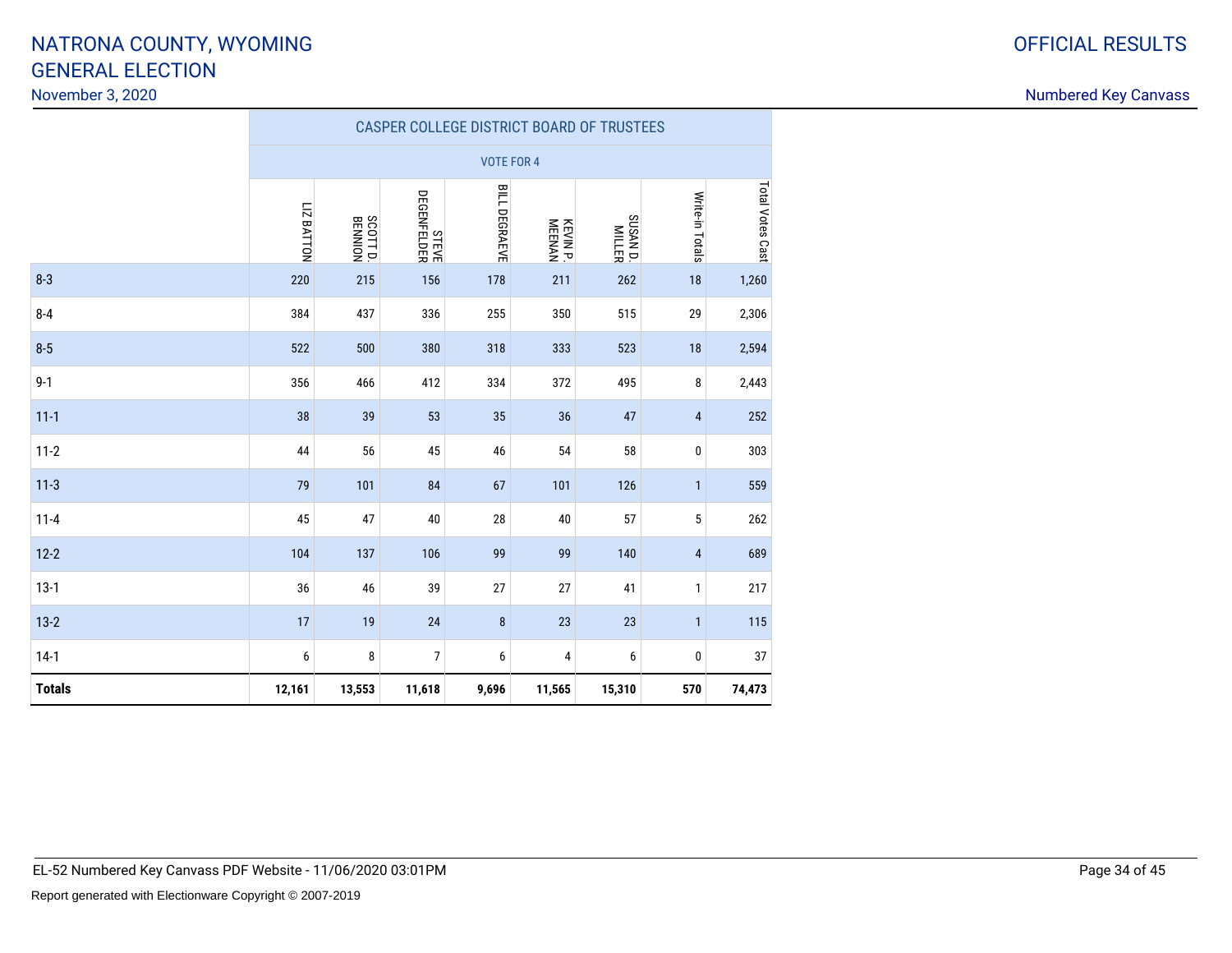November 3, 2020

Numbered Key Canvass

|          |            |                         |            |                    | <b>SCHOOL DISTRICT #1 BOARD OF TRUSTEES</b> |                   |                 |                  |
|----------|------------|-------------------------|------------|--------------------|---------------------------------------------|-------------------|-----------------|------------------|
|          |            |                         |            | VOTE FOR 5         |                                             |                   |                 |                  |
|          | KYLA ALVEY | RAYMOND J.<br>CATELLIER | DANA HOWIE | TRAVIS<br>MARSHALL | THOMAS MYLER                                | <b>RITA WALSH</b> | Write-in Totals | Total Votes Cast |
| $1 - 1$  | 242        | 170                     | 241        | 199                | 169                                         | 247               | 15              | 1,283            |
| $1 - 2$  | 182        | 219                     | 219        | 174                | 136                                         | 262               | 22              | 1,214            |
| $1 - 3$  | 280        | 331                     | 380        | 249                | 200                                         | 392               | 18              | 1,850            |
| $1 - 4$  | 313        | 389                     | 408        | 296                | 286                                         | 486               | 13              | 2,191            |
| $1-5$    | 157        | 234                     | 228        | 122                | 115                                         | 263               | 9               | 1,128            |
| $1-6$    | 486        | 452                     | 568        | 413                | 355                                         | 657               | 34              | 2,965            |
| $1 - 7$  | 194        | 164                     | 217        | 175                | 139                                         | 230               | 24              | 1,143            |
| $1-9$    | 387        | 523                     | 491        | 347                | 332                                         | 603               | $20\,$          | 2,703            |
| $1 - 11$ | 219        | 279                     | 300        | 203                | 176                                         | 360               | 10              | 1,547            |
| $1 - 12$ | 156        | 129                     | 185        | 153                | 131                                         | 190               | 17              | 961              |
| $2 - 1$  | 347        | 313                     | 381        | 251                | 321                                         | 460               | 26              | 2,099            |
| $2 - 2$  | 273        | 224                     | 295        | 249                | 214                                         | 361               | 11              | 1,627            |
| $2 - 3$  | 258        | 239                     | 258        | 156                | 183                                         | 295               | 14              | 1,403            |
| $2 - 4$  | 196        | 206                     | 249        | 187                | 153                                         | 283               | 13              | 1,287            |
| $2 - 6$  | 446        | 518                     | 605        | 446                | 369                                         | 671               | 32              | 3,087            |
| $2 - 7$  | 477        | 516                     | 574        | 502                | 439                                         | 662               | 16              | 3,186            |
| $2 - 8$  | 609        | 506                     | 675        | 570                | 560                                         | 795               | 36              | 3,751            |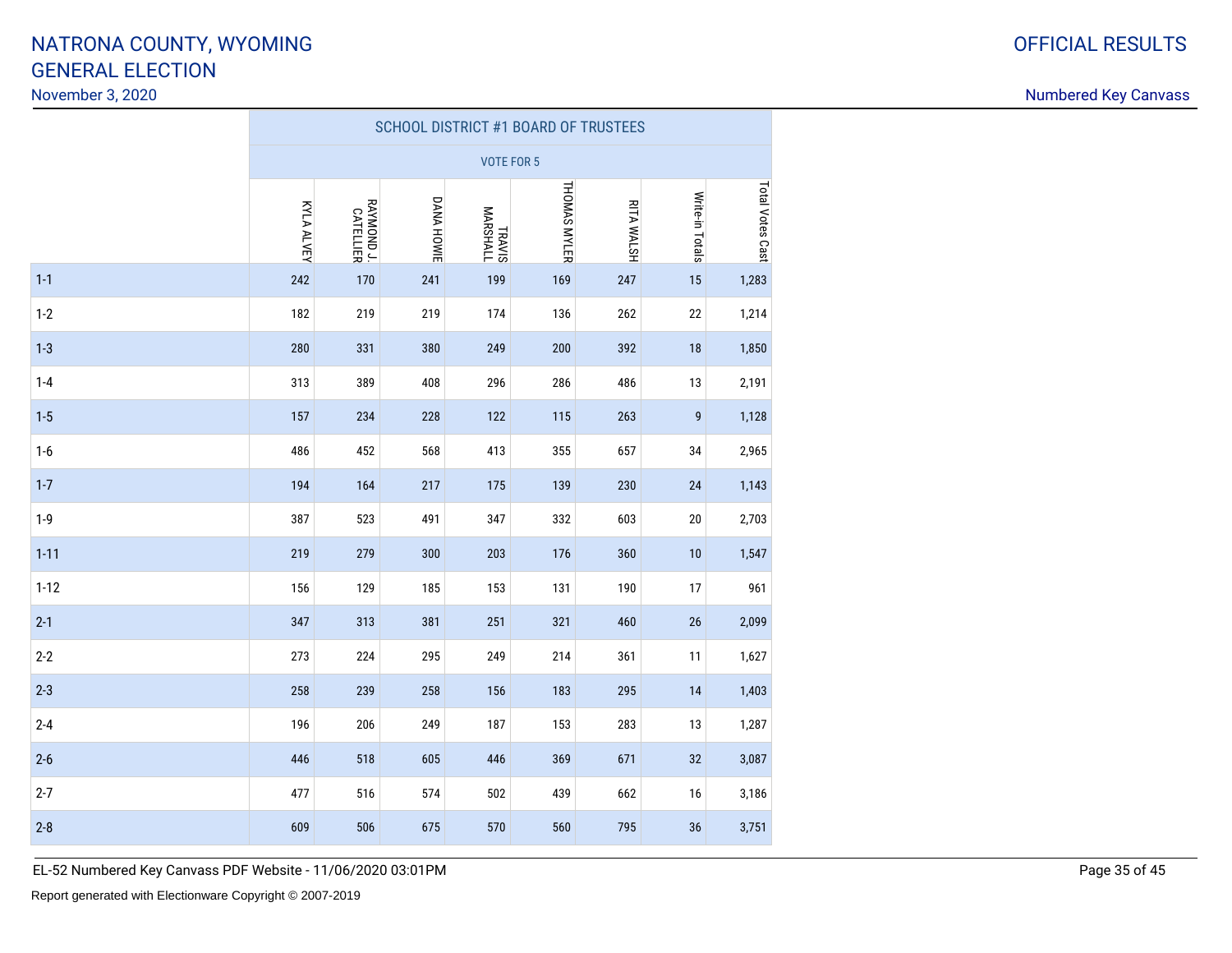November 3, 2020

Numbered Key Canvass

|          |            | <b>SCHOOL DISTRICT #1 BOARD OF TRUSTEES</b> |            |                    |              |                   |                 |                  |  |  |  |  |
|----------|------------|---------------------------------------------|------------|--------------------|--------------|-------------------|-----------------|------------------|--|--|--|--|
|          |            |                                             |            | VOTE FOR 5         |              |                   |                 |                  |  |  |  |  |
|          | KYLA ALVEY | RAYMOND J.<br>CATELLIER                     | DANA HOWIE | TRAVIS<br>MARSHALL | THOMAS MYLER | <b>RITA WALSH</b> | Write-in Totals | Total Votes Cast |  |  |  |  |
| $2 - 9$  | 239        | 194                                         | 251        | 237                | 194          | 317               | 22              | 1,454            |  |  |  |  |
| $2 - 10$ | 323        | 418                                         | 438        | 279                | 283          | 522               | 20              | 2,283            |  |  |  |  |
| $3-2$    | 332        | 311                                         | 398        | 314                | 257          | 430               | 15              | 2,057            |  |  |  |  |
| $3 - 3$  | 344        | 342                                         | 470        | 333                | 264          | 489               | 17              | 2,259            |  |  |  |  |
| $3-4$    | 470        | 425                                         | 544        | 454                | 385          | 618               | 21              | 2,917            |  |  |  |  |
| $3-5$    | 264        | 286                                         | 375        | 258                | 233          | 451               | 31              | 1,898            |  |  |  |  |
| $3-6$    | 299        | 352                                         | 413        | 281                | 248          | 481               | 11              | 2,085            |  |  |  |  |
| $3 - 8$  | 624        | 571                                         | 706        | 499                | 429          | 752               | 24              | 3,605            |  |  |  |  |
| $3-9$    | 242        | 281                                         | 294        | 169                | 196          | 340               | 16              | 1,538            |  |  |  |  |
| $3 - 10$ | 940        | 1,076                                       | 1,350      | 895                | 800          | 1,418             | 43              | 6,522            |  |  |  |  |
| $4-1$    | 315        | 256                                         | 393        | 323                | 292          | 465               | 4               | 2,048            |  |  |  |  |
| $4 - 2$  | 401        | 416                                         | 481        | 392                | 410          | 568               | 19              | 2,687            |  |  |  |  |
| $5 - 1$  | 26         | 23                                          | 33         | 18                 | $20\,$       | 33                | $\pmb{0}$       | 153              |  |  |  |  |
| $7-1$    | 68         | 53                                          | $70$       | 50                 | 59           | 87                | $\sqrt{5}$      | 392              |  |  |  |  |
| $7 - 2$  | 26         | 40                                          | 38         | 30                 | 28           | 42                | 0               | 204              |  |  |  |  |
| $8 - 1$  | 569        | 459                                         | 618        | 550                | 456          | 698               | 28              | 3,378            |  |  |  |  |
| $8 - 2$  | 90         | 86                                          | 99         | 83                 | 79           | 119               | 11              | 567              |  |  |  |  |

EL-52 Numbered Key Canvass PDF Website - 11/06/2020 03:01PM

Report generated with Electionware Copyright © 2007-2019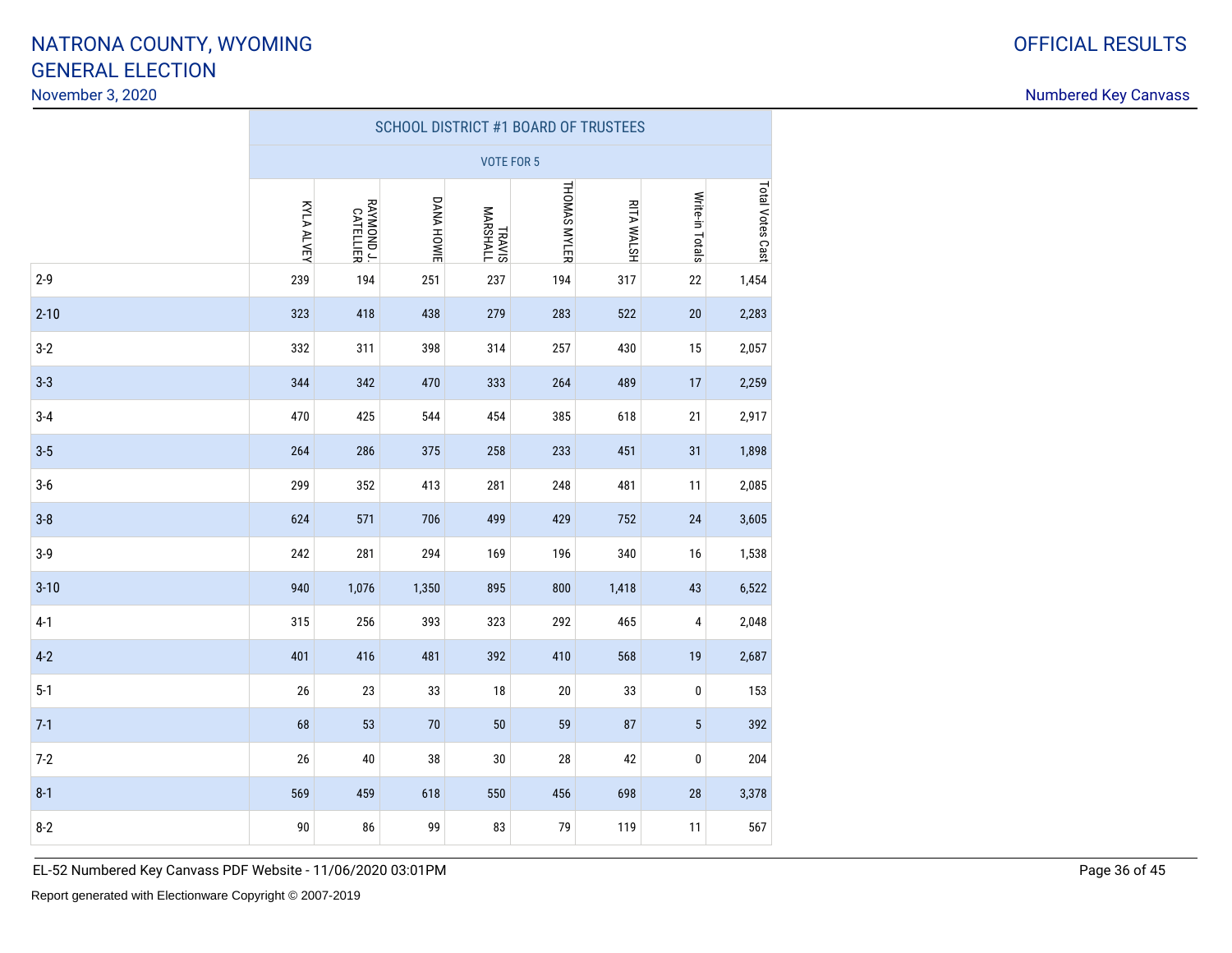November 3, 2020

|               |            | SCHOOL DISTRICT #1 BOARD OF TRUSTEES |            |                    |                |                   |                 |                  |  |  |  |
|---------------|------------|--------------------------------------|------------|--------------------|----------------|-------------------|-----------------|------------------|--|--|--|
|               |            |                                      |            | <b>VOTE FOR 5</b>  |                |                   |                 |                  |  |  |  |
|               | KYLA ALVEY | RAYMOND J.<br>CATELLIER              | DANA HOWIE | TRAVIS<br>MARSHALL | THOMAS MYLER   | <b>RITA WALSH</b> | Write-in Totals | Total Votes Cast |  |  |  |
| $8 - 3$       | 223        | 193                                  | 242        | 212                | 218            | 256               | $25\,$          | 1,369            |  |  |  |
| $8 - 4$       | 392        | 376                                  | 431        | 399                | 341            | 509               | 38              | 2,486            |  |  |  |
| $8 - 5$       | 563        | 464                                  | 536        | 462                | 383            | 553               | 27              | 2,988            |  |  |  |
| $9 - 1$       | 377        | 439                                  | 485        | 379                | 354            | 542               | 16              | 2,592            |  |  |  |
| $11 - 1$      | 40         | 37                                   | 45         | 44                 | $30\,$         | 52                | $\overline{2}$  | 250              |  |  |  |
| $11-2$        | 49         | 47                                   | 46         | 52                 | 52             | 66                | 0               | 312              |  |  |  |
| $11-3$        | 84         | 105                                  | 110        | 83                 | 98             | 130               | $\sqrt{2}$      | 612              |  |  |  |
| $11 - 4$      | 52         | 43                                   | 64         | 46                 | 41             | 63                | 6               | 315              |  |  |  |
| $12 - 2$      | 102        | 116                                  | 141        | 95                 | 83             | 174               | $\sqrt{5}$      | 716              |  |  |  |
| $13-1$        | 43         | 37                                   | 46         | 36                 | 24             | 41                | 5               | 232              |  |  |  |
| $13-2$        | 16         | 23                                   | 23         | 25                 | 17             | 31                | $\pmb{0}$       | 135              |  |  |  |
| $14-1$        | $\sqrt{5}$ | 8                                    | 7          | 5                  | $\overline{7}$ | 9                 | 0               | 41               |  |  |  |
| <b>Totals</b> | 12,740     | 12,889                               | 15,421     | 11,695             | 10,559         | 17,473            | 743             | 81,520           |  |  |  |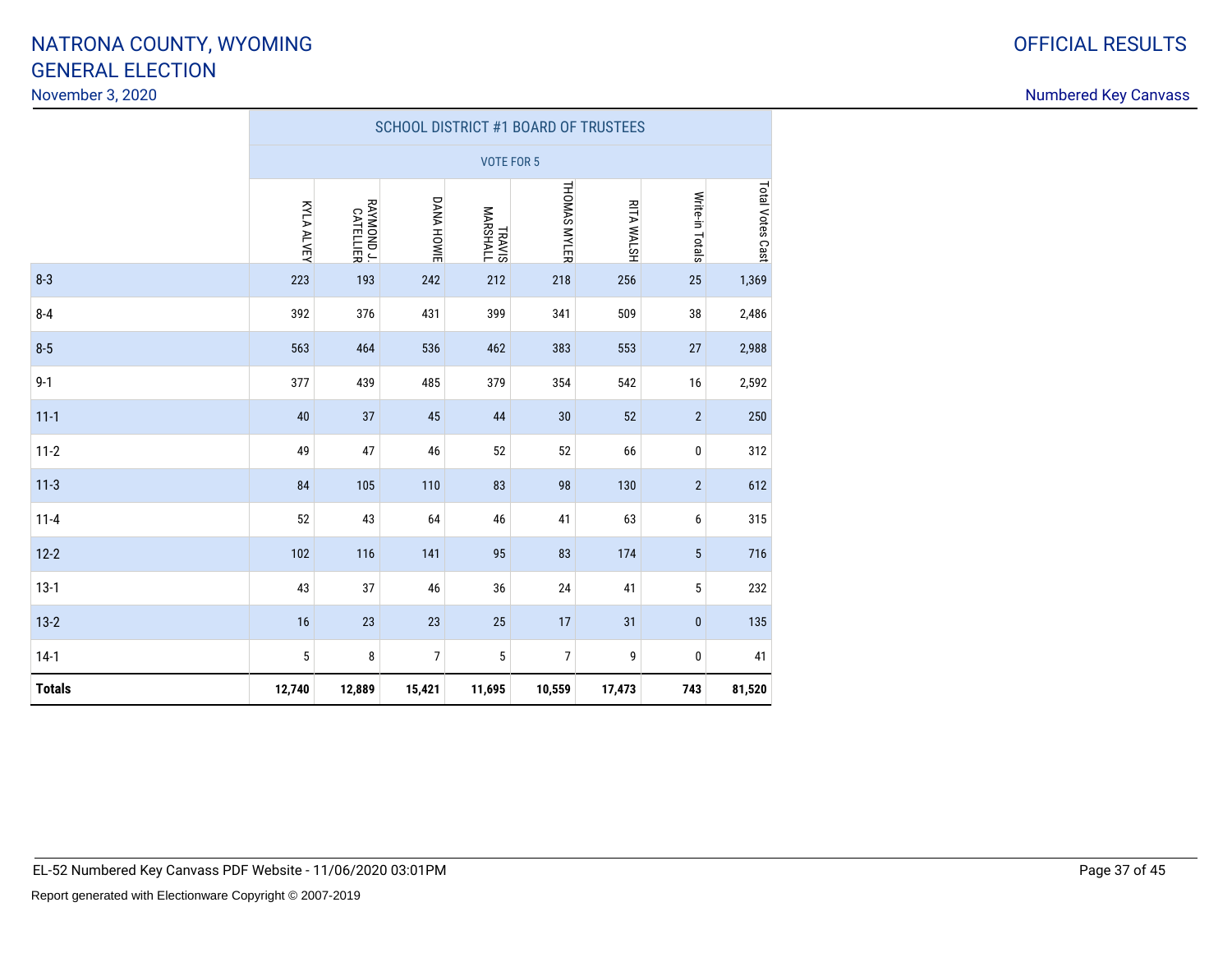November 3, 2020

|          | FIRE PROTECTION DISTRICT DIRECTOR<br><b>VOTE FOR 3</b><br>JOHN BENTLEY<br>Write-in Totals<br><b>JERRY WYATT</b><br><b>GEORGE E.</b><br>TILLMAN JR.<br><b>TONY KISER</b><br>$\pmb{0}$<br>$\mathbf{0}$<br>$\pmb{0}$<br>$\pmb{0}$<br>$\pmb{0}$<br>28<br>31<br>25<br>37<br>$\mathbf{1}$<br>16<br>10<br>14<br>16<br>$\pmb{0}$<br>$\pmb{0}$<br>$\pmb{0}$<br>1<br>$\mathbf{1}$<br>$\mathbf{1}$<br>35<br>28<br>27<br>37<br>$\pmb{0}$<br>502<br>413<br>420<br>454<br>$\boldsymbol{7}$ |     |                |             |                |                  |  |  |
|----------|------------------------------------------------------------------------------------------------------------------------------------------------------------------------------------------------------------------------------------------------------------------------------------------------------------------------------------------------------------------------------------------------------------------------------------------------------------------------------|-----|----------------|-------------|----------------|------------------|--|--|
|          |                                                                                                                                                                                                                                                                                                                                                                                                                                                                              |     |                |             |                | Total Votes Cast |  |  |
| $1 - 1$  |                                                                                                                                                                                                                                                                                                                                                                                                                                                                              |     |                |             |                | $\mathbf{0}$     |  |  |
| $1 - 4$  |                                                                                                                                                                                                                                                                                                                                                                                                                                                                              |     |                |             |                | 122              |  |  |
| $1-6$    |                                                                                                                                                                                                                                                                                                                                                                                                                                                                              |     |                |             |                | 56               |  |  |
| $1 - 9$  |                                                                                                                                                                                                                                                                                                                                                                                                                                                                              |     |                |             |                | 3                |  |  |
| $2 - 8$  |                                                                                                                                                                                                                                                                                                                                                                                                                                                                              |     |                |             |                | 127              |  |  |
| $4-2$    |                                                                                                                                                                                                                                                                                                                                                                                                                                                                              |     |                |             |                | 1,796            |  |  |
| $5-1$    | 26                                                                                                                                                                                                                                                                                                                                                                                                                                                                           | 22  | 25             | 35          | $\pmb{0}$      | 108              |  |  |
| $7-1$    | $\overline{5}$                                                                                                                                                                                                                                                                                                                                                                                                                                                               | 1   | 1              | $\mathbf 1$ | $\pmb{0}$      | $\bf 8$          |  |  |
| $7-2$    | 16                                                                                                                                                                                                                                                                                                                                                                                                                                                                           | 3   | $\overline{4}$ | 6           | $\pmb{0}$      | 29               |  |  |
| $8 - 2$  | 100                                                                                                                                                                                                                                                                                                                                                                                                                                                                          | 81  | ${\bf 80}$     | 106         | 3              | 370              |  |  |
| $8 - 3$  | 239                                                                                                                                                                                                                                                                                                                                                                                                                                                                          | 188 | 235            | 238         | $\sqrt{3}$     | 903              |  |  |
| $8 - 4$  | 476                                                                                                                                                                                                                                                                                                                                                                                                                                                                          | 356 | 359            | 506         | 15             | 1,712            |  |  |
| $9 - 1$  | 453                                                                                                                                                                                                                                                                                                                                                                                                                                                                          | 365 | 363            | 462         | $\overline{5}$ | 1,648            |  |  |
| $11-1$   | 54                                                                                                                                                                                                                                                                                                                                                                                                                                                                           | 36  | 27             | 60          | $\pmb{0}$      | 177              |  |  |
| $11-2$   | 54                                                                                                                                                                                                                                                                                                                                                                                                                                                                           | 46  | 56             | 67          | $\pmb{0}$      | 223              |  |  |
| $11-3$   | 131                                                                                                                                                                                                                                                                                                                                                                                                                                                                          | 82  | 65             | 131         | 3              | 412              |  |  |
| $11 - 4$ | 66                                                                                                                                                                                                                                                                                                                                                                                                                                                                           | 41  | 42             | 60          | 3              | 212              |  |  |

EL-52 Numbered Key Canvass PDF Website - 11/06/2020 03:01PM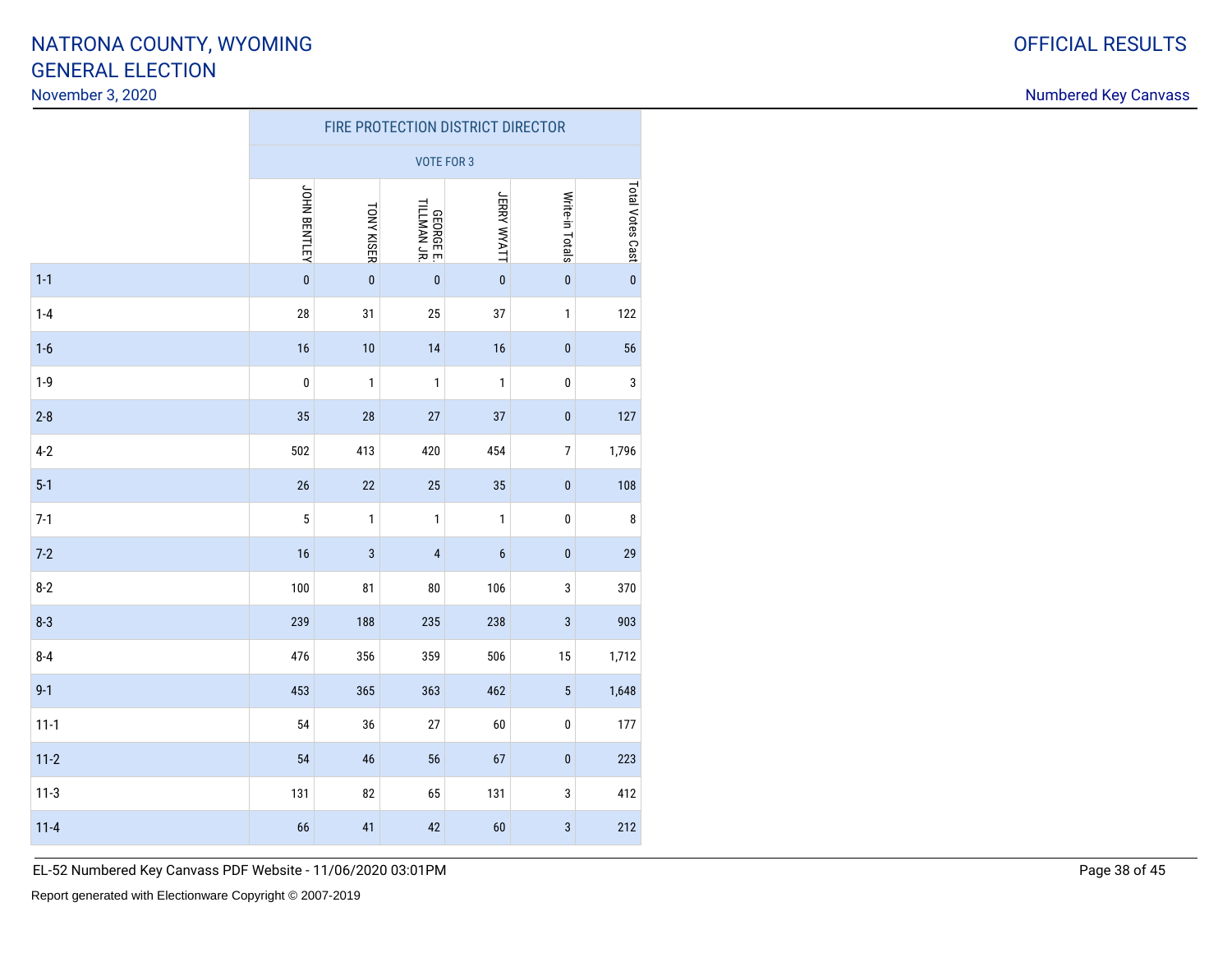November 3, 2020

12-2

13-1

13-2

14-1

**Totals**

| vember 3, 2020 |                            |                                   |                                |                   |                    |                             |  |  |  |  |
|----------------|----------------------------|-----------------------------------|--------------------------------|-------------------|--------------------|-----------------------------|--|--|--|--|
|                |                            | FIRE PROTECTION DISTRICT DIRECTOR |                                |                   |                    |                             |  |  |  |  |
|                |                            |                                   |                                | <b>VOTE FOR 3</b> |                    |                             |  |  |  |  |
|                | 호<br>국<br><b>BENT</b><br>冨 | <b>TONY</b><br><b>KISER</b>       | <b>GEORGE E.</b><br>ILLMAN JR. | 贾                 | Write-in<br>Totals | <b>Lota</b><br>otes<br>Cast |  |  |  |  |
| 2              | 3                          |                                   |                                |                   |                    | n                           |  |  |  |  |

<sup>45</sup> <sup>30</sup> <sup>47</sup> <sup>43</sup> <sup>0</sup> <sup>165</sup>

 $\begin{array}{ccccccc} 2 & 33 & 33 & 20 & 18 & 32 & 0 & 103 \end{array}$ 

1 and 13 and 13 and 13 and 13 and 13 and 13 and 13 and 13 and 13 and 13 and 13 and 13 and 13 and 13 and 13 and 13 and 13 and 13 and 13 and 13 and 13 and 13 and 13 and 13 and 13 and 13 and 13 and 13 and 13 and 13 and 13 an

**2,295 1,762 1,815 2,305 <sup>40</sup> 8,217**

### OFFICIAL RESULTS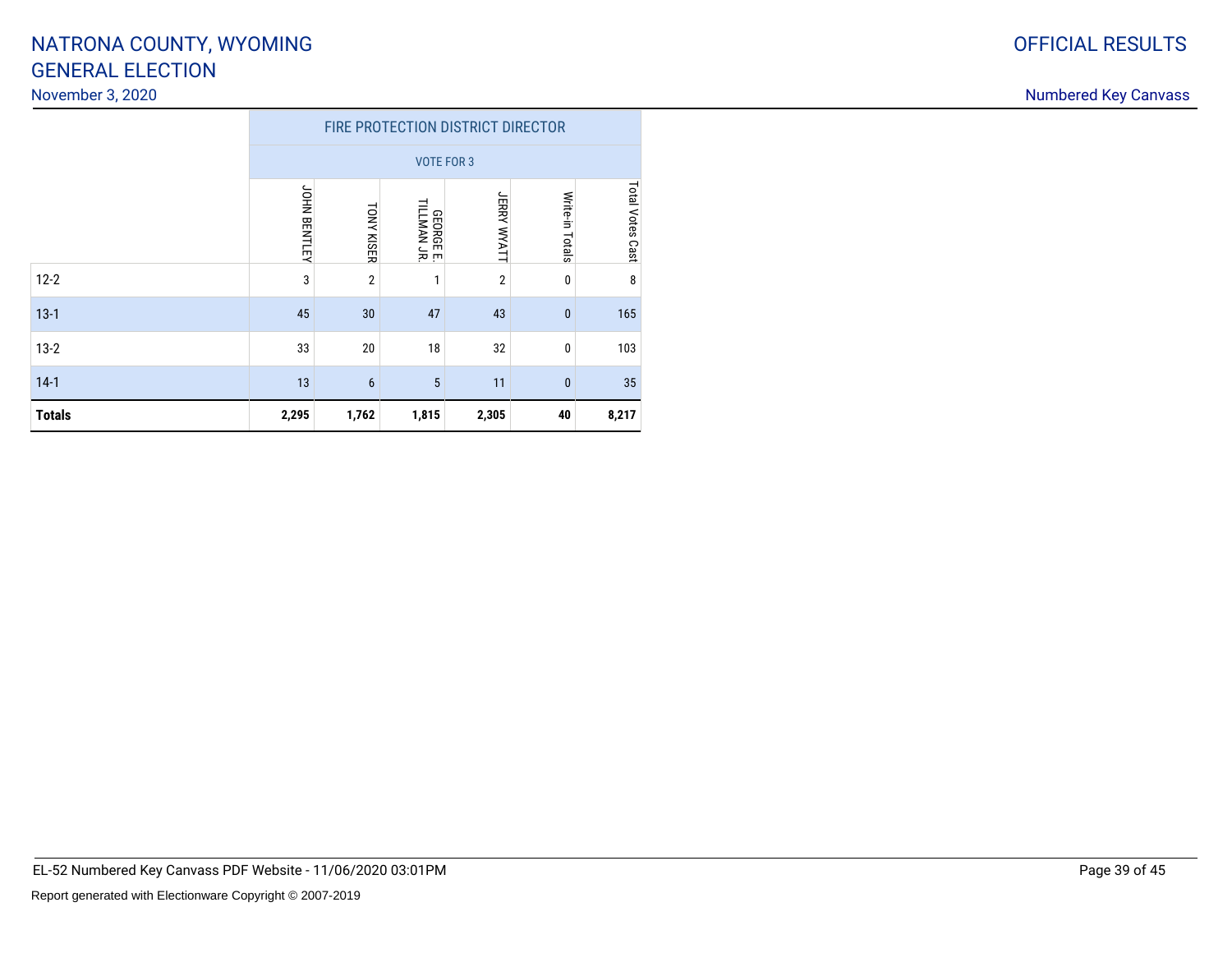# GENERAL ELECTIONNATRONA COUNTY, WYOMING

November 3, 2020

|          |              |                      |                  |            | <b>CASPER MOUNTAIN FIRE DISTRICT DIRECTOR</b> |                   | AT LARGE CONSERVATION<br><b>DISTRICT SUPERVISOR</b> |                  |                  |  |
|----------|--------------|----------------------|------------------|------------|-----------------------------------------------|-------------------|-----------------------------------------------------|------------------|------------------|--|
|          |              |                      | VOTE FOR 3       |            |                                               | <b>VOTE FOR 1</b> |                                                     |                  |                  |  |
|          | PAT HARSHMAN | KAREN<br>SANTISTEVAN | TAMMY<br>THORPEN | JULIE YORK | Write-in Totals                               | Total Votes Cast  | <b>RIC HERMAN</b>                                   | Write-in Totals  | Total Votes Cast |  |
| $1 - 1$  |              |                      |                  |            |                                               |                   | 388                                                 | 11               | 399              |  |
| $1-2$    |              |                      |                  |            |                                               |                   | 385                                                 | $10\,$           | 395              |  |
| $1 - 3$  |              |                      |                  |            |                                               |                   | 558                                                 | $\bf 8$          | 566              |  |
| $1-4$    |              |                      |                  |            |                                               |                   | 626                                                 | 6                | 632              |  |
| $1-5$    |              |                      |                  |            |                                               |                   | 339                                                 | $5\phantom{.0}$  | 344              |  |
| $1-6$    |              |                      |                  |            |                                               |                   | 904                                                 | 12               | 916              |  |
| $1 - 7$  |              |                      |                  |            |                                               |                   | 358                                                 | 9                | 367              |  |
| $1-9$    |              |                      |                  |            |                                               |                   | 816                                                 | 6                | 822              |  |
| $1 - 11$ |              |                      |                  |            |                                               |                   | 477                                                 | $\sqrt{3}$       | 480              |  |
| $1 - 12$ |              |                      |                  |            |                                               |                   | 278                                                 | 6                | 284              |  |
| $2 - 1$  |              |                      |                  |            |                                               |                   | 672                                                 | $\sqrt{4}$       | 676              |  |
| $2-2$    |              |                      |                  |            |                                               |                   | 500                                                 | 11               | 511              |  |
| $2 - 3$  |              |                      |                  |            |                                               |                   | 428                                                 | 6                | 434              |  |
| $2 - 4$  |              |                      |                  |            |                                               |                   | 388                                                 | $\boldsymbol{7}$ | 395              |  |
| $2 - 6$  |              |                      |                  |            |                                               |                   | 901                                                 | 9                | 910              |  |
| $2 - 7$  |              |                      |                  |            |                                               |                   | 980                                                 | $\overline{7}$   | 987              |  |
| $2 - 8$  |              |                      |                  |            |                                               |                   | 1,160                                               | $\overline{9}$   | 1,169            |  |
|          |              |                      |                  |            |                                               |                   |                                                     |                  |                  |  |

Numbered Key Canvass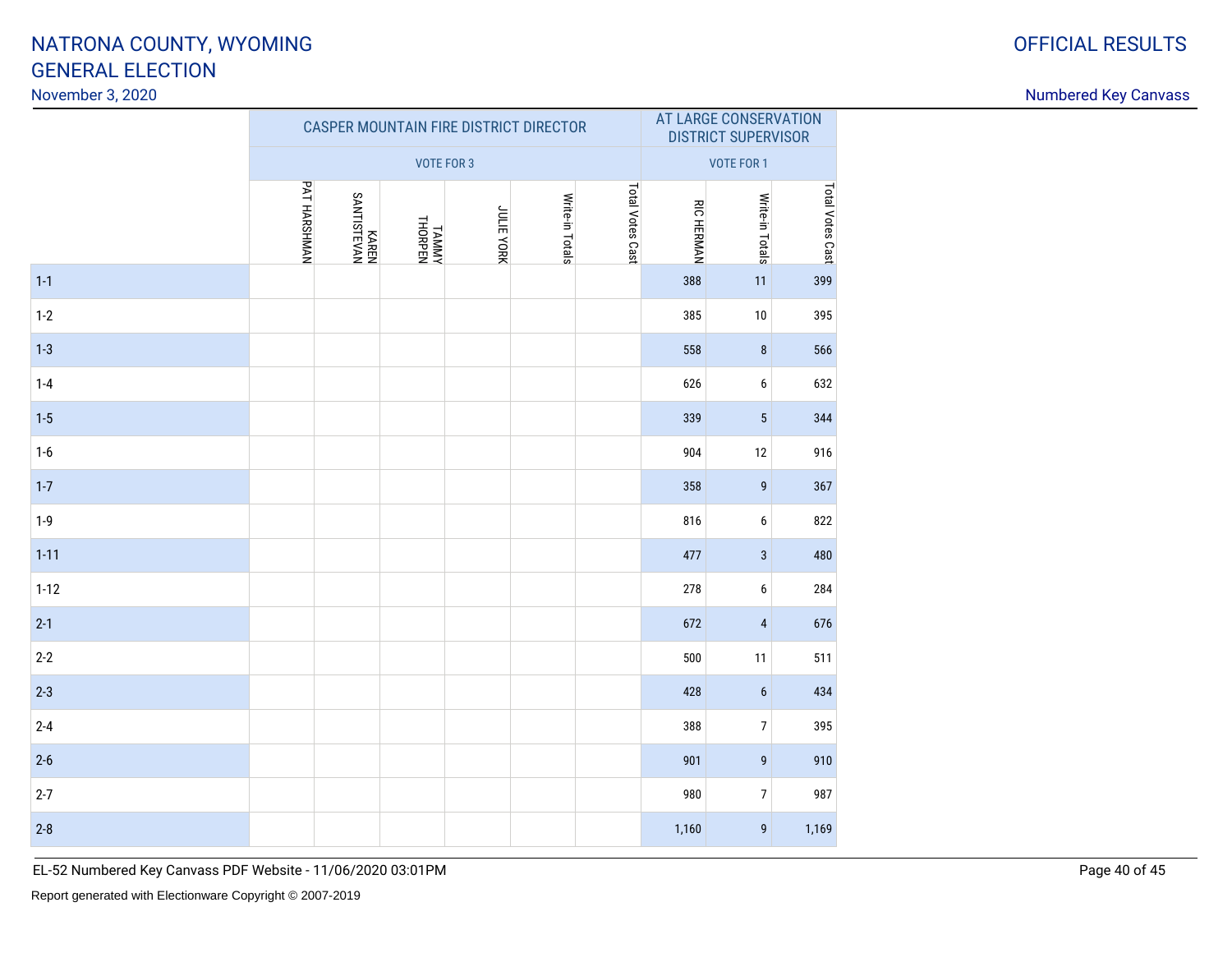# GENERAL ELECTIONNATRONA COUNTY, WYOMING

November 3, 2020

|          | <b>CASPER MOUNTAIN FIRE DISTRICT DIRECTOR</b> |                      |                   |            |                 |                  |                   | AT LARGE CONSERVATION<br><b>DISTRICT SUPERVISOR</b> |                  |  |  |
|----------|-----------------------------------------------|----------------------|-------------------|------------|-----------------|------------------|-------------------|-----------------------------------------------------|------------------|--|--|
|          |                                               |                      | <b>VOTE FOR 3</b> |            |                 |                  | <b>VOTE FOR 1</b> |                                                     |                  |  |  |
|          | PAT HARSHMAN                                  | KAREN<br>SANTISTEVAN | TAMMY<br>THORPEN  | JULIE YORK | Write-in Totals | Total Votes Cast | <b>RIC HERMAN</b> | Write-in Totals                                     | Total Votes Cast |  |  |
| $2-9$    |                                               |                      |                   |            |                 |                  | 468               | $10\,$                                              | 478              |  |  |
| $2 - 10$ |                                               |                      |                   |            |                 |                  | 692               | $\boldsymbol{9}$                                    | 701              |  |  |
| $3-2$    |                                               |                      |                   |            |                 |                  | 582               | $\overline{4}$                                      | 586              |  |  |
| $3 - 3$  |                                               |                      |                   |            |                 |                  | 666               | $\overline{4}$                                      | 670              |  |  |
| $3 - 4$  |                                               |                      |                   |            |                 |                  | 874               | $10\,$                                              | 884              |  |  |
| $3-5$    |                                               |                      |                   |            |                 |                  | 549               | $\boldsymbol{6}$                                    | 555              |  |  |
| $3-6$    |                                               |                      |                   |            |                 |                  | 571               | 4                                                   | 575              |  |  |
| $3-8$    |                                               |                      |                   |            |                 |                  | 1,092             | 14                                                  | 1,106            |  |  |
| $3-9$    |                                               |                      |                   |            |                 |                  | 431               | 6                                                   | 437              |  |  |
| $3 - 10$ |                                               |                      |                   |            |                 |                  | 1,954             | 13                                                  | 1,967            |  |  |
| $4-1$    |                                               |                      |                   |            |                 |                  | 692               | $\overline{7}$                                      | 699              |  |  |
| $4-2$    |                                               |                      |                   |            |                 |                  | 806               | $\sqrt{4}$                                          | 810              |  |  |
| $5-1$    |                                               |                      |                   |            |                 |                  | 40                | $\pmb{0}$                                           | $40\,$           |  |  |
| $7-1$    |                                               |                      |                   |            |                 |                  | 111               | $\mathbf{1}$                                        | 112              |  |  |
| $7 - 2$  |                                               |                      |                   |            |                 |                  | 64                | $\pmb{0}$                                           | 64               |  |  |
| $8-1$    |                                               |                      |                   |            |                 |                  | 1,104             | $\sqrt{5}$                                          | 1,109            |  |  |
| $8-2$    |                                               |                      |                   |            |                 |                  | 162               | $\pmb{0}$                                           | 162              |  |  |
|          |                                               |                      |                   |            |                 |                  |                   |                                                     |                  |  |  |

AT LARGE CONSERVATION

EL-52 Numbered Key Canvass PDF Website - 11/06/2020 03:01PM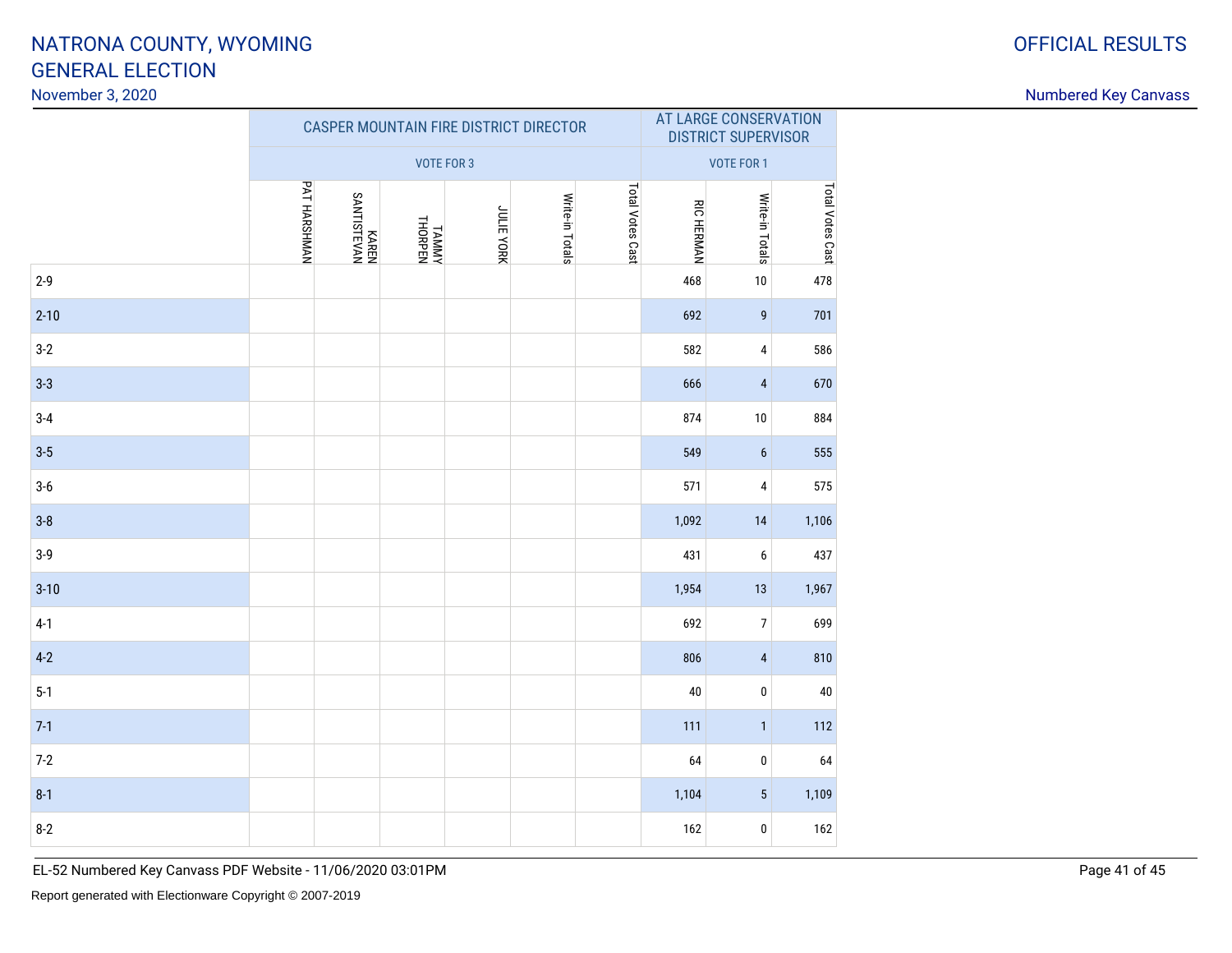# GENERAL ELECTIONNATRONA COUNTY, WYOMING

November 3, 2020

|               | <b>CASPER MOUNTAIN FIRE DISTRICT DIRECTOR</b> |                      |                             |                   |                 |                  |                   | AT LARGE CONSERVATION<br><b>DISTRICT SUPERVISOR</b> |                  |  |  |
|---------------|-----------------------------------------------|----------------------|-----------------------------|-------------------|-----------------|------------------|-------------------|-----------------------------------------------------|------------------|--|--|
|               |                                               |                      | VOTE FOR 3                  |                   |                 |                  |                   | <b>VOTE FOR 1</b>                                   |                  |  |  |
|               | PAT HARSHMAN                                  | KAREN<br>SANTISTEVAN | TAMMY <sup>I</sup><br>YMMAT | <b>JULIE YORK</b> | Write-in Totals | Total Votes Cast | <b>RIC HERMAN</b> | Write-in Totals                                     | Total Votes Cast |  |  |
| $8 - 3$       |                                               |                      |                             |                   |                 |                  | 343               | $\overline{7}$                                      | 350              |  |  |
| $8 - 4$       |                                               |                      |                             |                   |                 |                  | 660               | $\boldsymbol{7}$                                    | 667              |  |  |
| $8 - 5$       |                                               |                      |                             |                   |                 |                  | 934               | 8                                                   | 942              |  |  |
| $9 - 1$       | 11                                            | 4                    | $\overline{4}$              | $\mathbf 2$       | $\pmb{0}$       | 21               | 770               | $\overline{2}$                                      | 772              |  |  |
| $11 - 1$      |                                               |                      |                             |                   |                 |                  | 83                | $\overline{2}$                                      | 85               |  |  |
| $11-2$        |                                               |                      |                             |                   |                 |                  | 91                | 0                                                   | 91               |  |  |
| $11-3$        |                                               |                      |                             |                   |                 |                  | 167               | $\pmb{0}$                                           | 167              |  |  |
| $11 - 4$      |                                               |                      |                             |                   |                 |                  | 74                | 3                                                   | 77               |  |  |
| $12 - 2$      | 178                                           | 170                  | 162                         | 97                | 13              | 620              | 245               | $\overline{2}$                                      | 247              |  |  |
| $13-1$        |                                               |                      |                             |                   |                 |                  | 64                | $\mathbf{1}$                                        | 65               |  |  |
| $13-2$        |                                               |                      |                             |                   |                 |                  | 40                | $\bf{0}$                                            | 40               |  |  |
| $14-1$        |                                               |                      |                             |                   |                 |                  | 10                | 0                                                   | 10               |  |  |
| <b>Totals</b> | 189                                           | 174                  | 166                         | 99                | 13              | 641              | 24,497            | 258                                                 | 24,755           |  |  |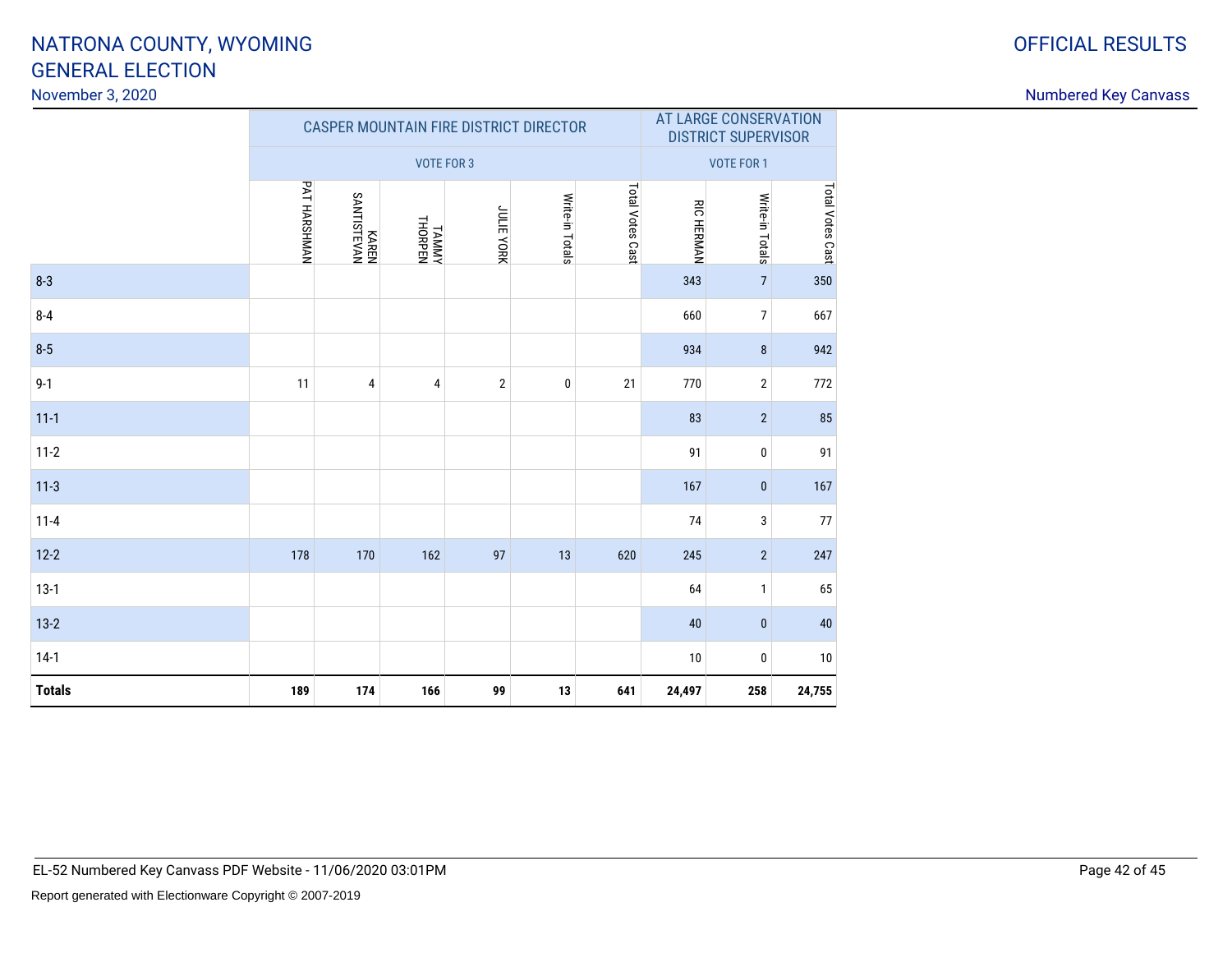#### November 3, 2020

Numbered Key Canvass

|          |                    | <b>RURAL CONSERVATION</b><br><b>DISTRICT SUPERVISOR</b> |                  |                | <b>URBAN CONSERVATION</b><br><b>DISTRICT SUPERVISOR</b> |                  |     |                   | <b>CONSTITUTIONAL</b><br><b>AMENDMENT A</b> |  |
|----------|--------------------|---------------------------------------------------------|------------------|----------------|---------------------------------------------------------|------------------|-----|-------------------|---------------------------------------------|--|
|          |                    | <b>VOTE FOR 1</b>                                       |                  |                | <b>VOTE FOR 1</b>                                       |                  |     | <b>VOTE FOR 1</b> |                                             |  |
|          | DENNIS D.<br>SCOTT | Write-in Totals                                         | Total Votes Cast | SCOTT S. SMITH | Write-in Totals                                         | Total Votes Cast | EОК | <b>AGAINST</b>    | Total Votes Cast                            |  |
| $1 - 1$  | 399                | $\boldsymbol{9}$                                        | 408              | 401            | $\boldsymbol{9}$                                        | 410              | 262 | 254               | 516                                         |  |
| $1 - 2$  | 389                | $\overline{7}$                                          | 396              | 383            | 8                                                       | 391              | 264 | 236               | 500                                         |  |
| $1 - 3$  | 559                | $\boldsymbol{6}$                                        | 565              | 550            | $\boldsymbol{6}$                                        | 556              | 403 | 325               | 728                                         |  |
| $1 - 4$  | 638                | 5                                                       | 643              | 636            | 5                                                       | 641              | 524 | 330               | 854                                         |  |
| $1 - 5$  | 344                | $7\overline{ }$                                         | 351              | 340            | $5\,$                                                   | 345              | 300 | 192               | 492                                         |  |
| $1-6$    | 902                | 12                                                      | 914              | 902            | 11                                                      | 913              | 570 | 560               | 1,130                                       |  |
| $1 - 7$  | 359                | 11                                                      | 370              | 356            | 12                                                      | 368              | 254 | 206               | 460                                         |  |
| $1 - 9$  | 821                | $\sqrt{5}$                                              | 826              | 826            | $\pmb{4}$                                               | 830              | 582 | 493               | 1,075                                       |  |
| $1 - 11$ | 482                | 4                                                       | 486              | 480            | $\mathbf{3}$                                            | 483              | 347 | 253               | 600                                         |  |
| $1 - 12$ | 280                | 5                                                       | 285              | 278            | 6                                                       | 284              | 184 | 155               | 339                                         |  |
| $2 - 1$  | 674                | $\mathbf{3}$                                            | 677              | 678            | $\mathbf{3}$                                            | 681              | 454 | 357               | 811                                         |  |
| $2 - 2$  | 492                | 11                                                      | 503              | 497            | 8                                                       | 505              | 309 | 325               | 634                                         |  |
| $2 - 3$  | 430                | $\overline{2}$                                          | 432              | 428            | $\sqrt{3}$                                              | 431              | 291 | 268               | 559                                         |  |
| $2 - 4$  | 388                | 6                                                       | 394              | 390            | $\mathbf 5$                                             | 395              | 280 | 237               | 517                                         |  |
| $2 - 6$  | 905                | $\overline{7}$                                          | 912              | 892            | $\bf 8$                                                 | 900              | 668 | 493               | 1,161                                       |  |
| $2 - 7$  | 979                | $\overline{7}$                                          | 986              | 995            | 5                                                       | 1,000            | 660 | 576               | 1,236                                       |  |
| $2 - 8$  | 1,177              | 9                                                       | 1,186            | 1,180          | $\overline{7}$                                          | 1,187            | 747 | 662               | 1,409                                       |  |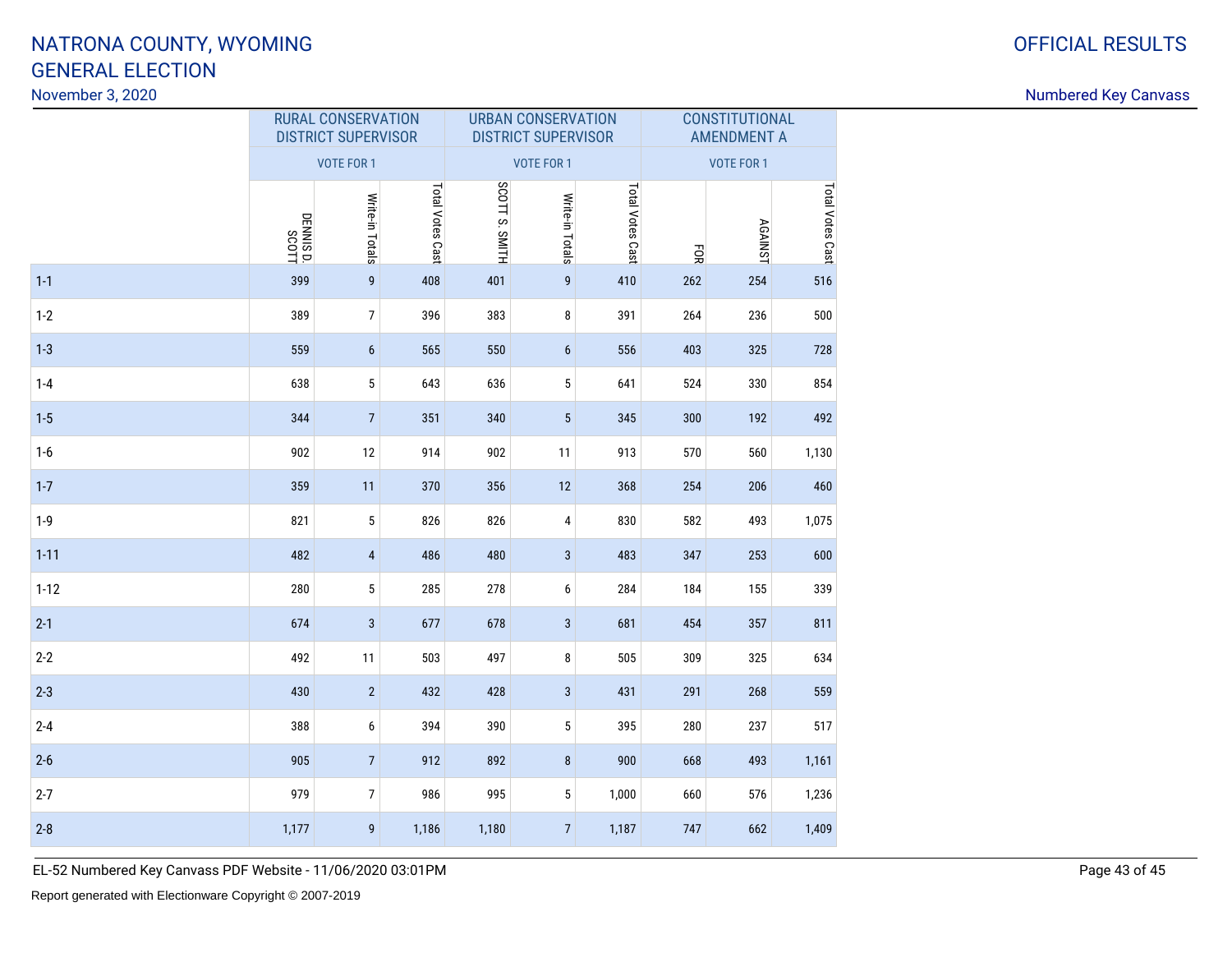### November 3, 2020

| <b>OFFICIAL RESULTS</b> |
|-------------------------|
|                         |

Numbered Key Canvass

|          |                    | <b>RURAL CONSERVATION</b><br><b>DISTRICT SUPERVISOR</b> |                  |                   | <b>URBAN CONSERVATION</b><br><b>DISTRICT SUPERVISOR</b> |                  | <b>CONSTITUTIONAL</b><br><b>AMENDMENT A</b> |                |                  |  |
|----------|--------------------|---------------------------------------------------------|------------------|-------------------|---------------------------------------------------------|------------------|---------------------------------------------|----------------|------------------|--|
|          | <b>VOTE FOR 1</b>  |                                                         |                  | <b>VOTE FOR 1</b> |                                                         |                  | <b>VOTE FOR 1</b>                           |                |                  |  |
|          | DENNIS D.<br>SCOTT | Write-in Totals                                         | Total Votes Cast | SCOTT S. SMITH    | Write-in Totals                                         | Total Votes Cast | EОК                                         | <b>AGAINST</b> | Total Votes Cast |  |
| $2 - 9$  | 468                | $10\,$                                                  | 478              | 470               | 8                                                       | 478              | 273                                         | 285            | 558              |  |
| $2 - 10$ | 688                | $\boldsymbol{6}$                                        | 694              | 684               | $\boldsymbol{6}$                                        | 690              | 511                                         | 390            | 901              |  |
| $3-2$    | 582                | $\sqrt{2}$                                              | 584              | 583               | $\mathbf{2}$                                            | 585              | 347                                         | 360            | 707              |  |
| $3 - 3$  | 669                | 3                                                       | 672              | 664               | $\mathbf{3}$                                            | 667              | 476                                         | 375            | 851              |  |
| $3-4$    | 872                | 12                                                      | 884              | 872               | 14                                                      | 886              | 570                                         | 507            | 1,077            |  |
| $3-5$    | 550                | $\pmb{4}$                                               | 554              | 551               | $\boldsymbol{6}$                                        | 557              | 379                                         | 304            | 683              |  |
| $3-6$    | 564                | 6                                                       | 570              | 567               | 4                                                       | 571              | 453                                         | 300            | 753              |  |
| $3 - 8$  | 1,088              | 12                                                      | 1,100            | 1,089             | 11                                                      | 1,100            | 729                                         | 602            | 1,331            |  |
| $3-9$    | 435                | $\sqrt{5}$                                              | 440              | 432               | $\sqrt{4}$                                              | 436              | 296                                         | 251            | 547              |  |
| $3 - 10$ | 1,965              | 14                                                      | 1,979            | 1,954             | 15                                                      | 1,969            | 1,423                                       | 1,014          | 2,437            |  |
| $4-1$    | 700                | $\sqrt{5}$                                              | 705              | 698               | $\overline{\mathbf{4}}$                                 | 702              | 420                                         | 423            | 843              |  |
| $4-2$    | 828                | $\sqrt{5}$                                              | 833              | 809               | $\pmb{4}$                                               | 813              | 410                                         | 573            | 983              |  |
| $5-1$    | 48                 | 0                                                       | 48               | 42                | $\pmb{0}$                                               | 42               | 26                                          | 25             | 51               |  |
| $7-1$    | 114                | $\overline{2}$                                          | 116              | 112               | $\overline{1}$                                          | 113              | 59                                          | 79             | 138              |  |
| $7-2$    | 68                 | $\pmb{0}$                                               | 68               | 67                | $\pmb{0}$                                               | 67               | 31                                          | 42             | $73\,$           |  |
| $8 - 1$  | 1,099              | $\boldsymbol{6}$                                        | 1,105            | 1,108             | 6                                                       | 1,114            | 572                                         | 709            | 1,281            |  |
| $8 - 2$  | 179                | 0                                                       | 179              | 173               | $\mathbf{1}$                                            | 174              | 102                                         | 116            | 218              |  |